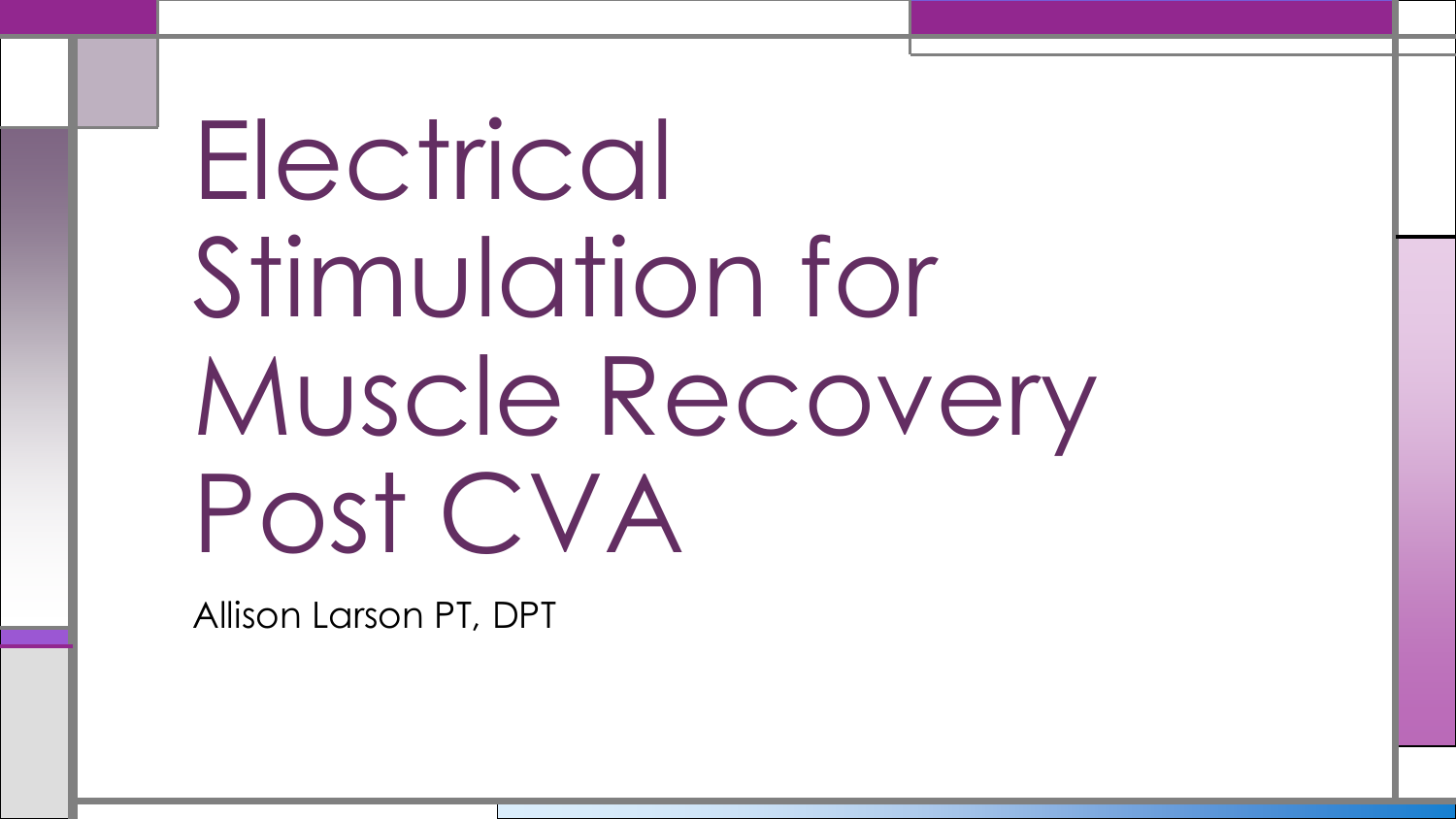# **Objectives**

- Be able to discuss the indications, contraindications/ precautions related to using electrical stimulation post cerebral vascular accident (CVA)
- Differentiate between normal muscle activation and functional electrical stimulation (FES)/ neuromuscular electrical stimulation (NMES) evoked activation
- Design an electrical stimulation (ES) treatment session for post CVA muscle recovery and be able to adjust parameters for optimal contraction.





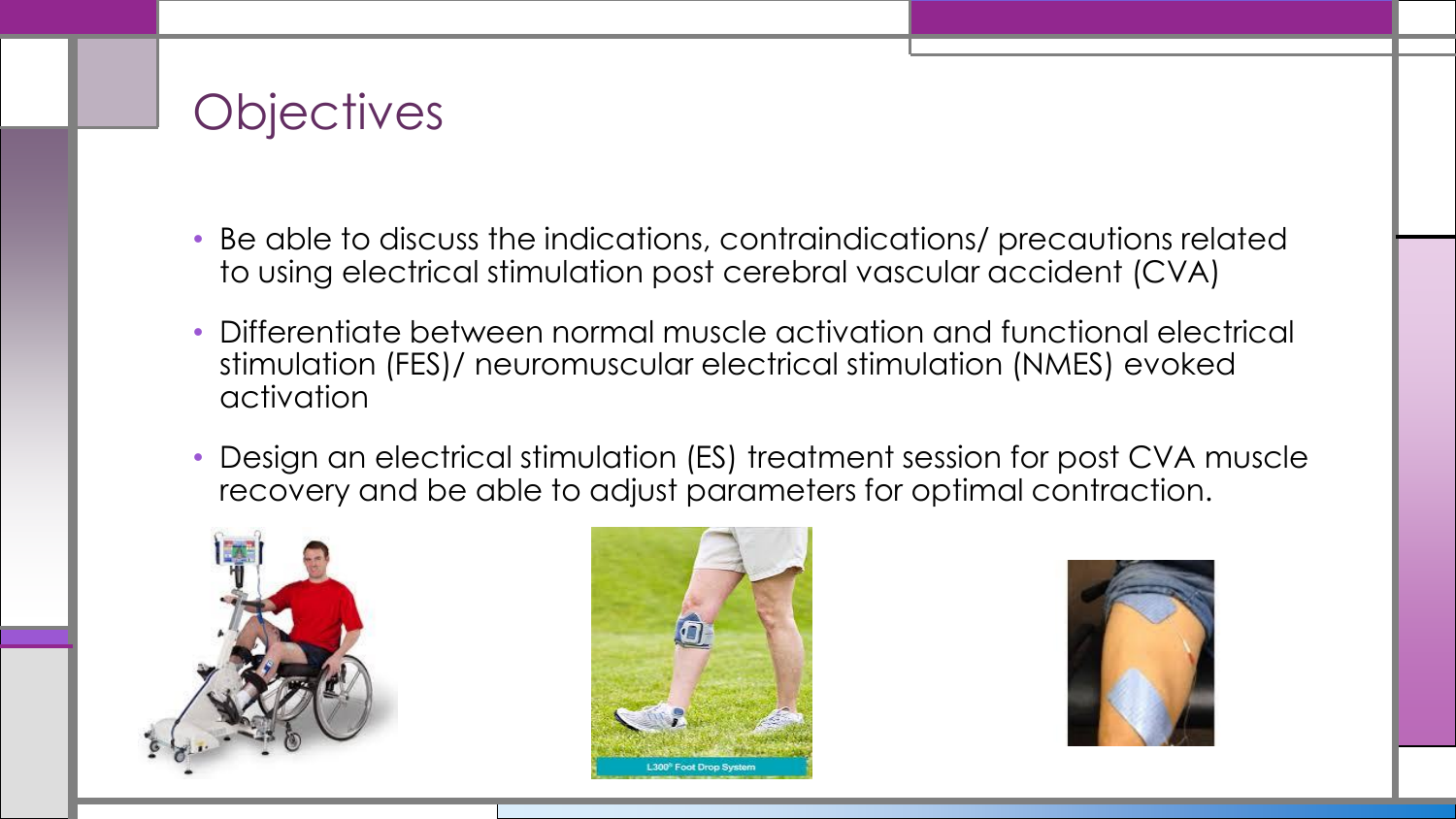# Allison Larson PT, DPT

# **MERCYONE.**

Education: 2010 DPT from Des Moines University

Work Experience

- 2010 2018 Mercy Center for Rehabilitative Medicine (4 North)
- 2018 Present MercyOne Clive Rehabilitation Hospital

**Certifications** 

- 2015 present CBIS Certified Brain Injury Specialist
- 2018 SCCE Site Coordinator of Clinical Education, Advanced APTA Clinical Instructor
- 2019 Level 1 EKSO GT Exoskeleton

Financial disclosures: None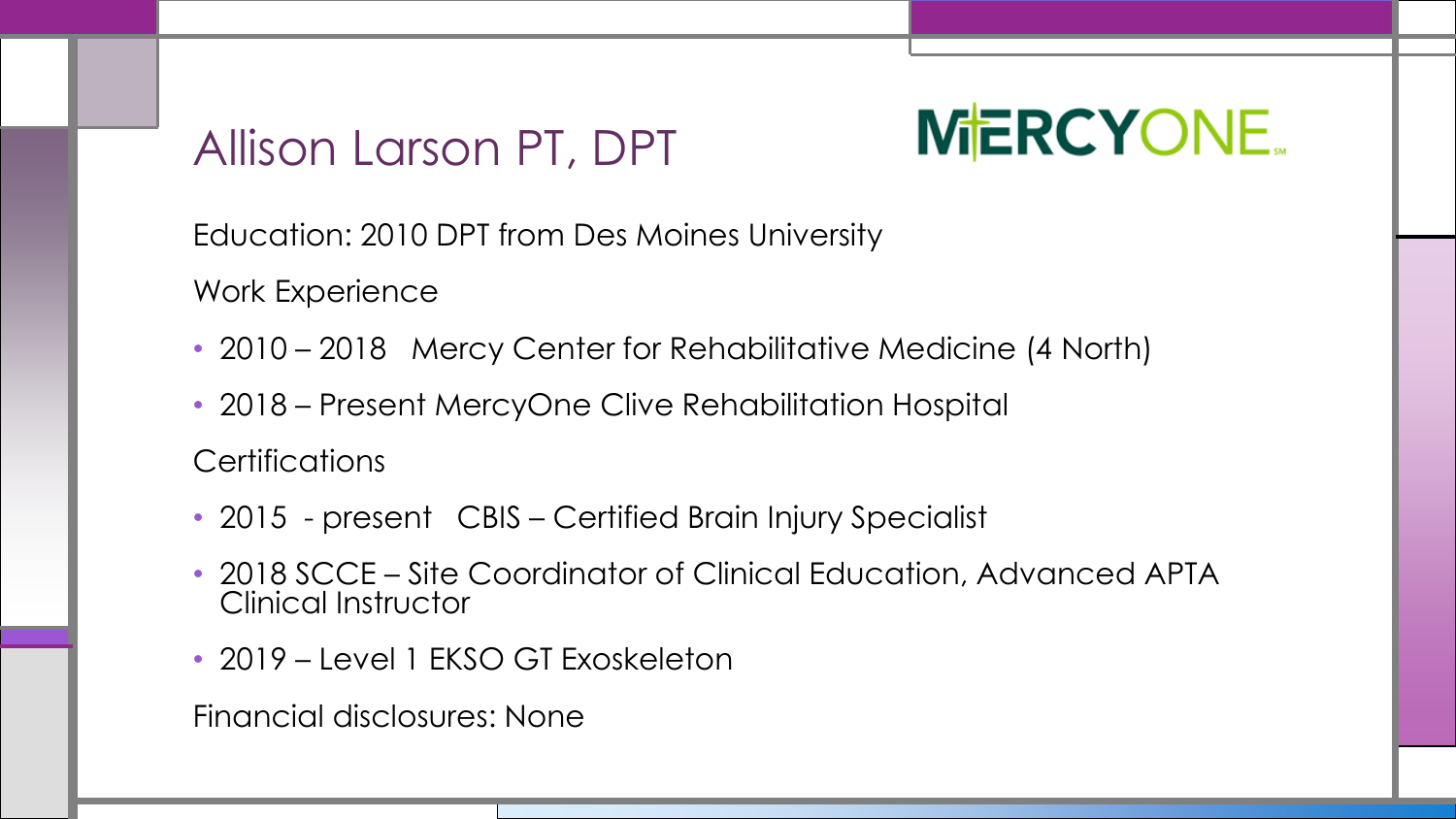#### My electrical stimulation experience

- Handheld NMES units
- Table top units such as Chattanooga
- Bioness L300
- RT300 FES lower extremity ergometer

• Nov 2018 completed 20 hour FES Powered Systems and Xcite Clinical Station course at Restorative Therapies in Baltimore, MD.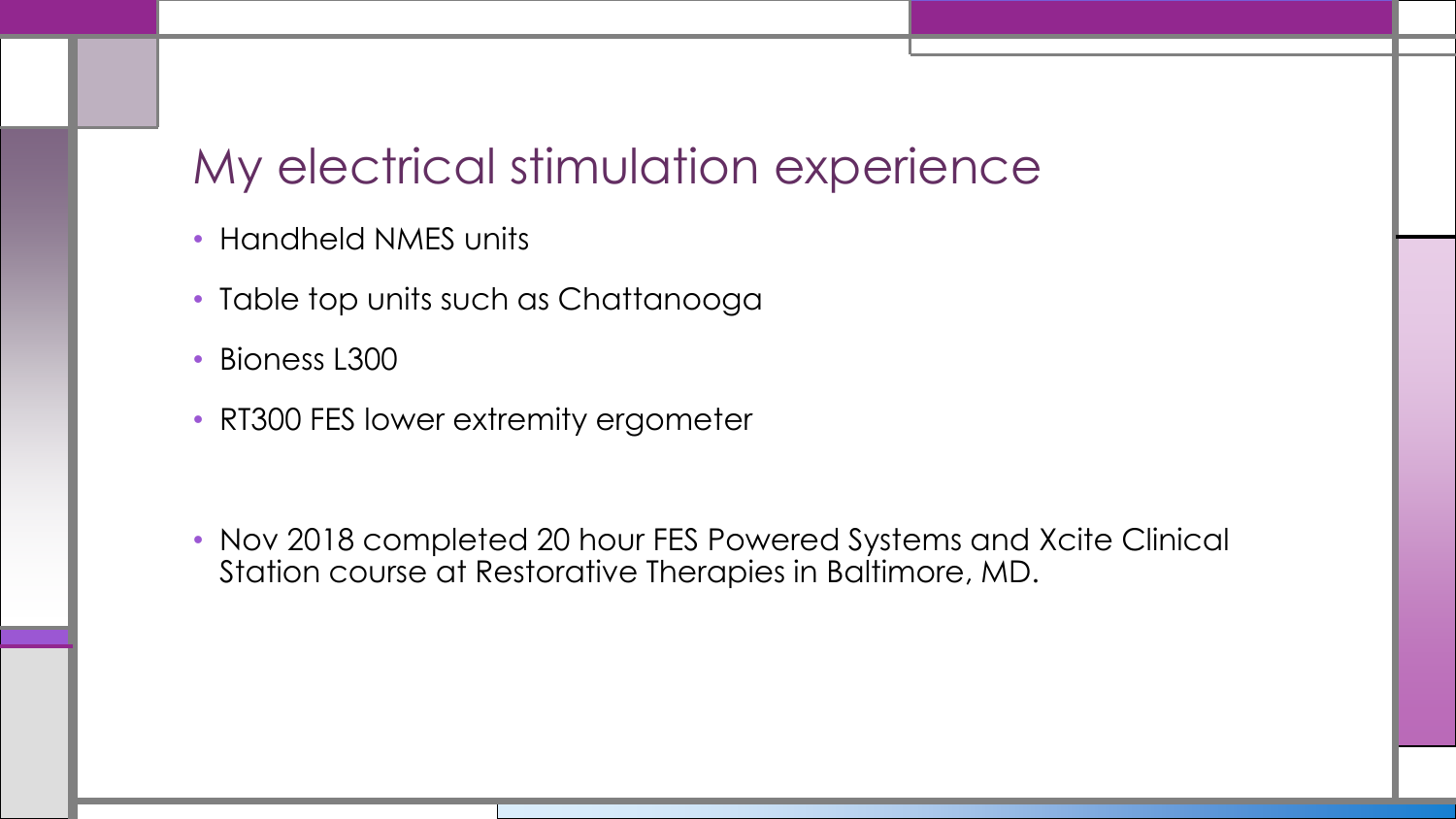#### How often do you utilize electrical stimulation?

1. rarely/ never

2. A few times per month

3. A few times per week

4. Daily to multiple times per day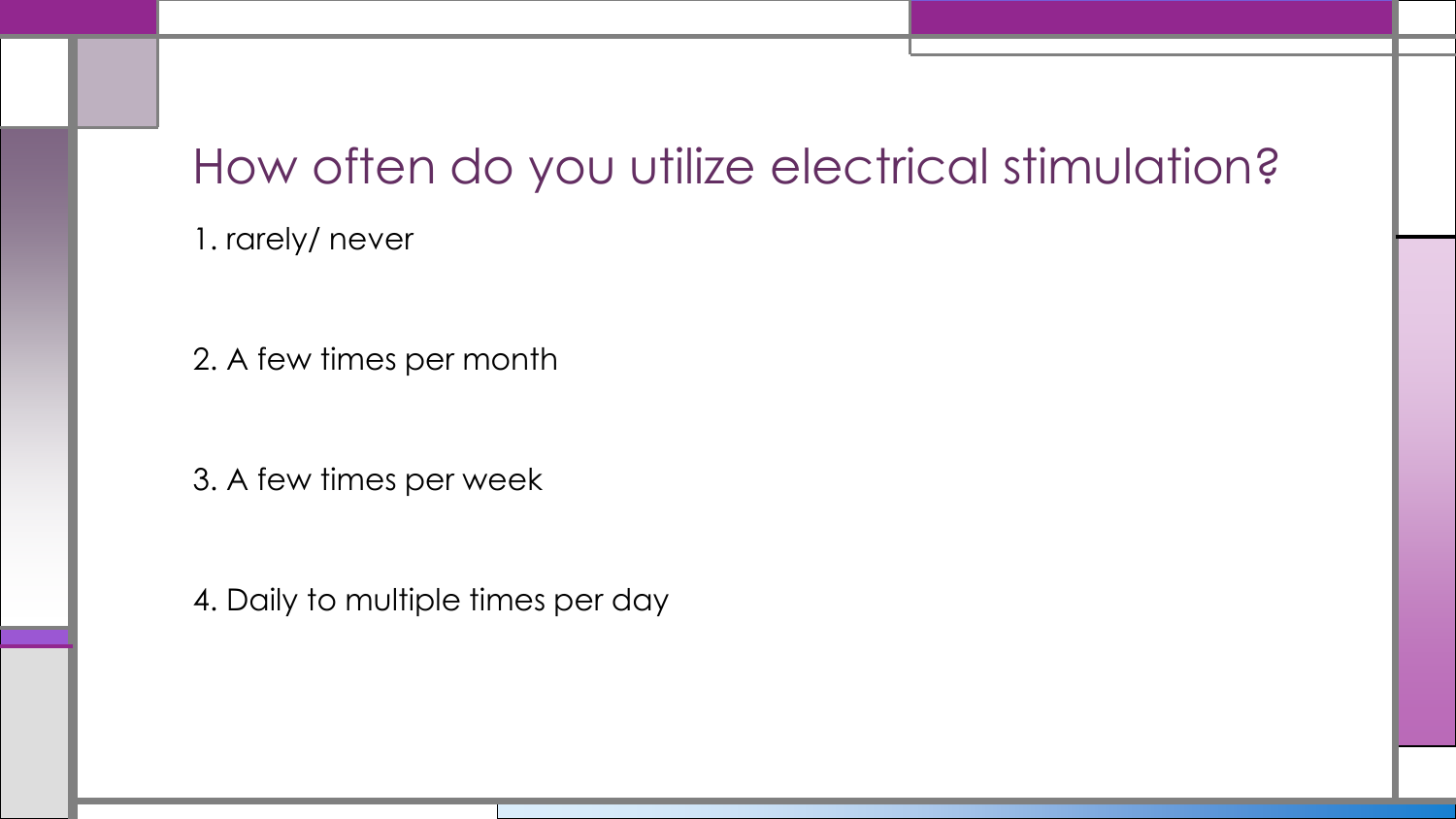#### How do you primarily use electrical stimulation?

1. For sensory stimulation/ pain relief/ muscle relaxation

2. For muscle contraction in a neurologically intact individual

3. For muscle contraction in a neurologically compromised individual

4. For functional muscle contractions with multichannel system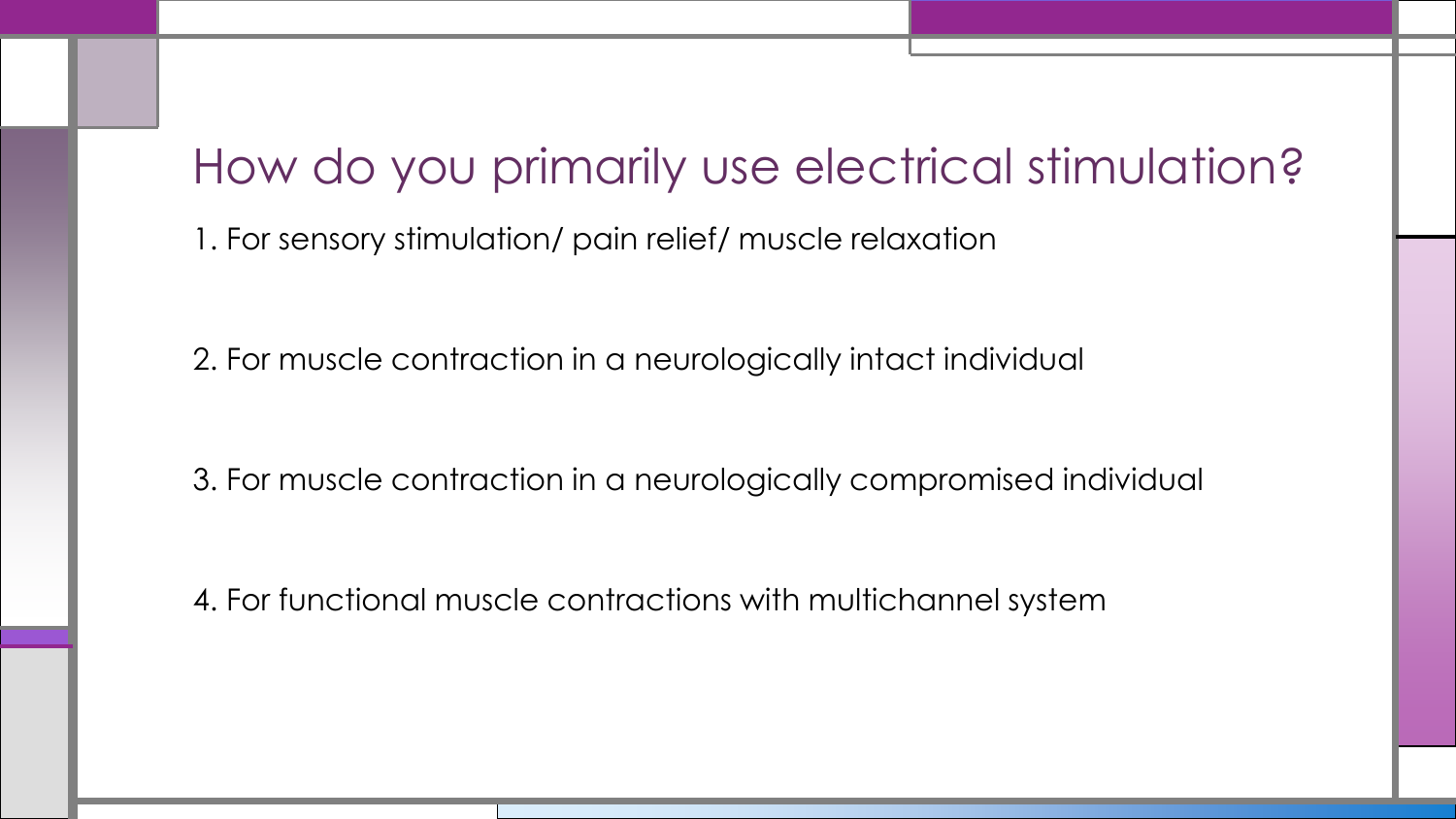#### Why is electrical stimulation needed post CVA?

- Upper Motor Neuron (UMN) injury
	- Results in denervation of muscle due to interruption of the neuronal pathways to the intact motor units
		- causing weakness/ paralysis/ disuse atrophy
			- leading to decreased functional mobility (Doucet, Lam, & Griffin, 2012) (Warfield, McElroy, Baker, Magerfleisch, & Huber, 2018) (Takeda, Tanino, & Miyasaka, 2017)
	- 80% of patients with CVA experience motor impairments (Sabut, Sikdar, Kumar, & Mahadevappa, 2011)

Electrical stimulation (ES) is used throughout the medical field: pacemakers, cochlear implants, deep brain stimulation to reduce Parkinson's tremor, spinal cord stimulators to reduce pain (Takeda, Tanino, & Miyasaka, 2017)

#### Types of Motor Neurons



Upper

Motor

Neuron

(UMN)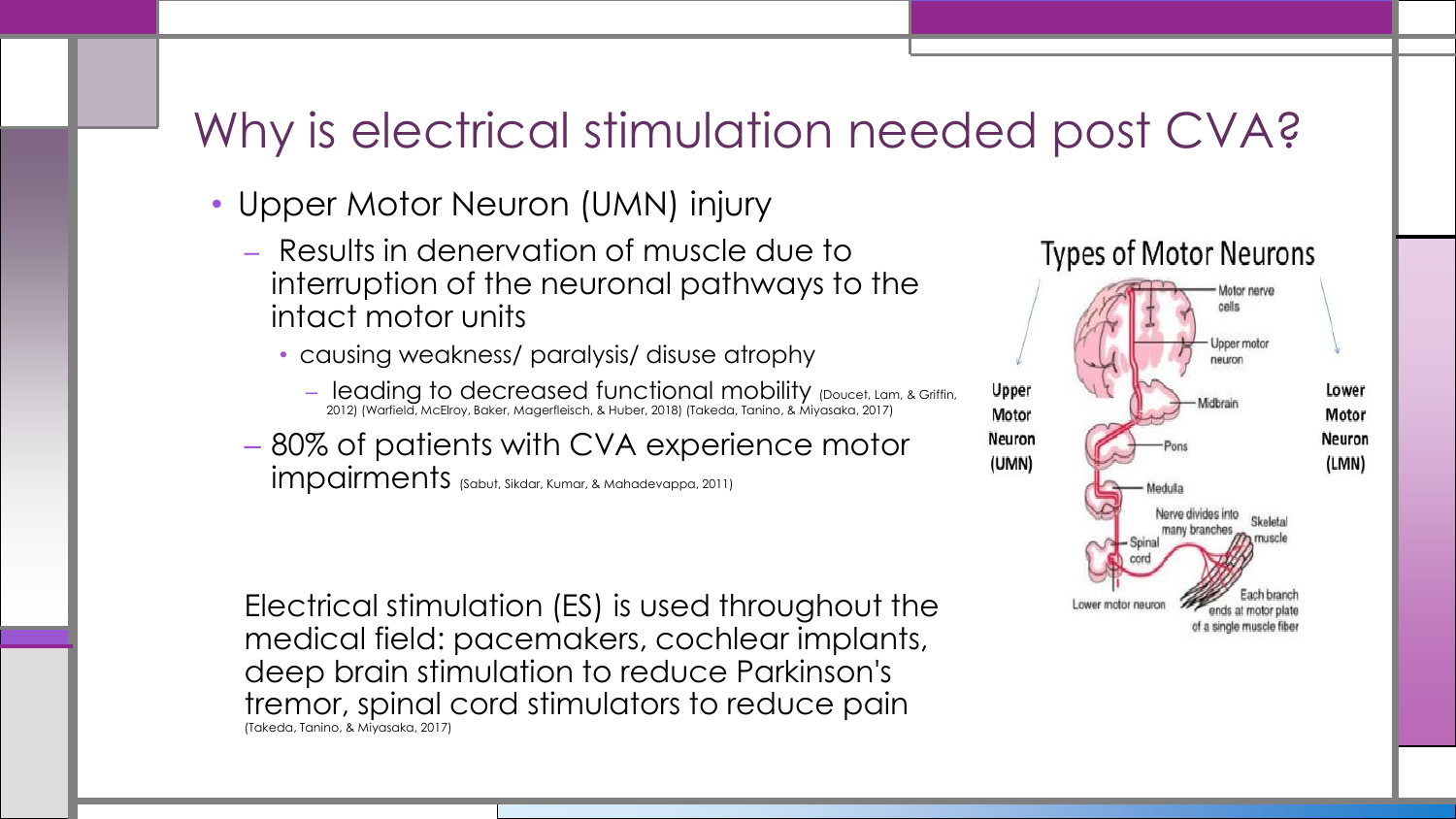# NMES compared to FES

| <b>NMES</b>                                                                                                                                                                                                                                | <b>FES</b>                                                                                                                                                                                         |
|--------------------------------------------------------------------------------------------------------------------------------------------------------------------------------------------------------------------------------------------|----------------------------------------------------------------------------------------------------------------------------------------------------------------------------------------------------|
| Typically single channel application (Yan, Hui-Chan,<br>& Li, 2005)                                                                                                                                                                        | Typically applied multichannel (Yan, Hui-Chan, & Li, 2005)                                                                                                                                         |
| Cyclical (repetitive) stimulation aimed at<br>strengthening the muscle (Nascimento, Michaelsen, Ada, Polese,<br>& Teixeira-Salmela, 2014)                                                                                                  | Produces or compensates for functional<br>MOVement (Yan, Hui-Chan, & Li, 2005) (Takeda, Tanino, & Miyasaka, 2017)                                                                                  |
| Goal is muscle contraction for muscle<br>strengthening and paralysis recovery (Nascimento,<br>Michaelsen, Ada, Polese, & Teixeira-Salmela, 2014) (Kroon, Ijzerman, Chae, Lankhorst, & Zilvold,<br>2005) (Takeda, Tanino, & Miyasaka, 2017) | Goal to improve the performed movement<br>(Nascimento, Michaelsen, Ada, Polese, & Teixeira-Salmela, 2014)                                                                                          |
| Frequency sufficient to produce muscle<br>tetany and contraction (Doucet, Lam, & Griffin, 2012)                                                                                                                                            | Pairing NMES simultaneously or<br>intermittently with a functional task,<br>adjusting NMES to the timing of functional<br>MOTION (Doucet, Lam, & Griffin, 2012) (Takeda, Tanino, & Miyasaka, 2017) |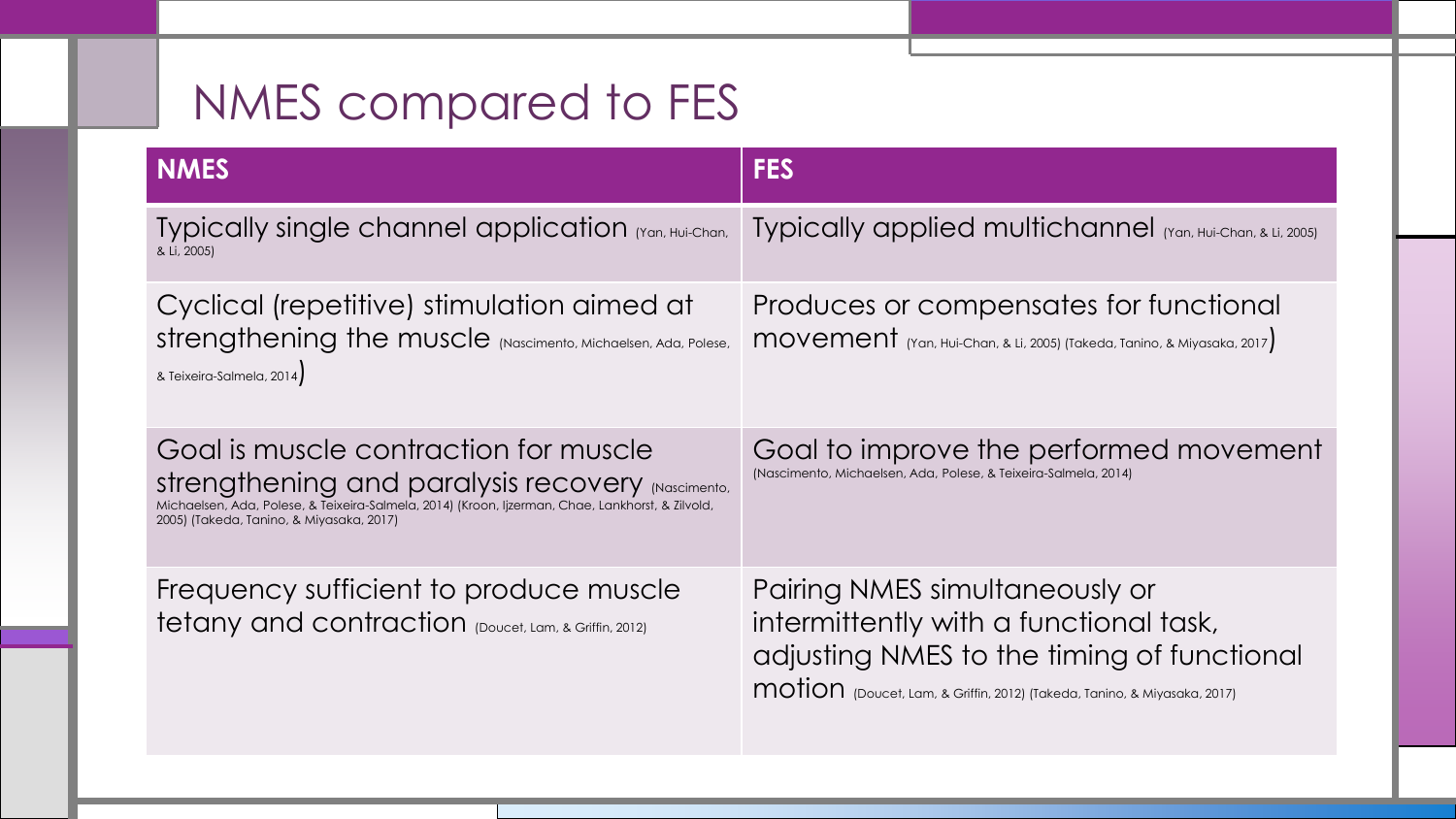#### Indications for use of NMES and FES

- Decreased muscle spasticity/ hypertonia
- Prevent or slow disuse atrophy
- Increase local blood circulation and improves cardiopulmonary function
- Maintain or increase ROM
- Muscle re-education/ improved motor control (increased ability to perform voluntary movements)
- Increased muscle strength
- Increases aerobic capacity

(Warfield, McElroy, Baker, Magerfleisch, & Huber, 2018) (Doucet, Lam, & Griffin, 2012) (Sabut, Sikdar, Kumar, & Mahadevappa, 2011) (Bauer, Krewer, Golaszewski, Koenig, & Müller, 2015)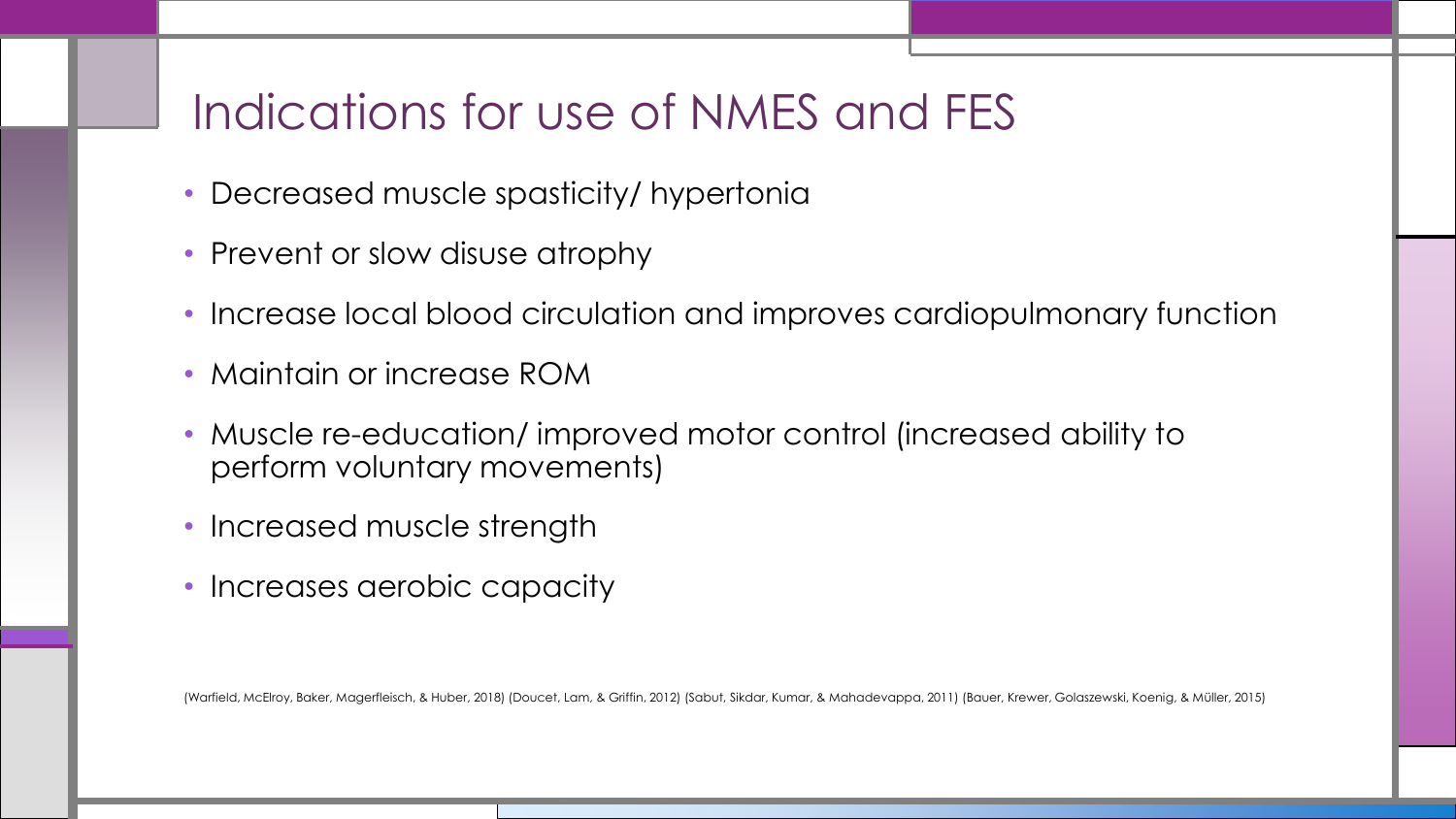# Indications for use of NMES and FES - continued

- Minimizes complications from immobilization
- Reduces pain
- Improvement in sensation and tactile awareness
- Accelerate recovery of over ground locomotion (Ambrosini, Ferrante, Ferrigno, Molteni, & Pedrocchi, 2011)
- Provide repetition for motor learning (Yan, Hui-Chan, & Li, 2005)
- In stroke recovery NMES is used for muscle strengthening, motor recovery, reducing spasticity, improving swallowing function (Takeda, Tanino, & Miyasaka, 2017)

(Warfield, McElroy, Baker, Magerfleisch, & Huber, 2018) (Doucet, Lam, & Griffin, 2012) (Sabut, Sikdar, Kumar, & Mahadevappa, 2011) (Bauer, Krewer, Golaszewski, Koenig, & Müller, 2015)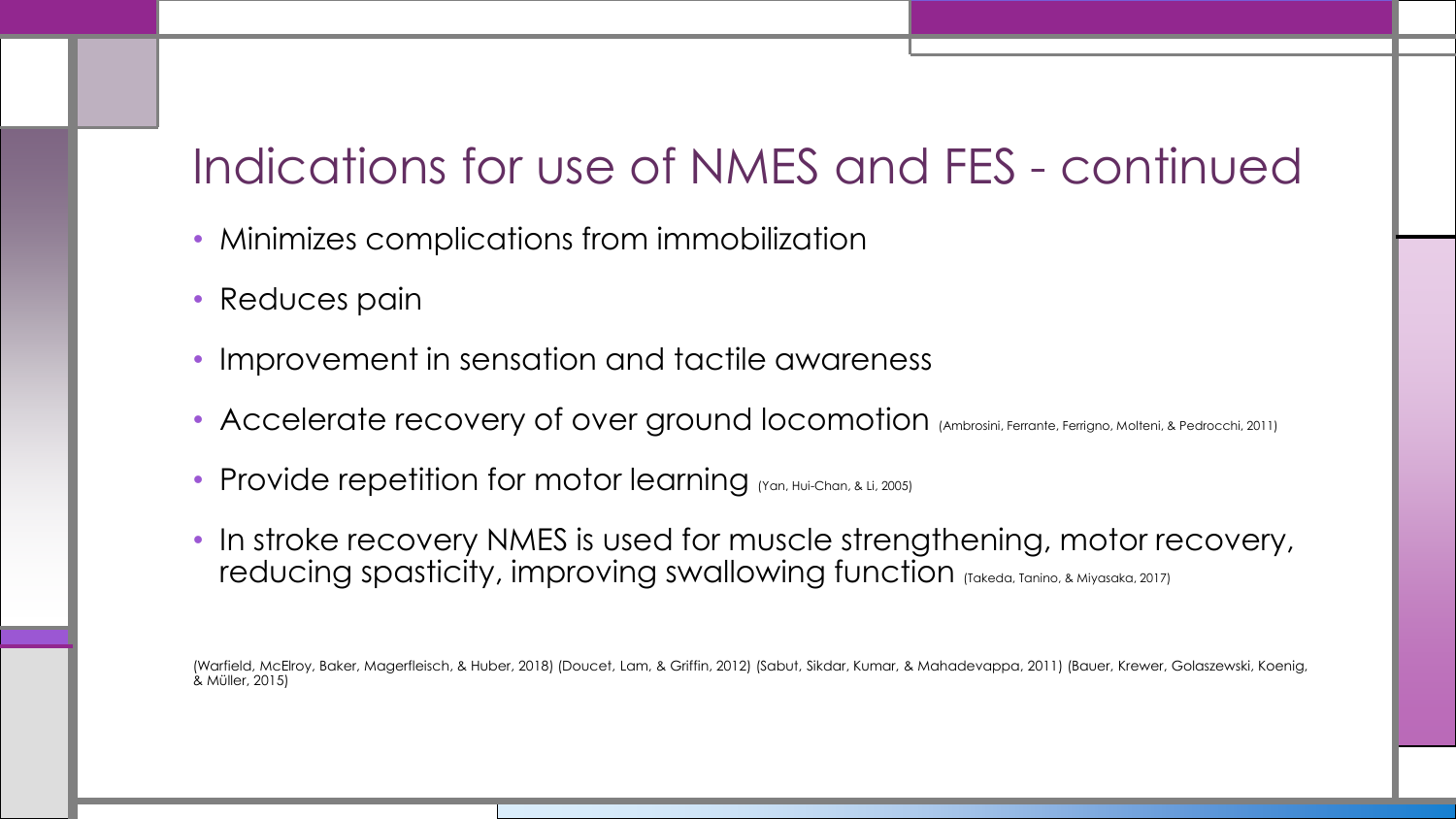#### Contraindications/ Precautions for use of Electrical Stimulation

- Patients with a demand-type cardiac pacemaker or defibrillator
- Use near where a cancerous lesion is present or suspected
- Use on a body part with fracture or dislocation (precaution)
- Pregnancy (limited research)
- Impaired sensation (precaution)
- Impaired cognition (precaution)
- Superficial metallic implant (precaution)
- Limitations of ES: less efficient than human movement, induces neuromuscular fatigue, uncoordinated movement (Doucet, Lam, & Griffin, 2012)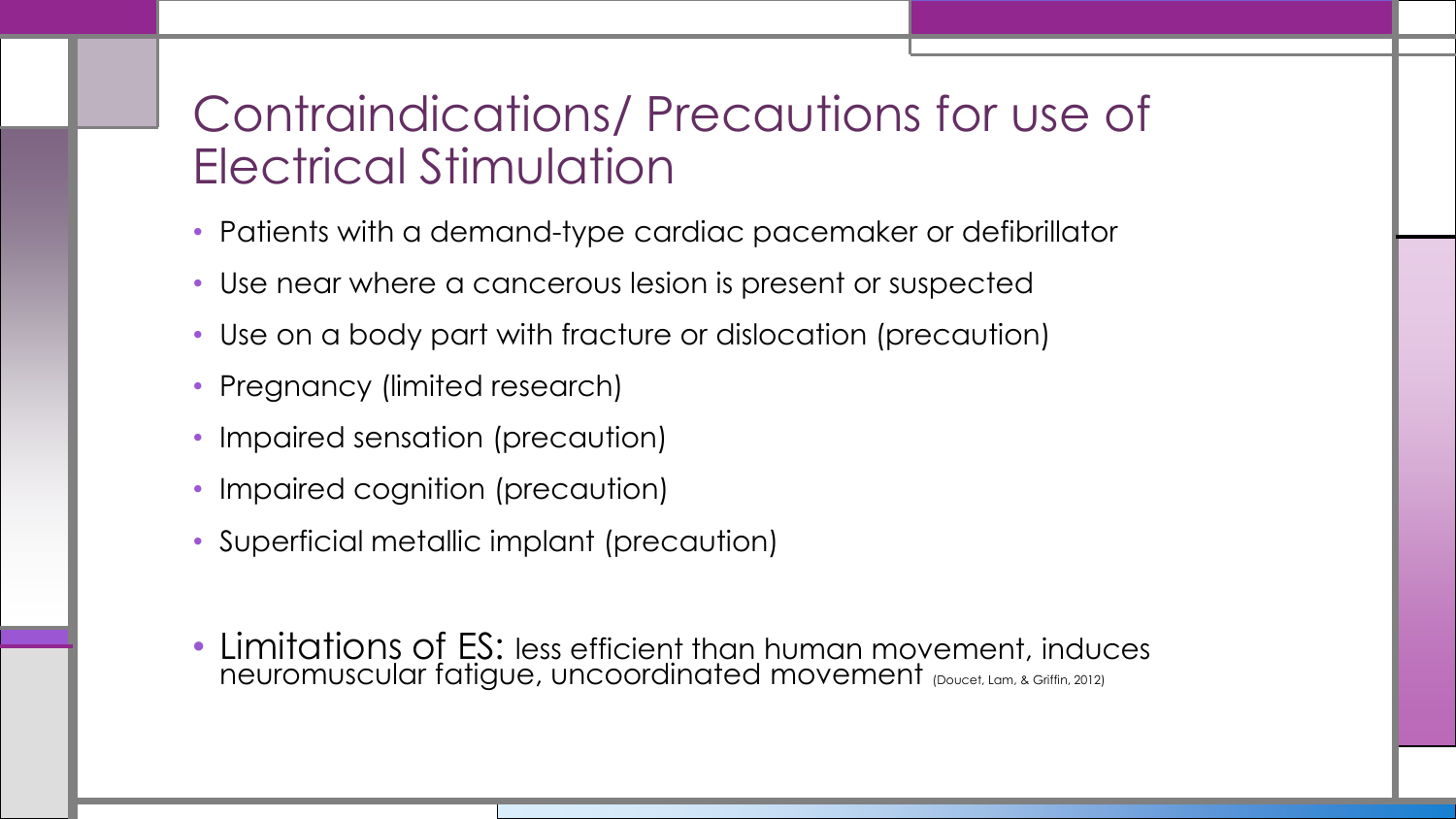#### Which examples represents normal muscle activation?

- A. type lla/llb fibers are recruited before type l fibers
- B. smaller motor units are recruited before larger motor units
- C. muscle units are recruited in synchrony
- 1. A and B
- 2. B and C
- 3. B
- 4. A, B and C
- 5. A and C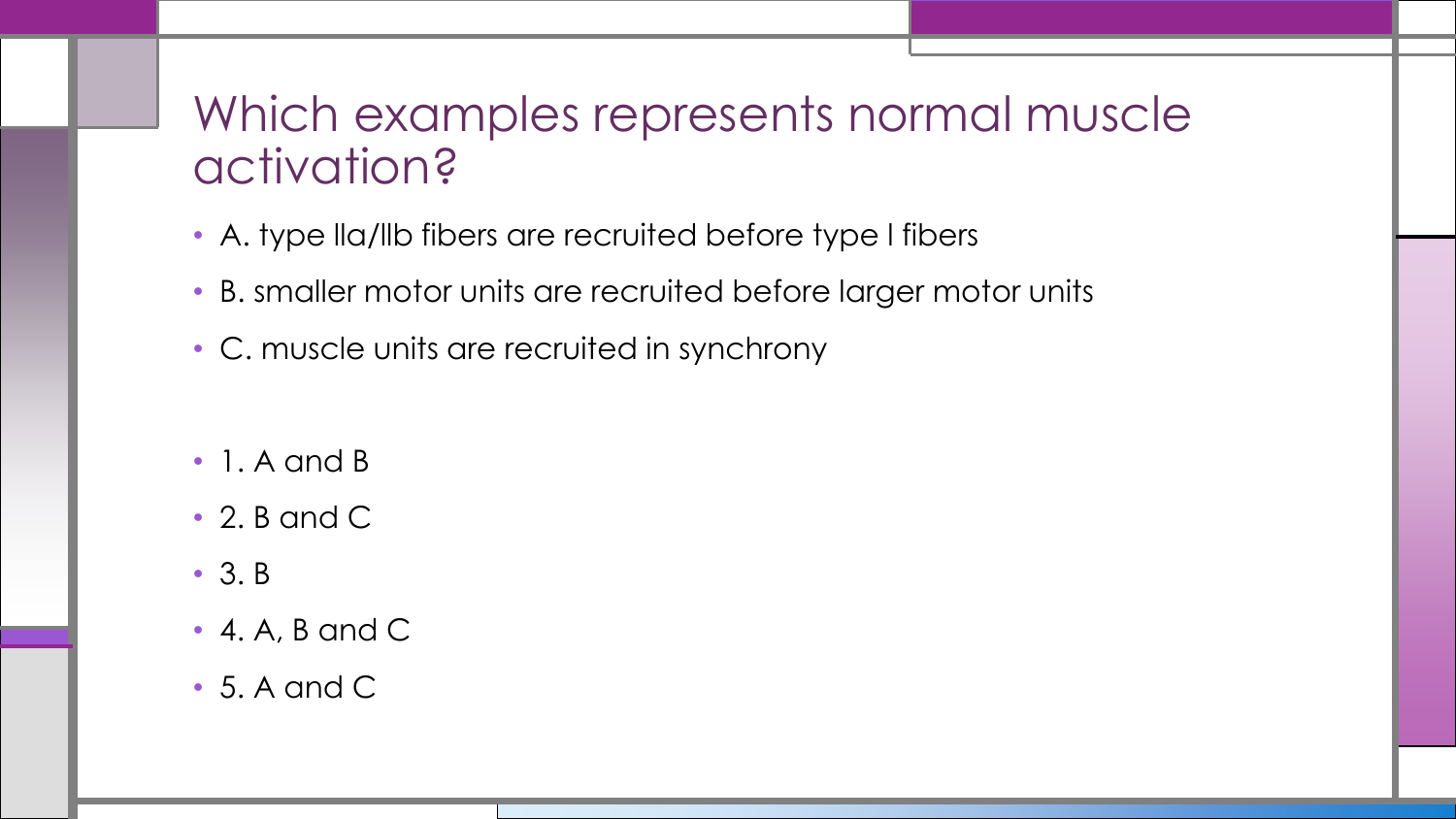#### Which examples represent ES evoked activation?

- A. type lla/llb fibers are recruited before type l fibers
- B. smaller motor units are recruited before larger motor units
- C. muscle units are recruited in synchrony
- 1. A and B
- 2. B and C
- 3. B
- 4. A, B and C
- 5. A and C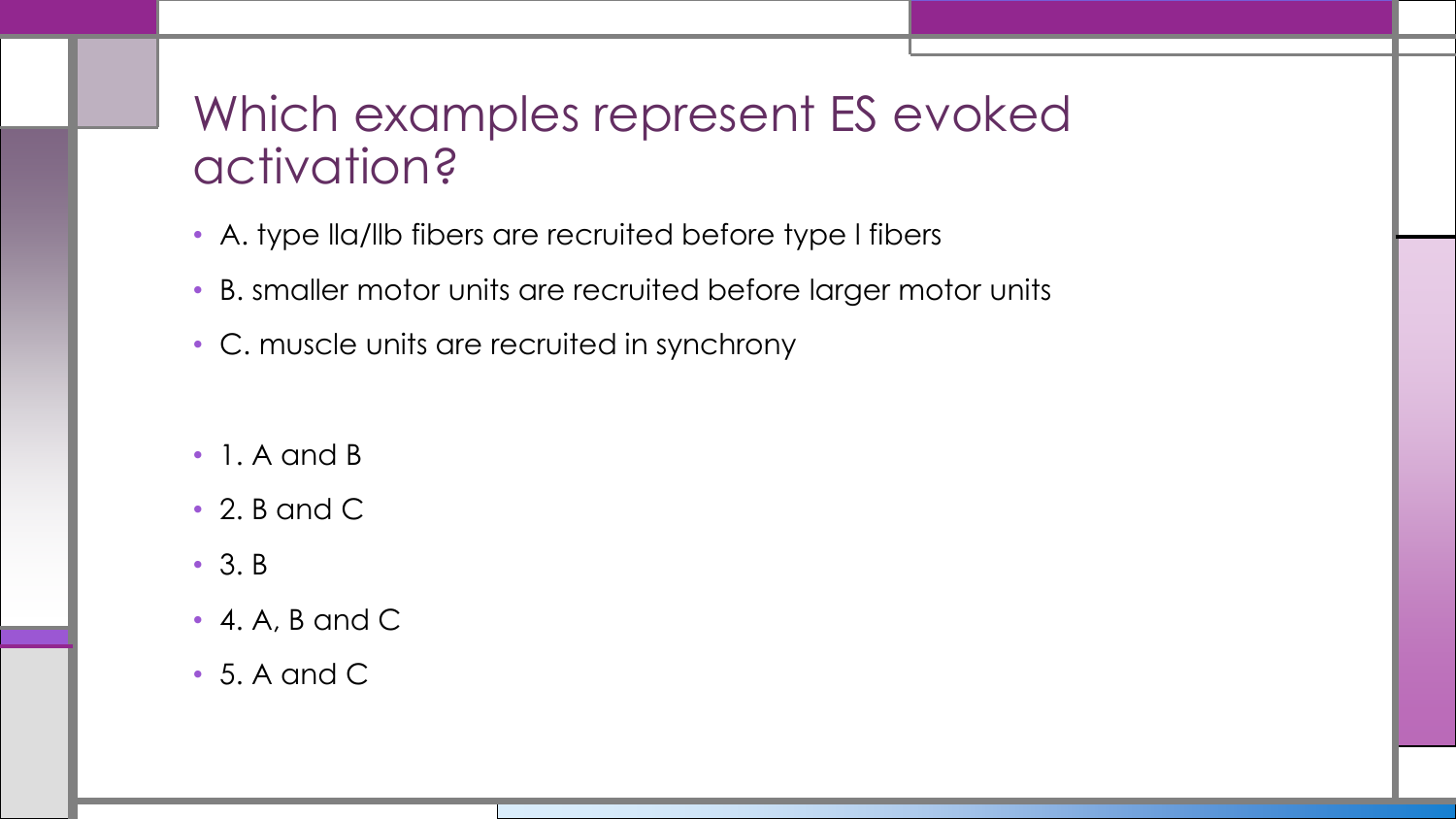#### Comparison of muscle activation

#### Normal activation

- Iype I (slow twitch) recruited before Type ll (fast twitch)
- Size principle applies: smaller motor units are recruited before larger
- Asynchronous Recruitment allows for a smooth contraction
- Caused by cortical command and sensory input
- Fatigue resistant

(Warfield, McElroy, Baker, Magerfleisch, & Huber, 2018)(Doucet, Lam, & Griffin, 2012)

ES induced activation

- Type II (fast twitch) fibers are activated first
- Reverse recruitment: Larger type II motor units are recruited first
- Synchronous recruitment of motor neurons
- Caused by neurotransmitter release
- Causes excess fatigue

(Warfield, McElroy, Baker, Magerfleisch, & Huber, 2018)(Doucet, Lam, & Griffin, 2012)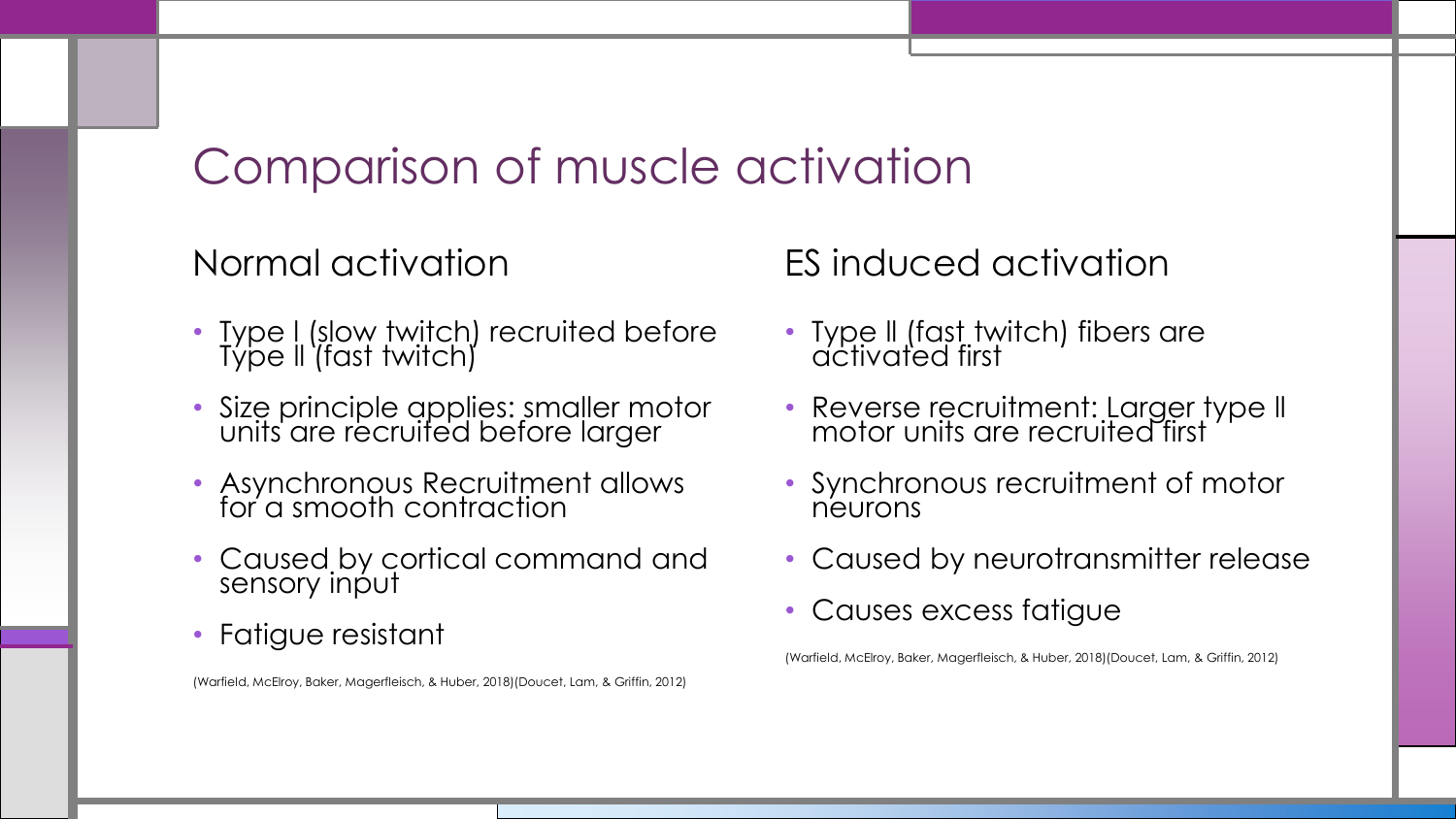#### Devices used for CVA rehabilitation

- Hand held/ portable devices and table top devices: Empi, Chattanoga
- Foot drop systems: Ness L300, L300 Go, WalkAide, Odstock O2CHS
- Hand/ UE: Ness H200, Xcite, RT300, RT200
- Ergometers: RT300, RT200, MyoCycle, RehaMove (MotoMed upgrade), RT600, Therapeutic Alliances
- Gait devices: Parastep l





(Warfield, McElroy, Baker, Magerfleisch, & Huber, 2018) (Doucet, Lam, & Griffin, 2012) (Takeda, Tanino, & Miyasaka, 2017)

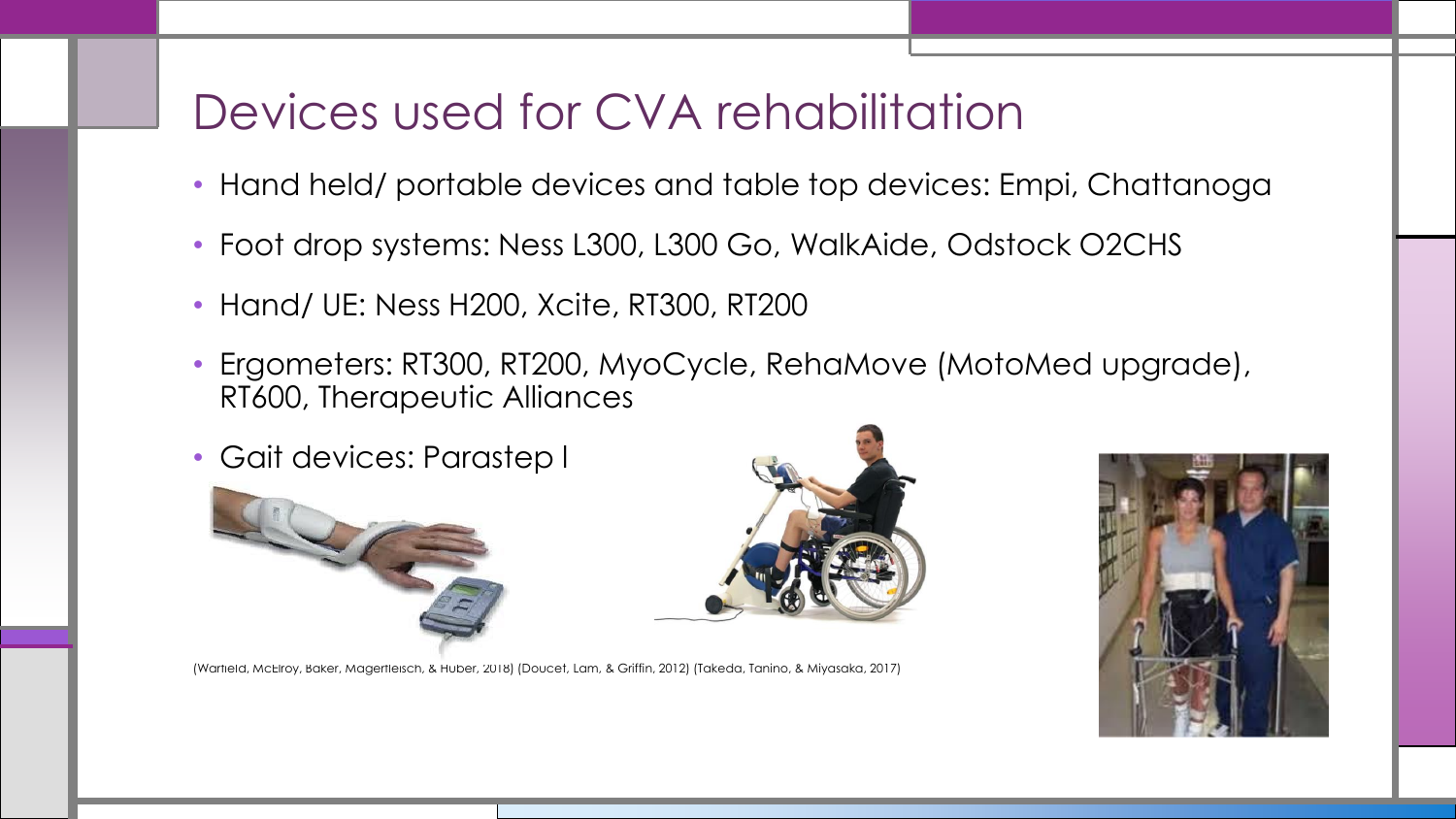

"It was more of a 'triple-blind' test. The patients didn't know which ones were getting the real drug, the doctors didn't know, and, I'm afraid nobody knew."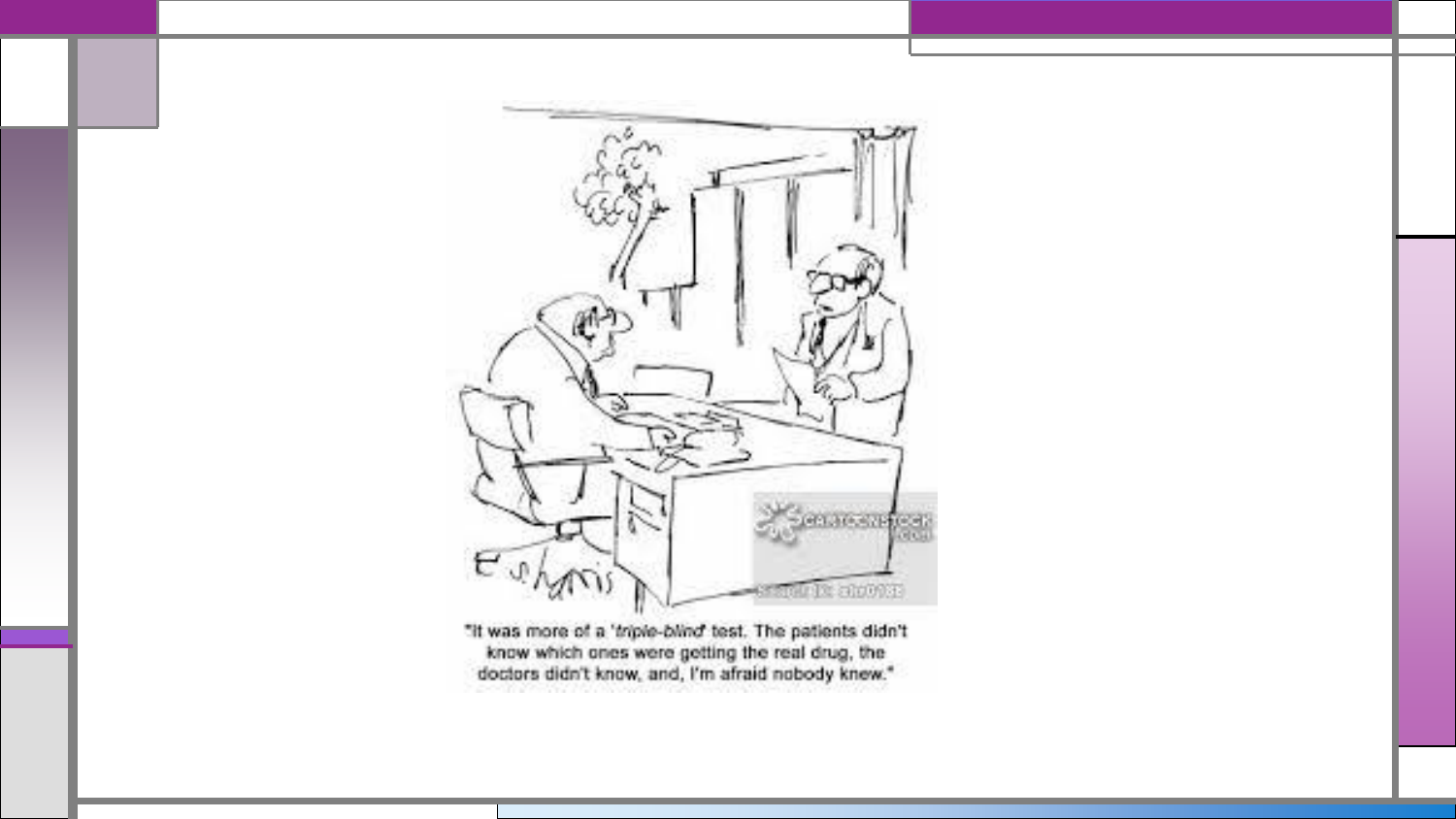#### Research

- FES cycling with "visibly good muscle contraction" reduced both impairments and activity limitations in hemiparetic patients. (Ambrosini, Ferrante, Ferrigno, Molteni, & Pedrocchi, 2011)
- Walking ability improved significantly more in cycling with ES vs without ES. Gait rehab combined with FES shows enhanced gait recovery. (Bauer, Krewer, Golaszewski, Koenig, & Müller, 2015)
- ES can be customized to control fatigue and to optimize force output by adjusting parameters. During ES muscle contraction sensory fibers are also activated and has shown improvements in sensation and tactile awareness following motor ES program. (Doucet, Lam, & Griffin, 2012)
- ES for muscle strengthening must elicit a muscle contraction. Electrical stimulation combined with progressive resistance training is recommended for patients with neurologically induced weakness. (Glinsky, Harvey, & Es, 2007)
- An optimal response to ES is muscle contraction, motion/ full joint motion was achieved by a variety of parameters. Muscle contraction is the crucial effect of ES to obtain benefits. Motor ES produces cutaneous, muscle, and joint proprioceptive afferent feedback. (Kroon, Ijzerman, Chae, Lankhorst, & Zilvold, 2005)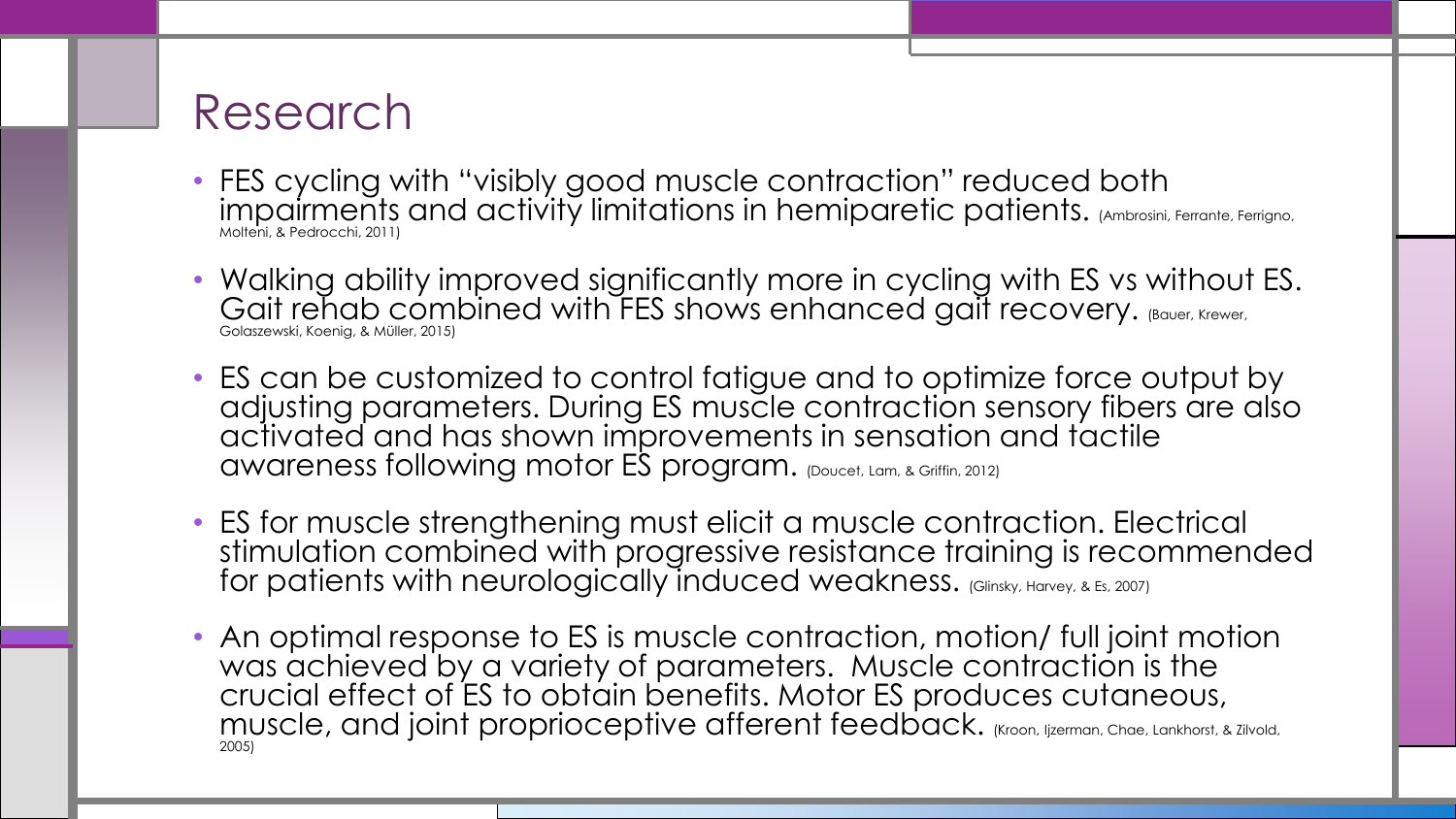#### Research - continued

- Systematic review shows ES can increase strength and improve activity after stroke. ES can be effectively applied to the weak (3-4/5) and very weak (1-2/5). Useful for the very weak patient with cognitive impairment. (Nascimento, Michaelsen, Ada, Polese, & Teixeira-Salmela, 2014)
- ES with conventional rehab should be the standard therapeutic protocol to correct spastic foot drop. (Sabut, Sikdar, Kumar, & Mahadevappa, 2011)
- NMES can be used post CVA for muscle strengthening, motor recovery, reducing spasticity, and improving swallowing function. (Takeda, Tanino, & Miyasaka, 2017)
- To create work and fatigue muscle contraction must be achieved (Warfield, McElroy, Baker, Magerfleisch, & Huber, 2018)
- A study comparing FES to sham stimulation resulted in the FES group demonstrating improved functional mobility and improved motor recovery in acute stroke patients (Yan, Hui-Chan, & Li, 2005)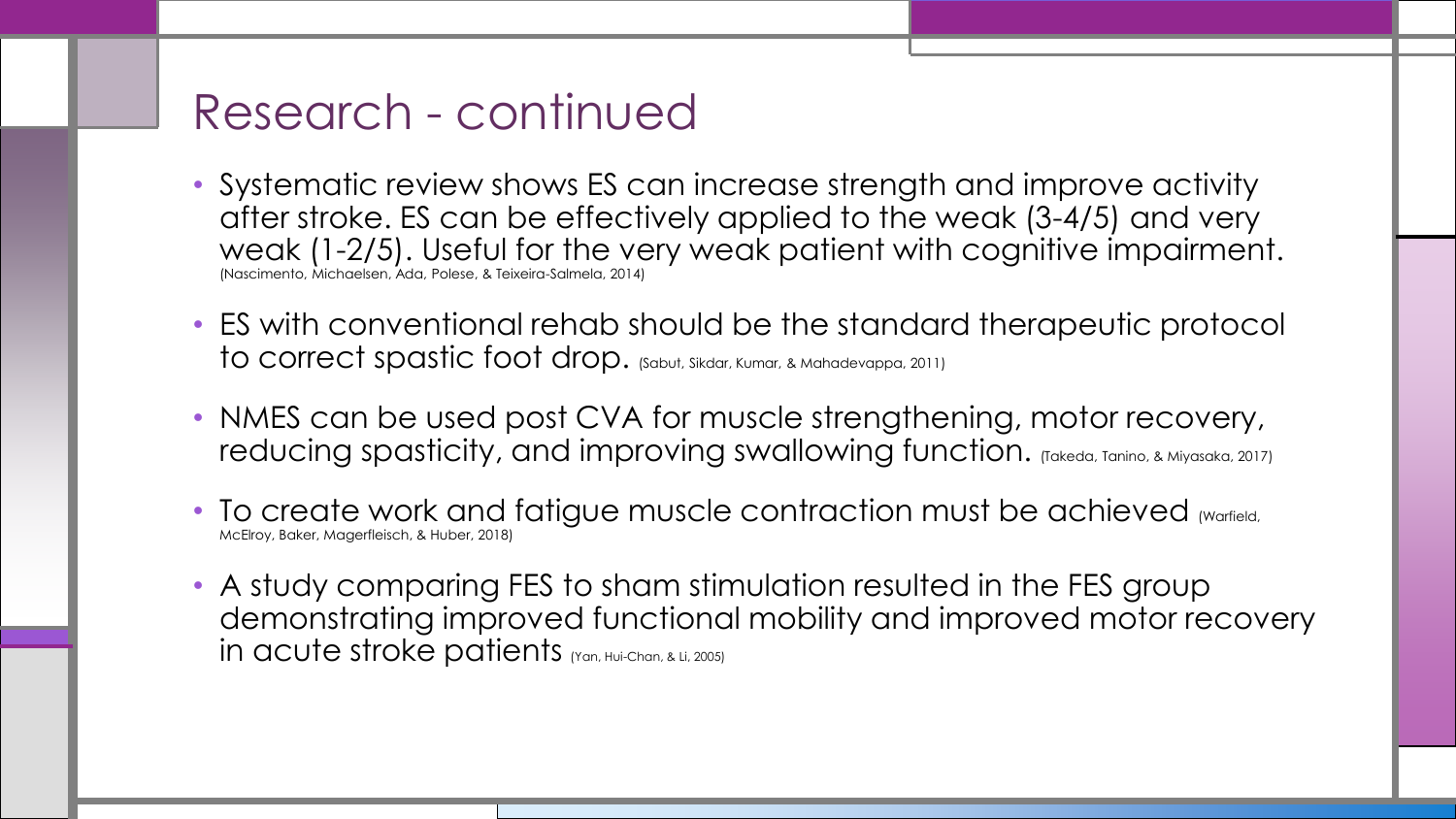#### The goal is muscle contraction! - How do we get it?

- Waveforms
- Frequency
- Pulse width/ duration
- Amplitude/ Intensity
- Ramp time and duty cycle
- Electrode size/placement



https://www.google.com/url?sa=i&source=images&cd=&cad=rja&uact= 8&ved=2ahUKEwix6 qXy6PgAhUT0IMKHb\_mBj04ZBAzKEYwRnoECAEQRw&url=http%3A%2F%2Fr unhikeasia.com%2Ftrying-electro-muscle-stimulationems%2F&psig=AOvVaw383sqZ0dkY2B3- WzpTSvb3&ust=1549421451028070&ictx=3&uact=3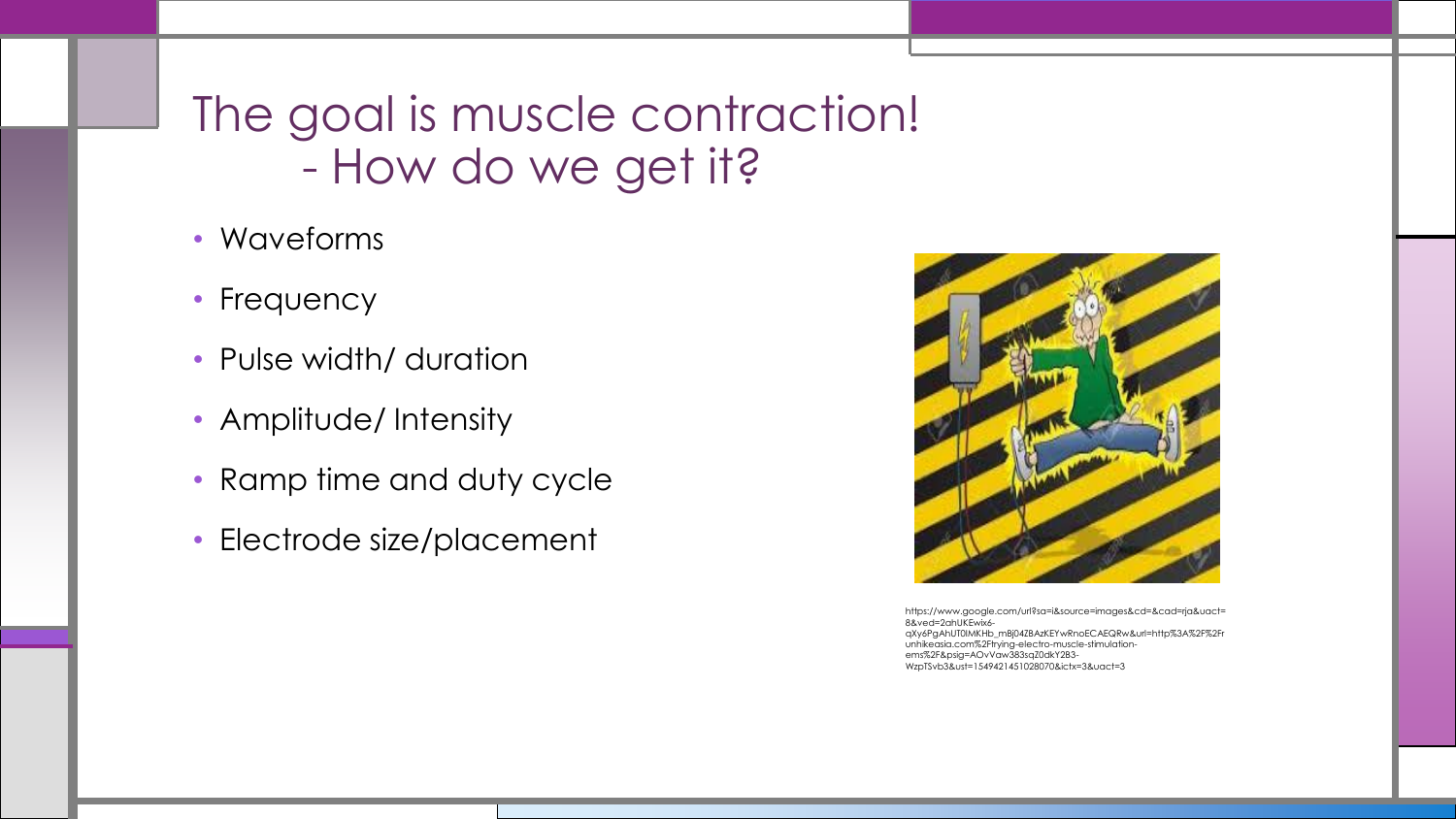#### Waveforms

- Stimulation may be monophasic, biphasic, and burst (polyphasic) waves
- Rectangular waves, Sine waves, biphasic waves can be symmetrical/asymmetrical or balanced/ unbalanced
- Studies have found Sine wave produce greater strength with less pain (Doucet, Lam, & Griffin, 2012)
- Studies have found monophasic or biphasic waves produce less fatigue than burst
- RT300 uses alternating monophasic waveform
- RehaStim uses rectangular biphasic waveform
- Bioness uses balanced biphasic in symmetrical or asymmetrical waveform
- Bottom line: the marketed devices have been FDA approved and have chosen the parameters that work best for the device.

(Warfield, McElroy, Baker, Magerfleisch, & Huber, 2018) (Takeda, Tanino, & Miyasaka, 2017)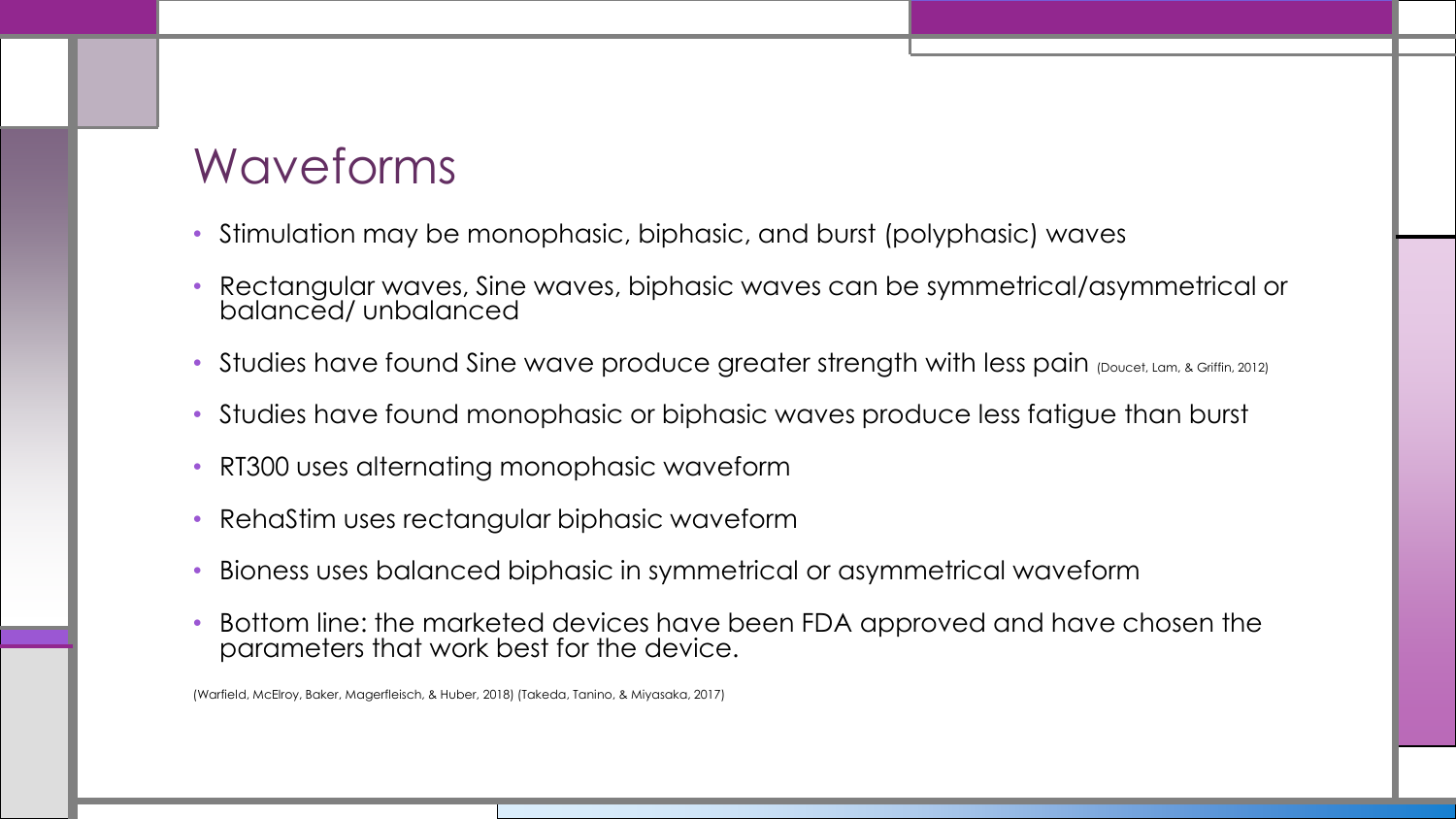# Frequency (Hz)

- Number of pulses per second
- For muscle tetany 20-50 Hz
- Higher Hz are reported to produces a more comfortable and smoother contraction
- Higher frequency can increase fatigue, the parameter most greatly tied to fatigue when studied
- A literature review of trials studying ES for motor control found most researchers use a fixed frequency of 20 to 50Hz
- Frequency and amplitude together determine the quality of contraction

(Doucet, Lam, & Griffin, 2012)(Kroon, Ijzerman, Chae, Lankhorst, & Zilvold, 2005) (Takeda, Tanino, & Miyasaka, 2017) (Warfield, McElroy, Baker, Magerfleisch, & Huber, 2018)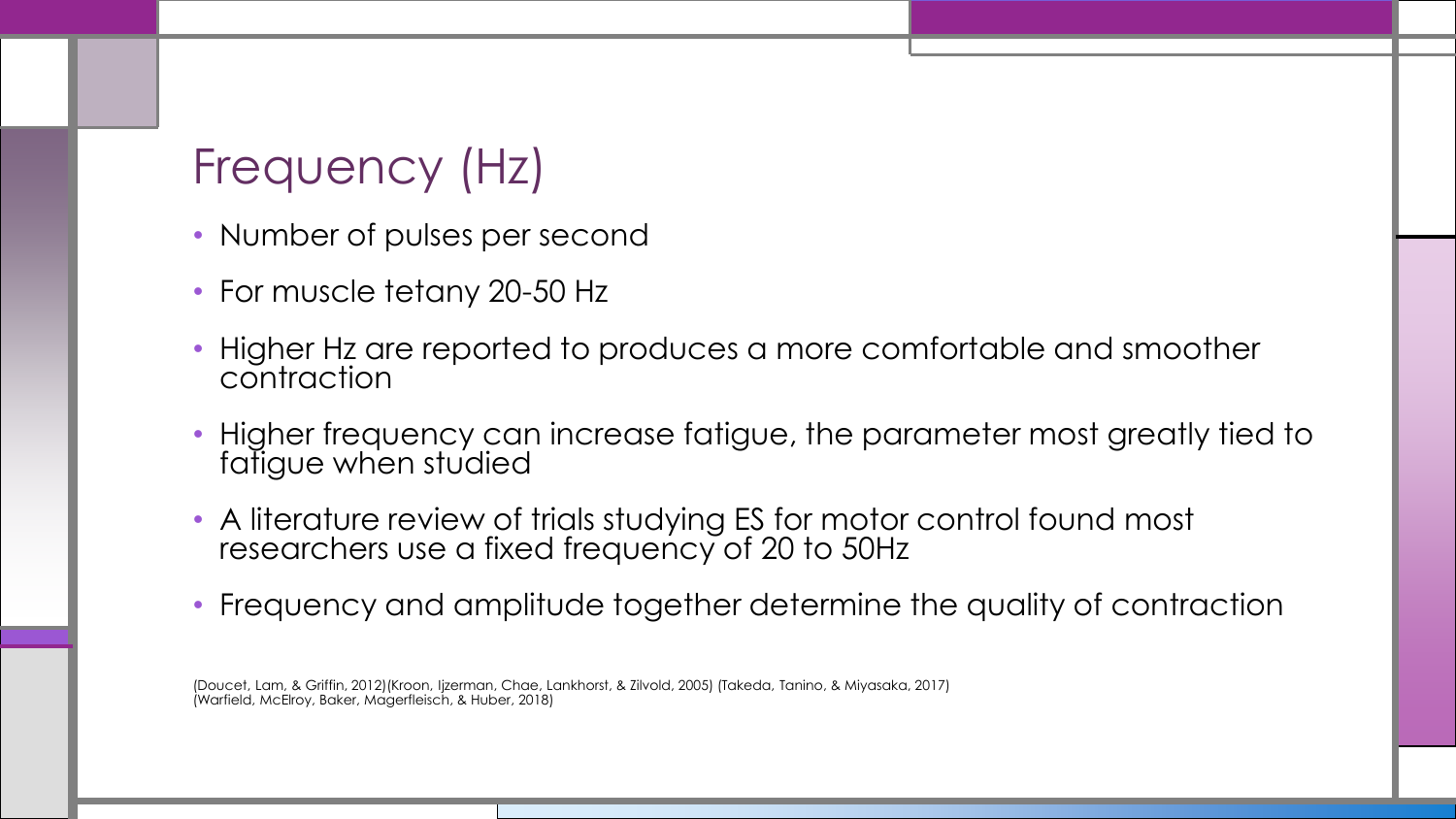#### Pulse width/duration

- Duration of each pulse in microseconds (µs)
- Wider pulse width produce stronger contractions (Doucet, Lam, & Griffin, 2012)
- Wider pulse width will penetrate more deeply into subcutaneous tissue poweet, Lam, & Griffin, 2012)
- Pulse width can be increased to recruit more fibers in an area as fatigue ensues (Doucet, Lam, & Griffin, 2012)
- Higher pulse width will lead to greater overflow into surrounding muscles
- Studies report comfort greatest at 200-300µs (Kroon, Ijzerman, Chae, Lankhorst, & Zilvold, 2005)
- A literature review of trials studying ES for motor control found most researchers use a fixed pulse duration of 200 to 300us (Kroon, Ijzerman, Chae, Lankhorst, & Zilvold, 2005)
- Can be adjusted for optimal contraction and comfort (Kroon, Ijzerman, Chae, Lankhorst, & Zilvold, 2005)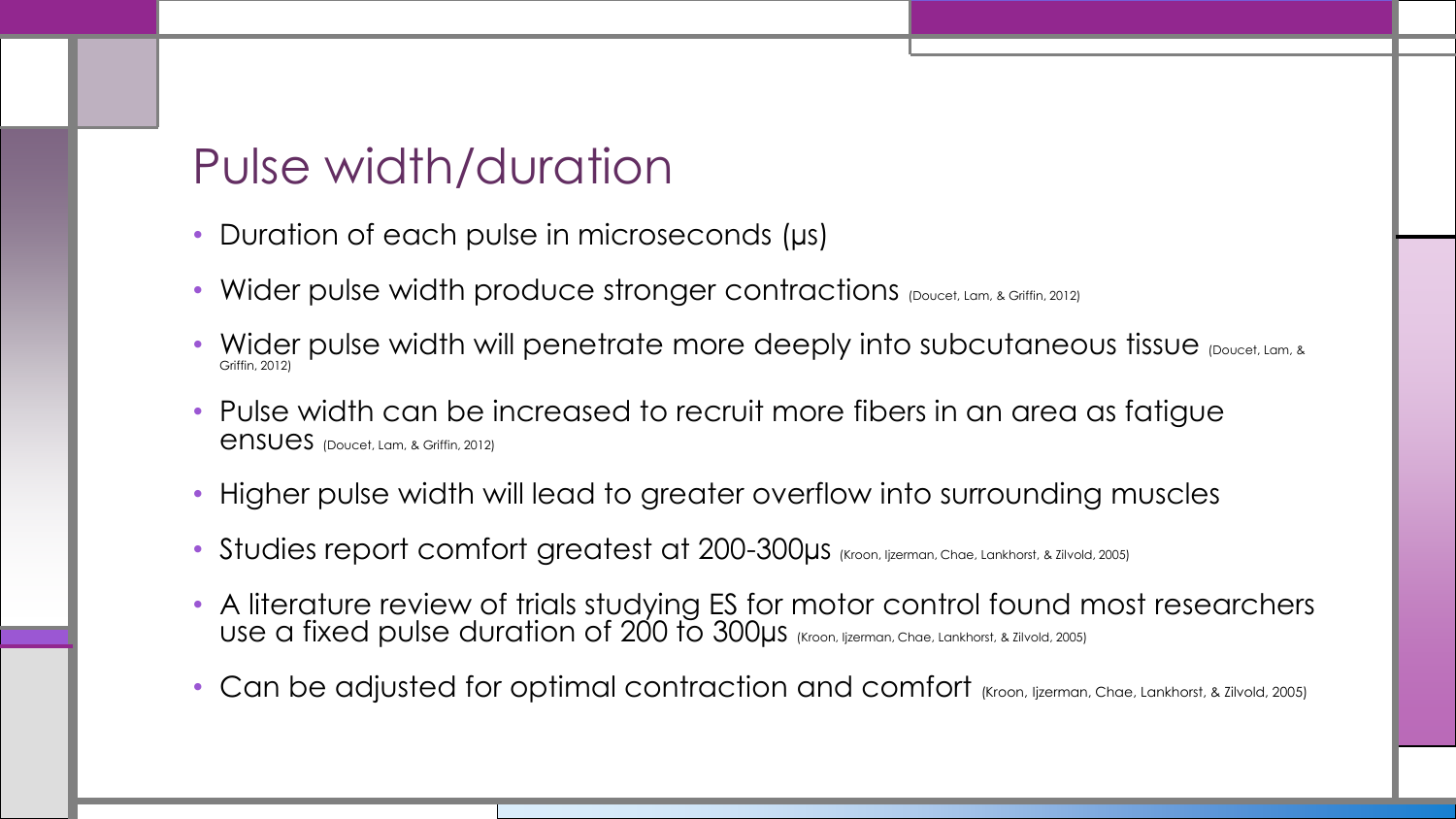# Amplitude/ Intensity

- Determines the pulse height
- Multiple studies place intensity at maximum tolerated for visibly good muscle CONTROCTION (Yan, Hui-Chan, & Li, 2005) (Kroon, Ijzerman, Chae, Lankhorst, & Zilvold, 2005) (Ambrosini, Ferrante, Ferrigno, Molteni, & Pedrocchi, 2011)<br>(Nasçimento, Michaelsen, Ada, Polese, & Teixeira-Salmela, 2014) (Douce <sup>2011</sup>)
- Higher intensity leads to stronger depolarizing effect underlying the electrode (Doucet, Lam, & Griffin, 2012)
- Higher intensities foster increased strength (Kroon, Ijzerman, Chae, Lankhorst, & Zilvold, 2005) (Doucet, Lam, & Griffin, 2012)
- Higher intensities can activate a large number of muscle fibers but have been shown to result in less CNS stimulation (Doucet, Lam, & Griffin, 2012)
- Higher amplitude/ intensity is typically less tolerated/ more painful/ higher likelihood of SKIN IITITATION(Kroon, Ijzerman, Chae, Lankhorst, & Zilvold, 2005) (Doucet, Lam, & Griffin, 2012)
- Frequency and amplitude together determine the quality of contraction (Doucet, Lam, & Griffin, 2012)
- Low intensity will evoke a sensory reaction without a motor reaction, can be use to reduce spasticity (Kroon, Ijzerman, Chae, Lankhorst, & Zilvold, 2005)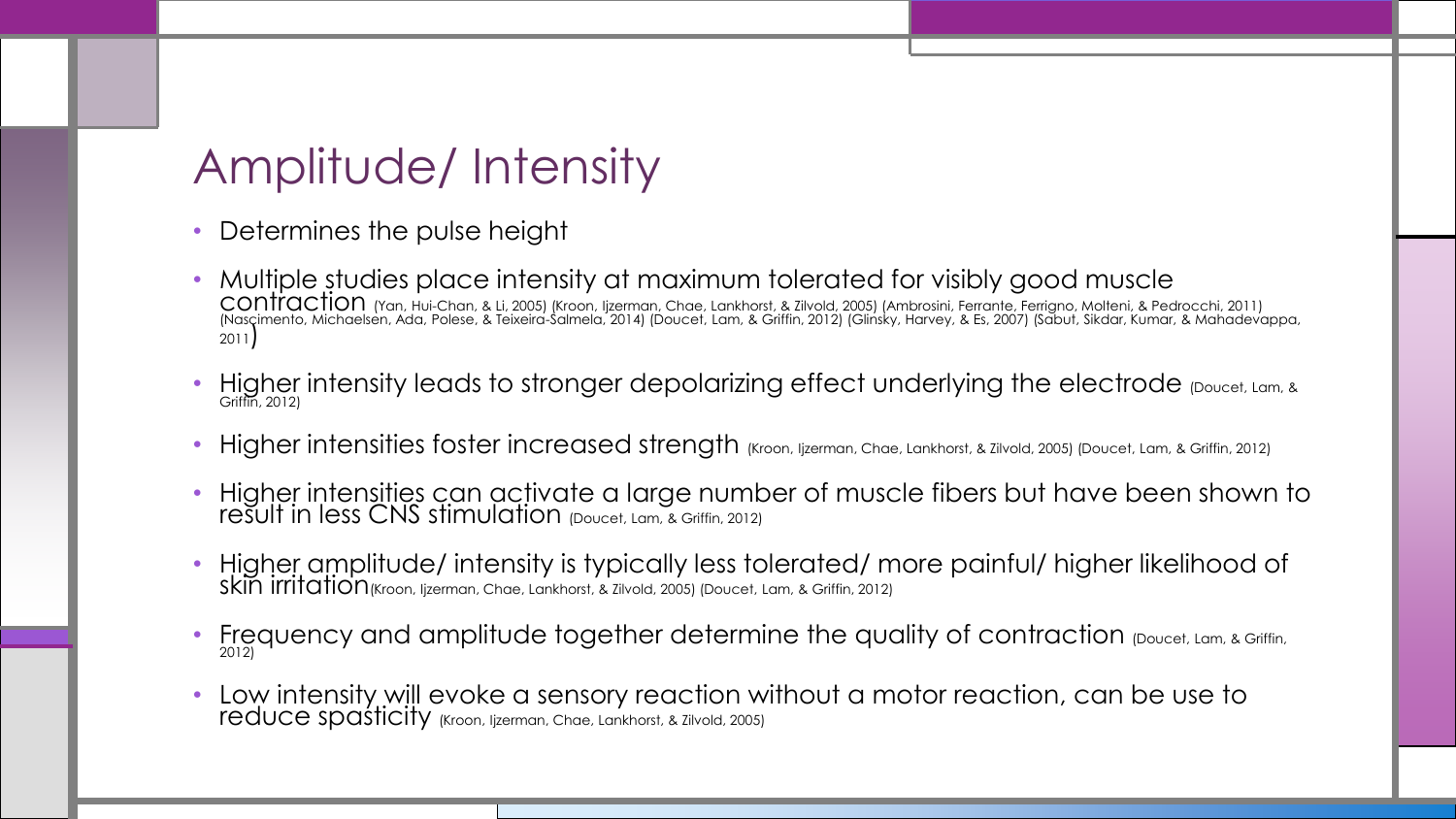#### Dosage - Ramp time - Duty cycle

- 15 min of FES training x 20 sessions = significant improvement over control in motor power, over ground walking speed, trunk control test, motor control test, and pedaling test (Ambrosini, Ferrante, Ferrigno, Molteni, & Pedrocchi, 2011)
- FES 20 min x 3 times per week x 3 weeks = FES group showed significantly more improvement in walking ability and postural control than control (Bauer, Krewer, Golaszewski, Koenig, & Müller, 2015)
- Ramp time: 1 to 3 seconds in common. Longer ramp times can improve comfort. Longer ramp times can help when a patient has increased tone. Ramp times can be adjusted to mimic function and to smooth contraction. (Doucet, Lam, & Griffin, 2012)
- Duty cycle: cyclical on/off times, typically a ratio. Helps to preserve force development and to increase comfort. 1:3 is common but can be adjusted to fit your goals. (Doucet, Lam, & Griffin, 2012)
	- My recommendation is to gauge the patients current level of function and strength and the risk involved if a patient becomes over fatigued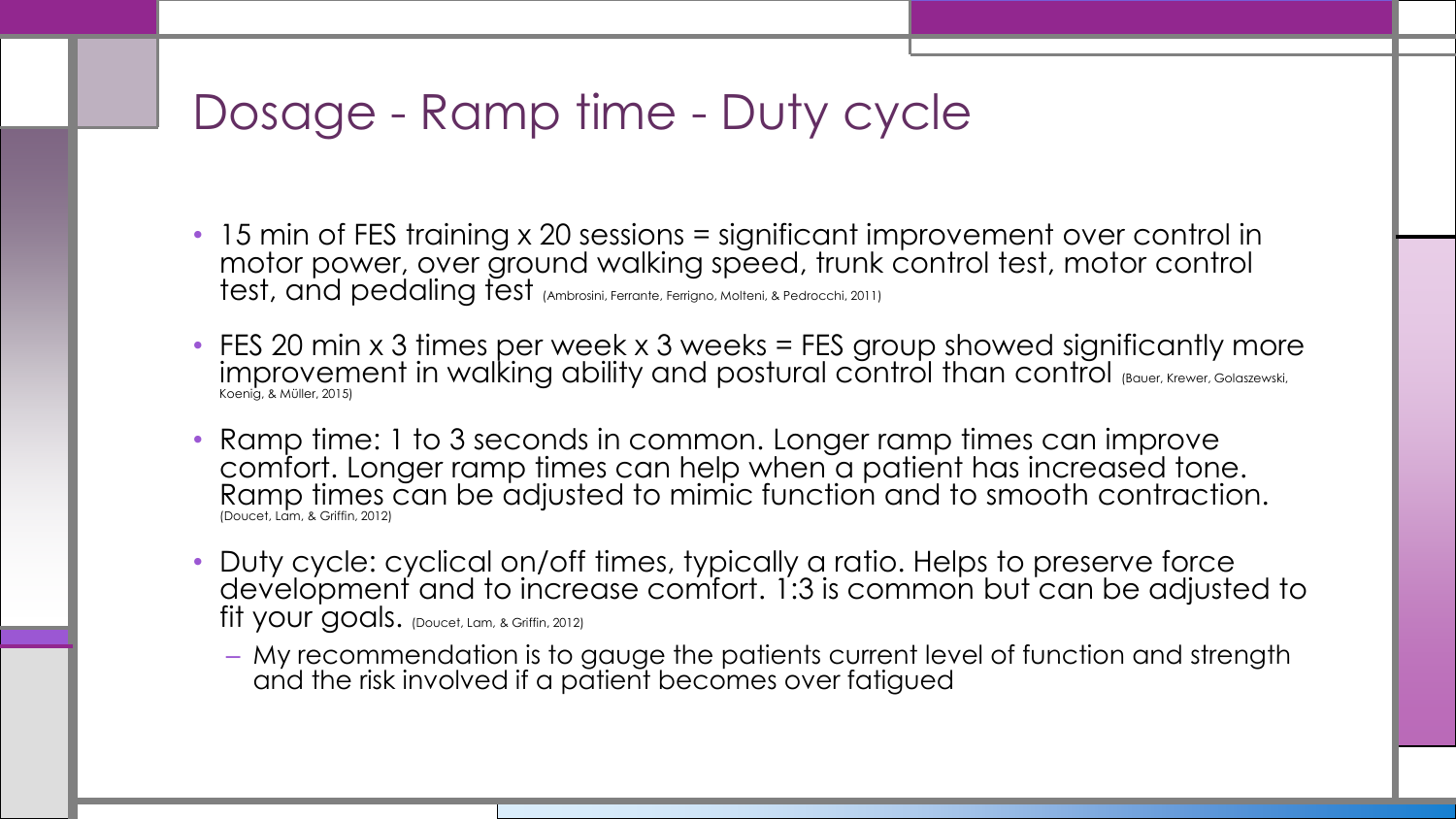#### Electrode size and placement

- Success of stimulation reaching the muscle tissue is highly related to electrode size and placement
- Larger electrode = reaches more muscle tissue, decreased current density due to current being spread over a larger area
- Smaller electrode = concentrates current, more focal, less overflow, increased chances of pain and skin irritation
- Placement: will increase the muscle response. Debate in the research between using muscle belly or motor point. Muscle belly is easier, more reproducible, and quicker… but motor point (located through stimulation) produces higher torque, more blood flow, and greater oxygen usage.

(Doucet, Lam, & Griffin, 2012)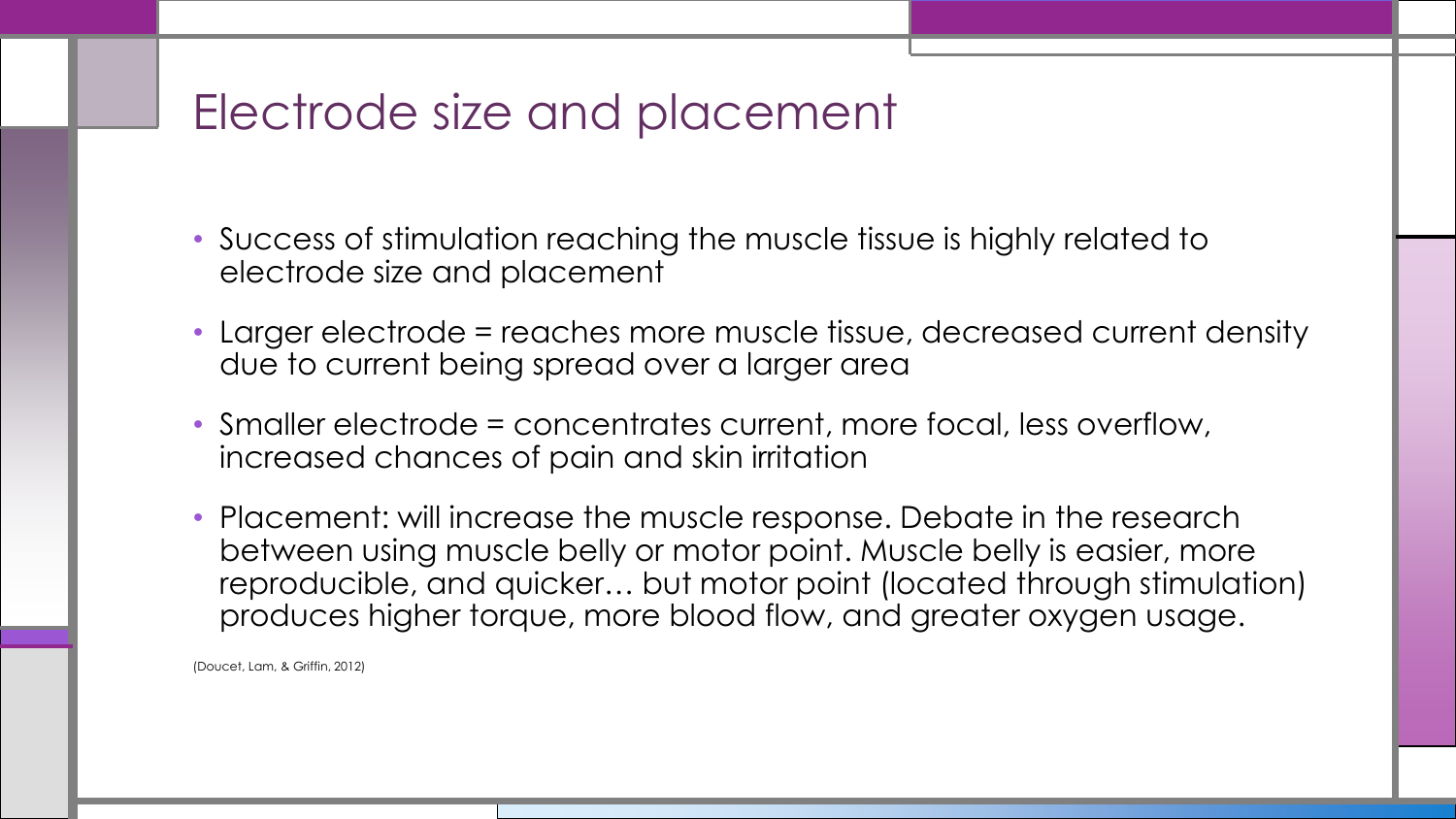# Fatigue

- What is required of the muscle/ limb the remainder of the day and next day?
- Signs of fatigue during stimulation: decreased ROM, decreased power, decreased speed, muscle twitching/ trembling, soreness/ deep muscle pain
- Frequency is the parameter found to impact fatigue the most. A constant of frequency of 30 Hz closely aligns with physiological rates and preserves force better than higher or lower frequency (Doucet, Lam, & Griffin, 2012)
- In normal physiology internal frequency is low 10-20 Hz until 50% of max tension then increases to build wave summation and increased tension (Warfield, McElroy, Baker, Magerfleisch, & Huber, 2018)
- Charge is determined by pulse width and amplitude, maximizing charge recruits more muscle fibers resulting in slower onset of fatigue. Increased charge recruits more type l fibers which are more fatigue resistant (Warfield, McElroy, Baker, Magerfleisch, & Huber, 2018)
- Fatigue is NOT bad. Fatigue is often the goal! As fatigue is reached over multiple sessions recovery time will decrease (Warfield, McElroy, Baker, Magerfleisch, & Huber, 2018)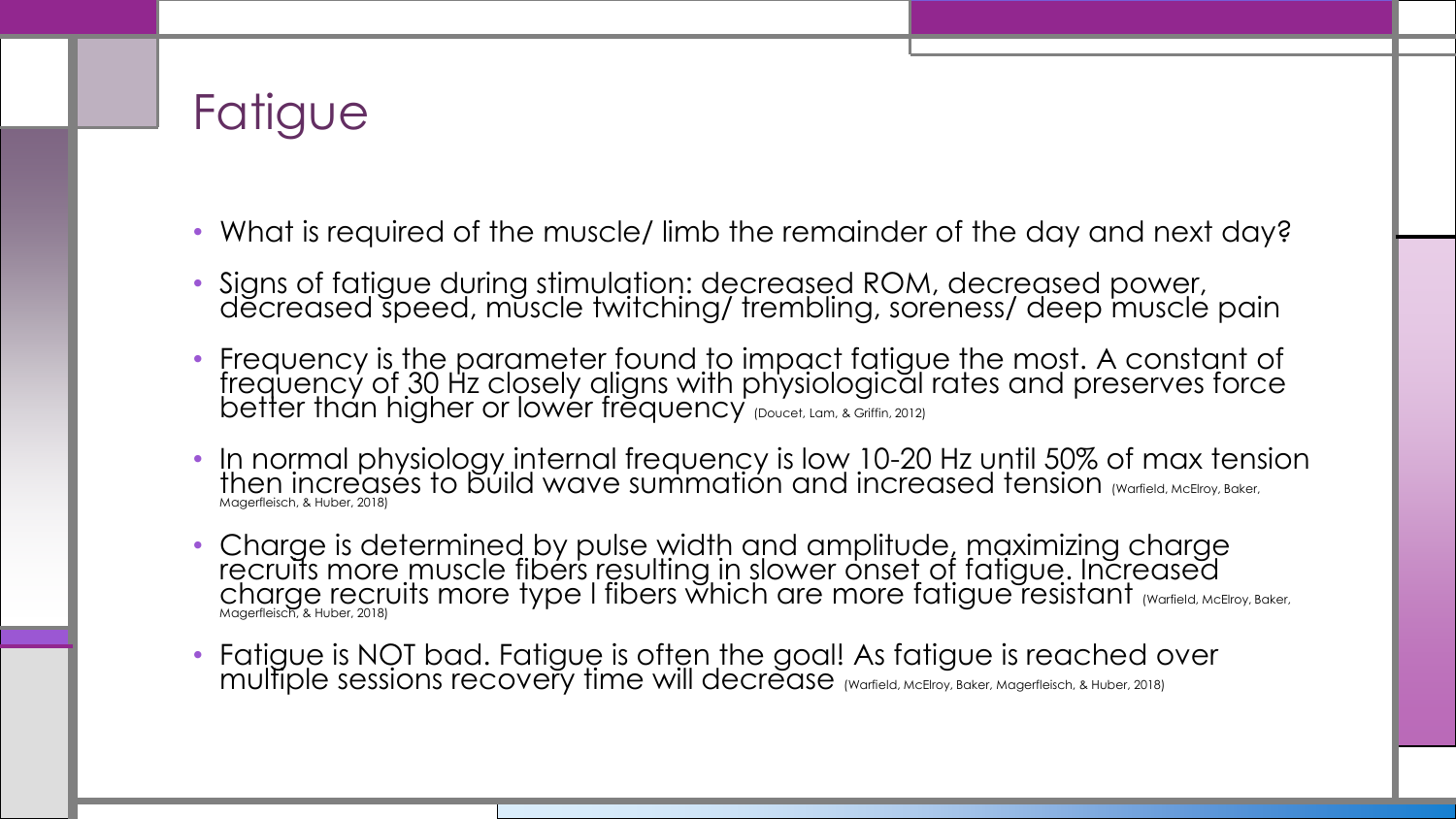# General Starting Parameters

#### Large muscle

- Frequency: 40 to 60 Hz
- Pulse width: 200 to 350µs
- Amplitude: maximum necessary and tolerated for muscle contraction

Small muscle

- Frequency: 20 to 40 Hz
- Pulse width: 100 to 250µs
- Amplitude: maximum necessary and tolerated for muscle contraction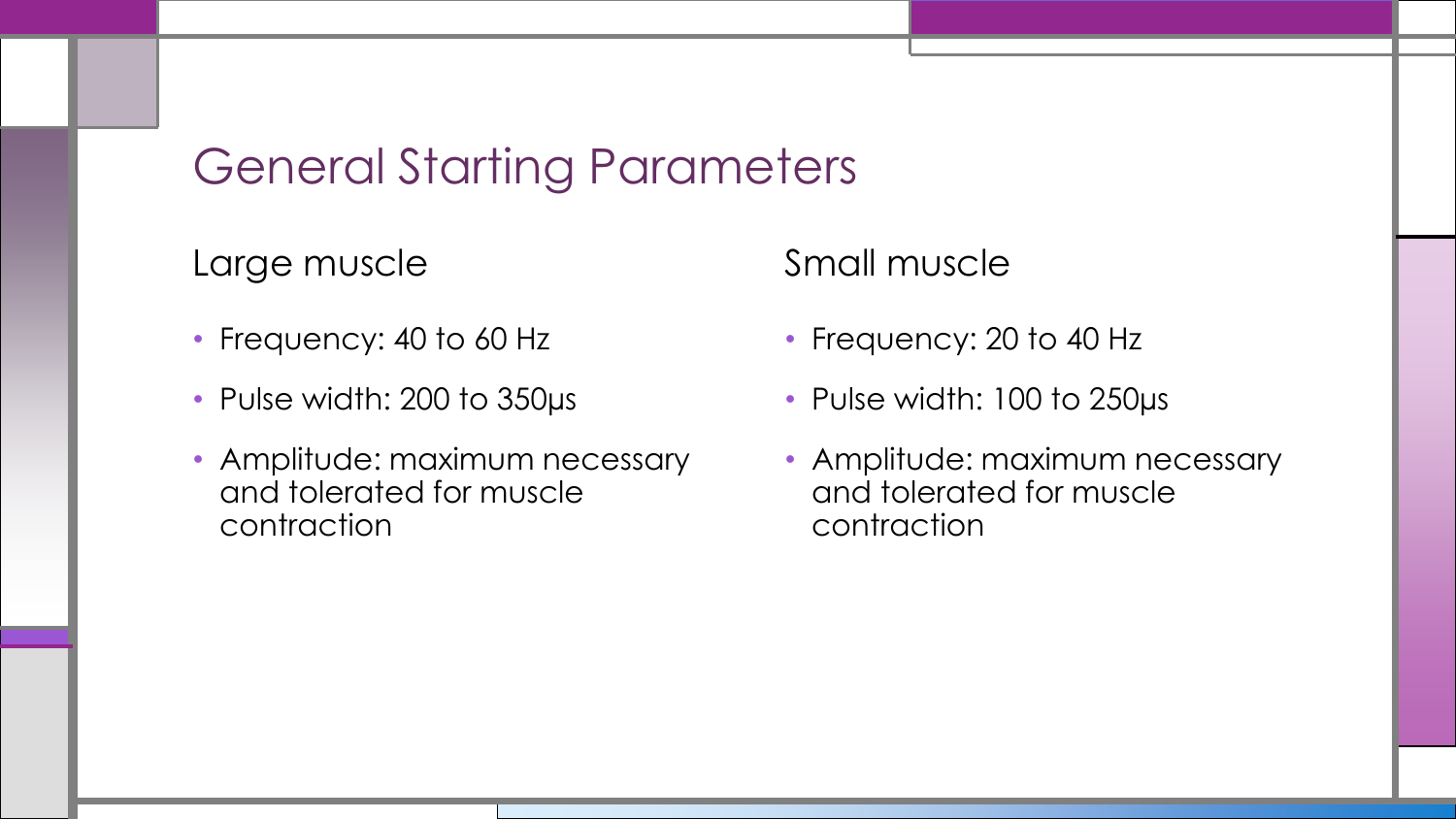# Success can be a mindset

- Words/ preparation
- Positioning
- Encouragement/ Share the research
- Motivation
- Don't say "Tell me when it hurts" that leads the patient to expect and anticipate pain



```
shutterstock.com · 1071755798
```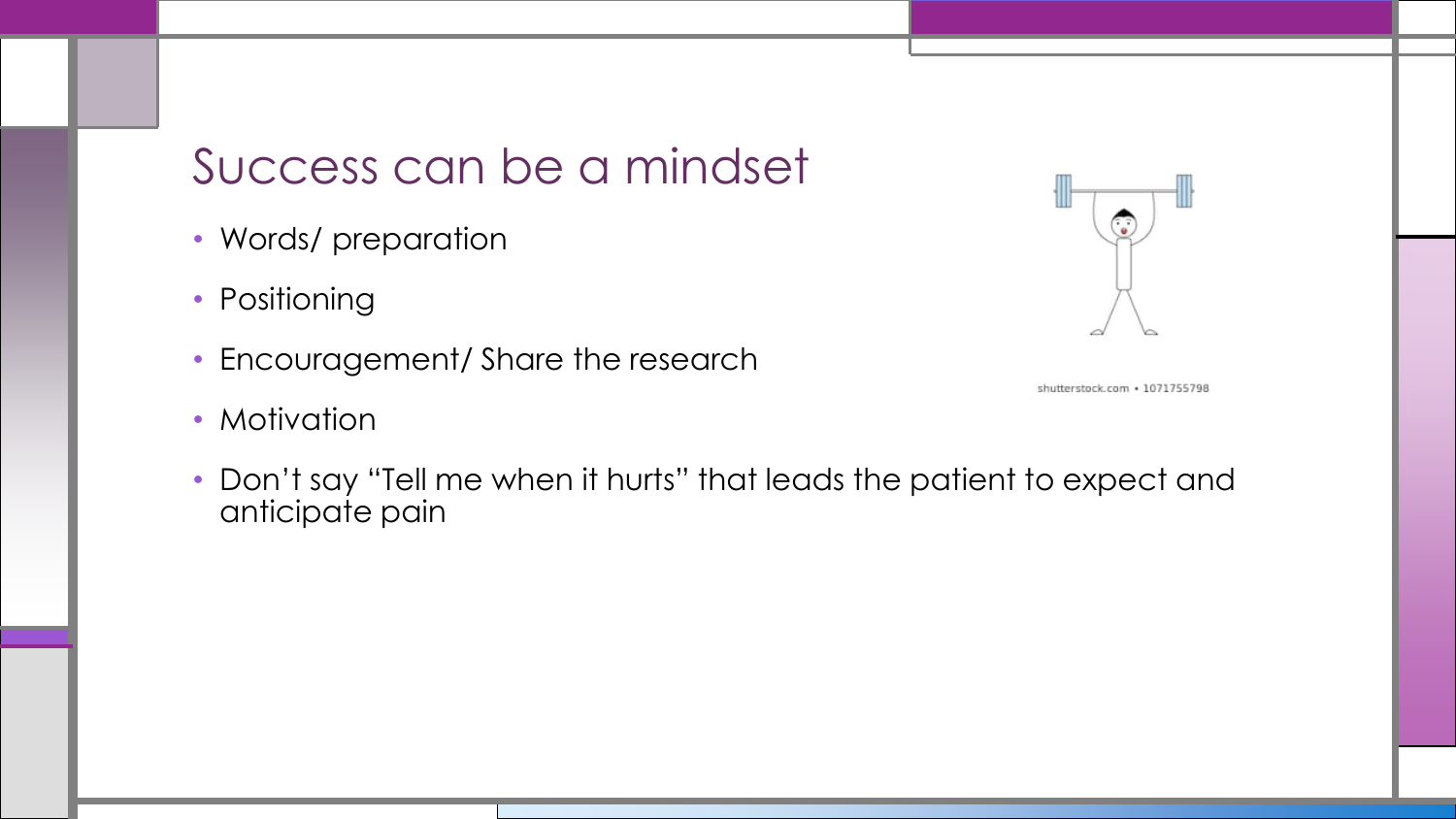#### Parameter Adjustments – Case Studies

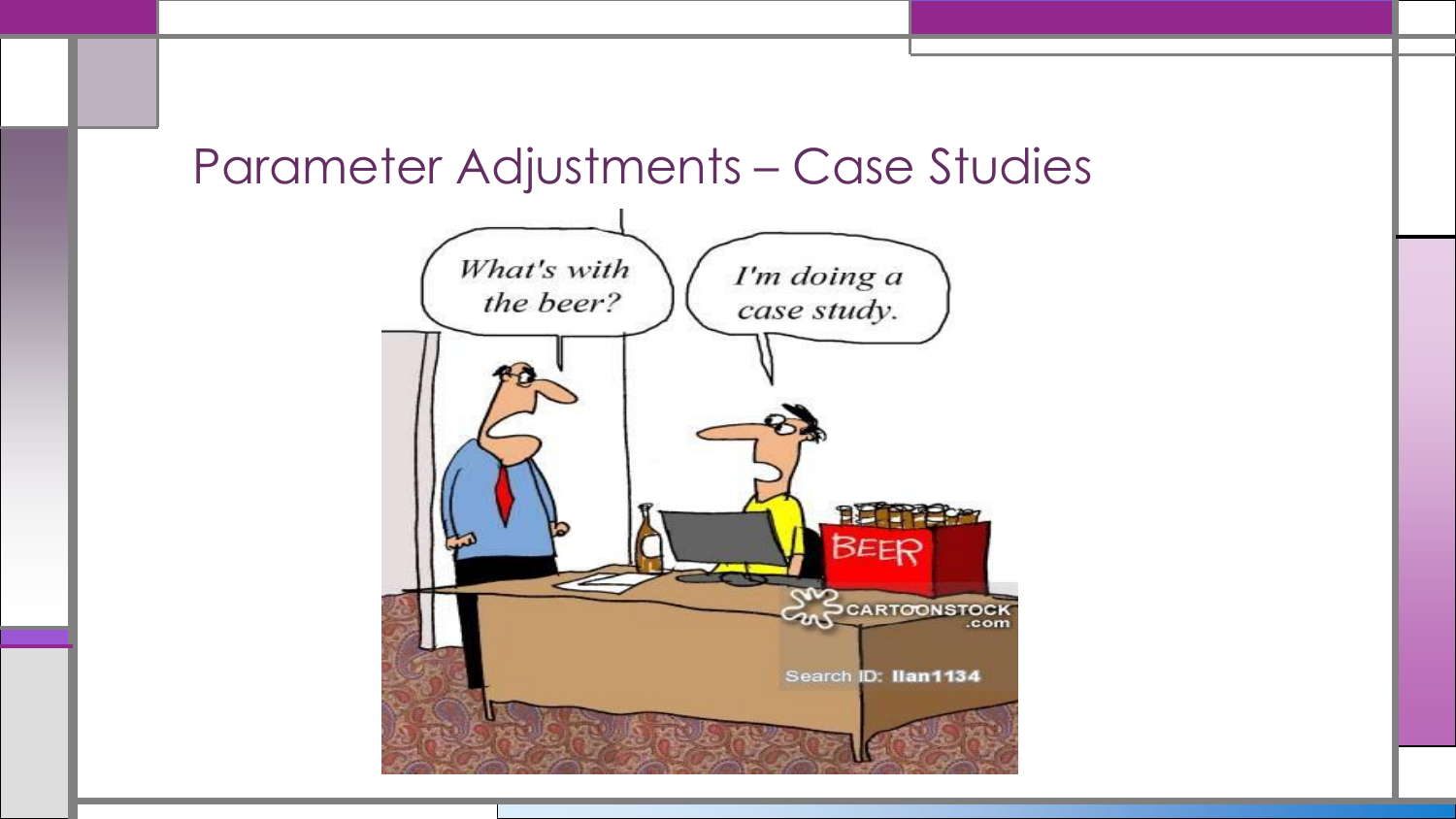# Case 1

Electrical Stimulation to the anterior tibialis for treatment of weakness/ foot drop. Wears an AFO for gait and mobility.

Parameters: patient in supine with bolster under posterior ankle, frequency 30 Hz, Pulse width 250, electrodes 2 x 3.5 applied to anterior tibialis, 15 sec on/ 30 sec off with 2 sec ramp

Result: as amplitude increases ant tib contraction noted, but ROM is in the direction of PF instead of DF. No c/o discomfort.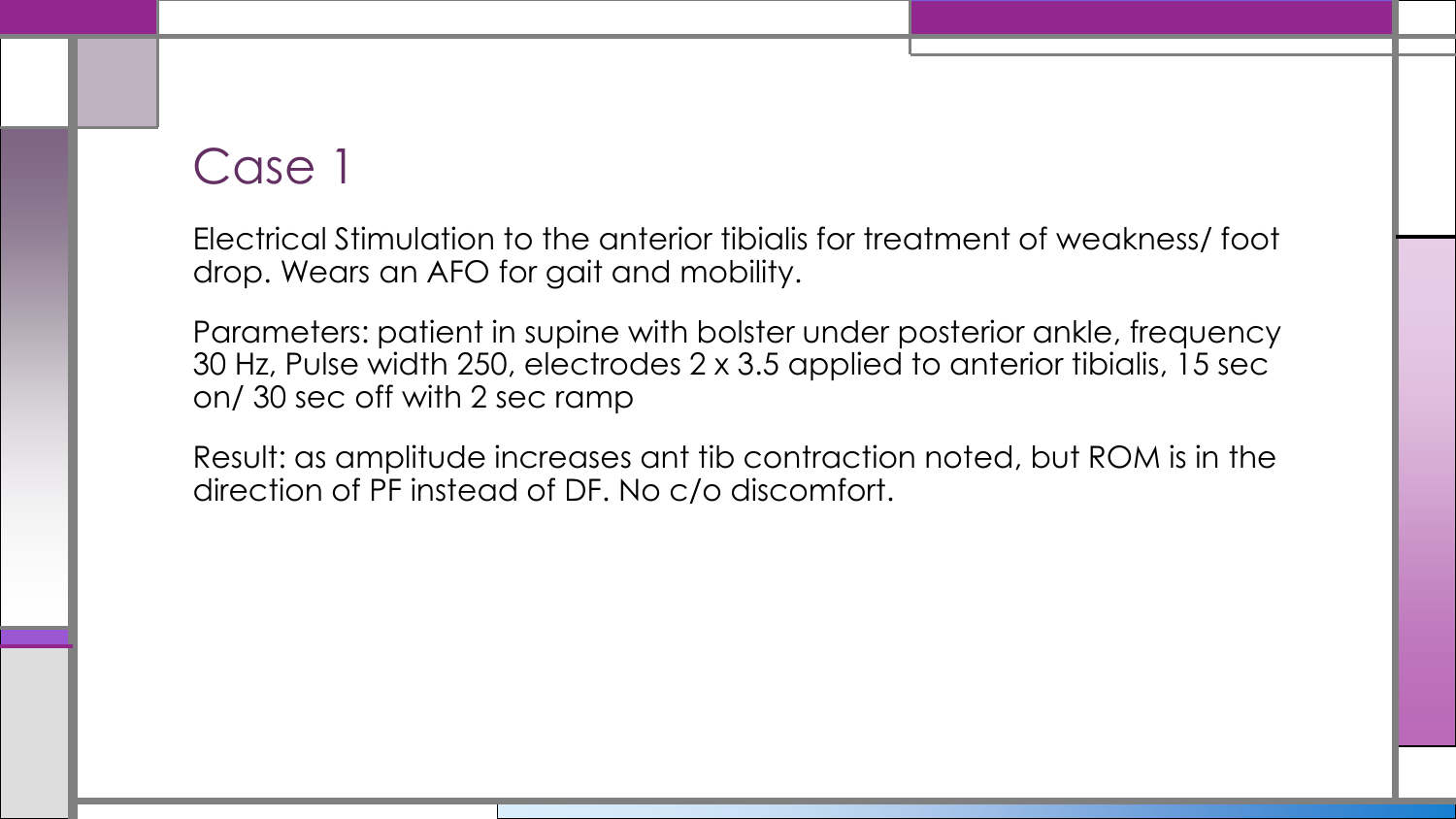Electrical Stimulation to the anterior tibialis for treatment of weakness/ foot drop. Wears an AFO for gait and mobility.

Parameters: patient in supine with bolster under posterior ankle, frequency 30 Hz, Pulse width 250, electrodes 2 x 3.5 applied to anterior tibialis, 15 sec on/ 30 sec off with 2 sec ramp

Result: as amplitude increases ant tib contraction noted, but ROM is in the direction of PF instead of DF. No c/o discomfort.

• Increase frequency to 60 Hz?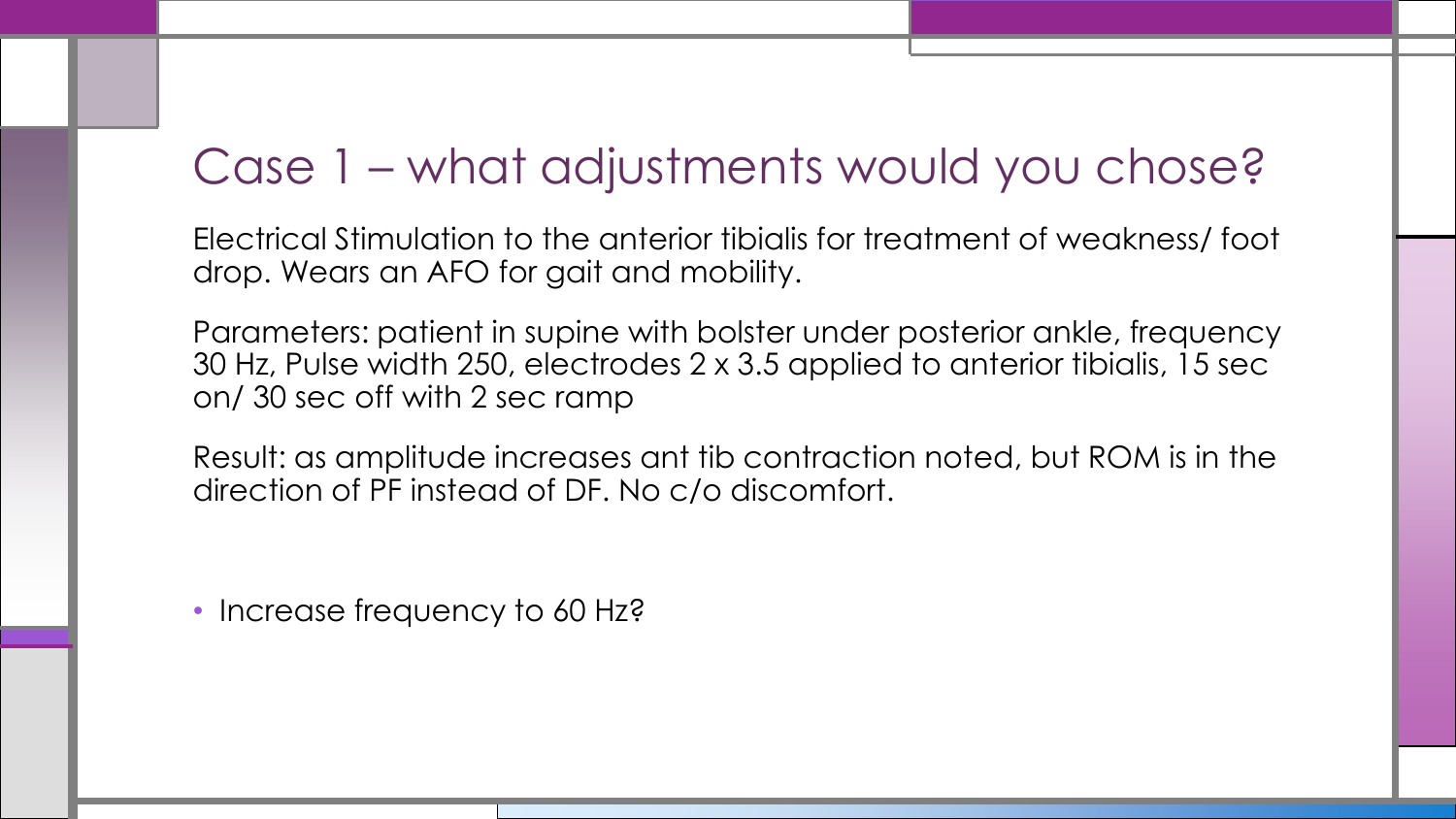Electrical Stimulation to the anterior tibialis for treatment of weakness/ foot drop. Wears an AFO for gait and mobility.

Parameters: patient in supine with bolster under posterior ankle, frequency 30 Hz, Pulse width 250, electrodes 2 x 3.5 applied to anterior tibialis, 15 sec on/ 30 sec off with 2 sec ramp

Result: as amplitude increases ant tib contraction noted, but ROM is in the direction of PF instead of DF. No c/o discomfort.

• Decrease pulse width to 150?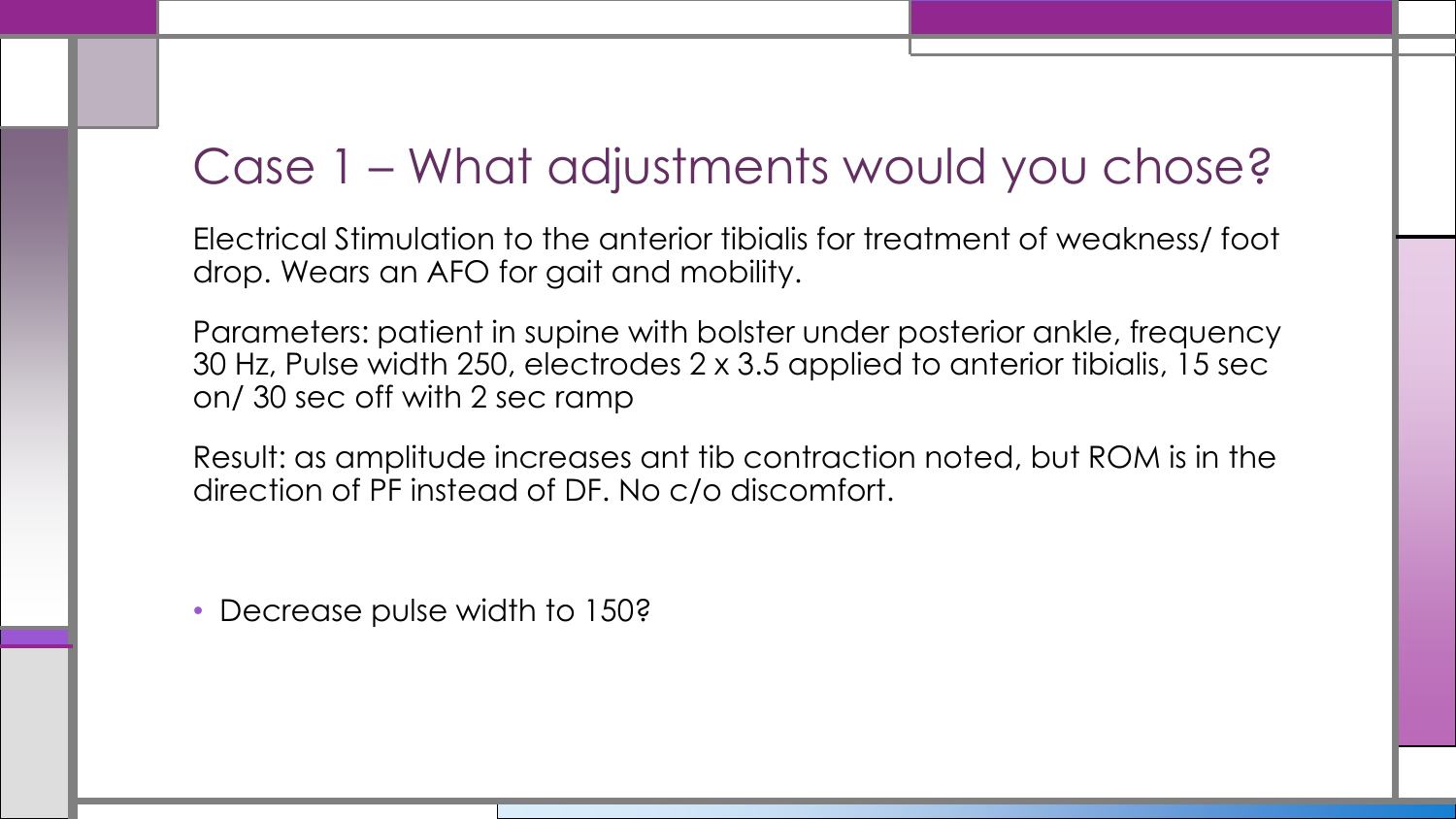Electrical Stimulation to the anterior tibialis for treatment of weakness/ foot drop. Wears an AFO for gait and mobility.

Parameters: patient in supine with bolster under posterior ankle, frequency 30 Hz, Pulse width 250, electrodes 2 x 3.5 applied to anterior tibialis, 15 sec on/ 30 sec off with 2 sec ramp

Result: as amplitude increases ant tib contraction noted, but ROM is in the direction of PF instead of DF. No c/o discomfort.

• Move electrodes?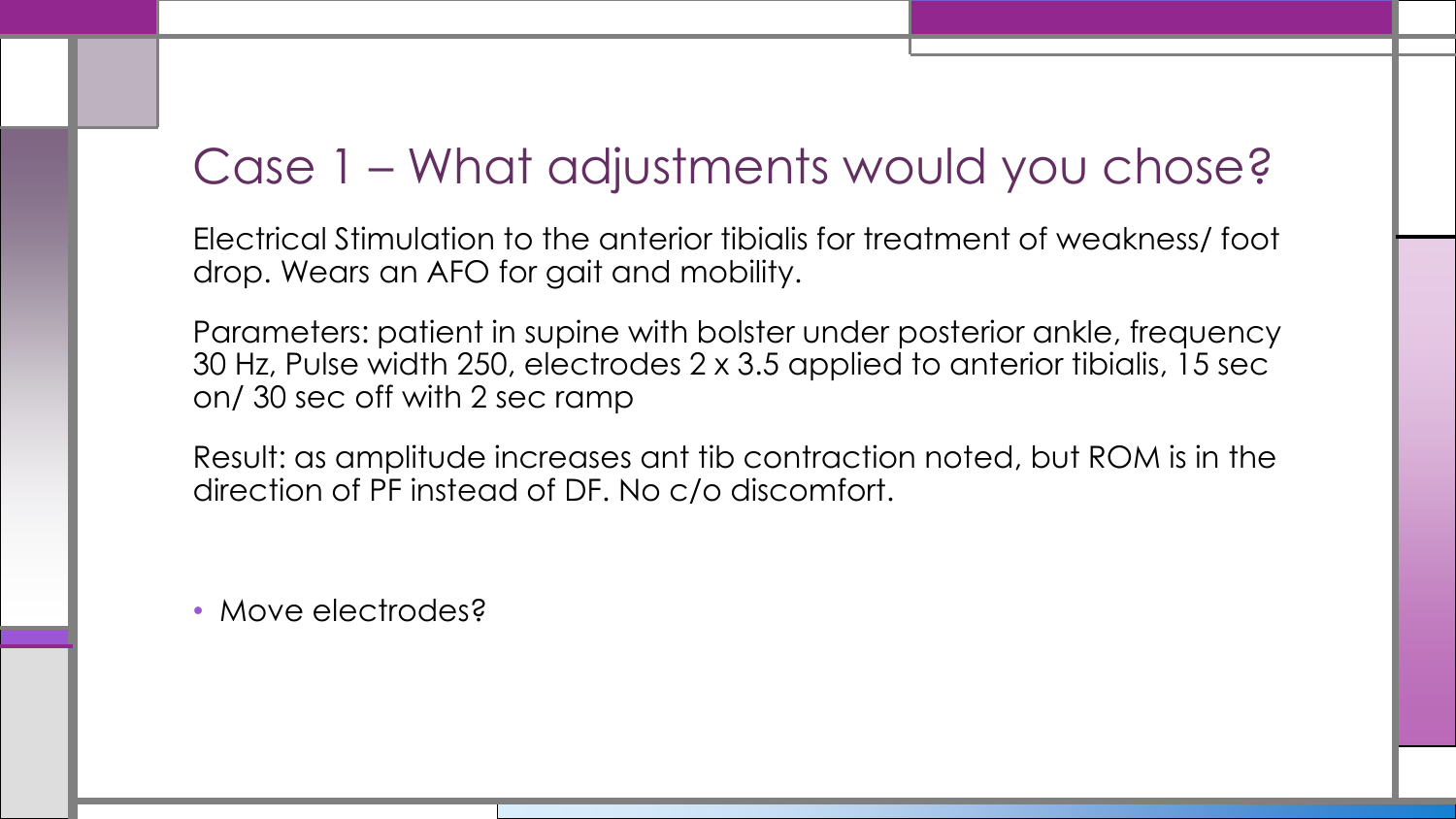Electrical Stimulation to the anterior tibialis for treatment of weakness/ foot drop. Wears an AFO for gait and mobility.

Parameters: patient in supine with bolster under posterior ankle, frequency 30 Hz, Pulse width 250, electrodes 2 x 3.5 applied to anterior tibialis, 15 sec on/ 30 sec off with 2 sec ramp

Result: as amplitude increases ant tib contraction noted, but ROM is in the direction of PF instead of DF. No c/o discomfort.

• Switch to 2 x 2 electrodes?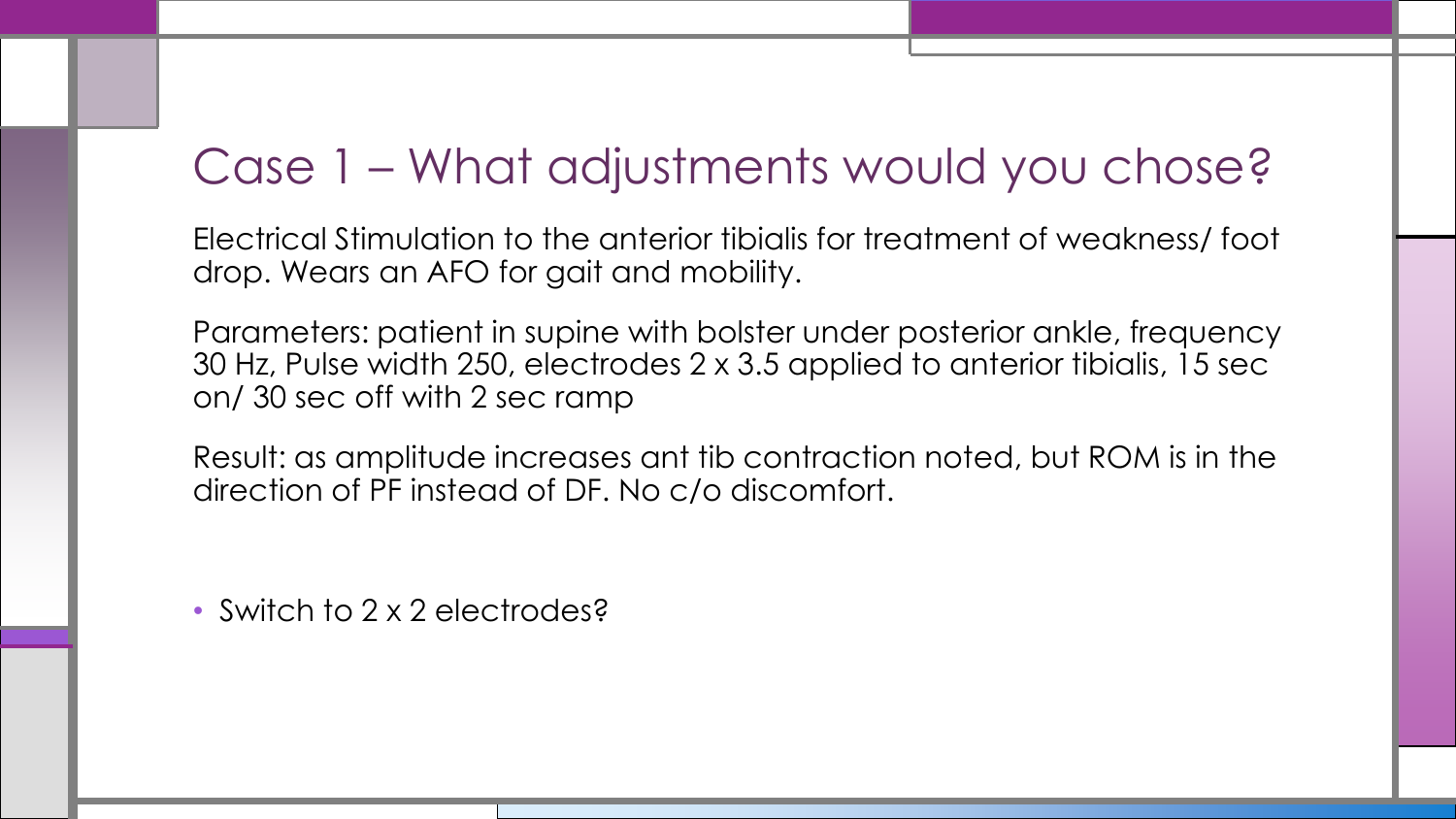Electrical Stimulation to the anterior tibialis for treatment of weakness/ foot drop. Wears an AFO for gait and mobility.

Parameters: patient in supine with bolster under posterior ankle, frequency 30 Hz, Pulse width 250, electrodes 2 x 3.5 applied to anterior tibialis, 15 sec on/ 30 sec off with 2 sec ramp

Result: as amplitude increases ant tib contraction noted, but ROM is in the direction of PF instead of DF. No c/o discomfort.

• Lower ramp time?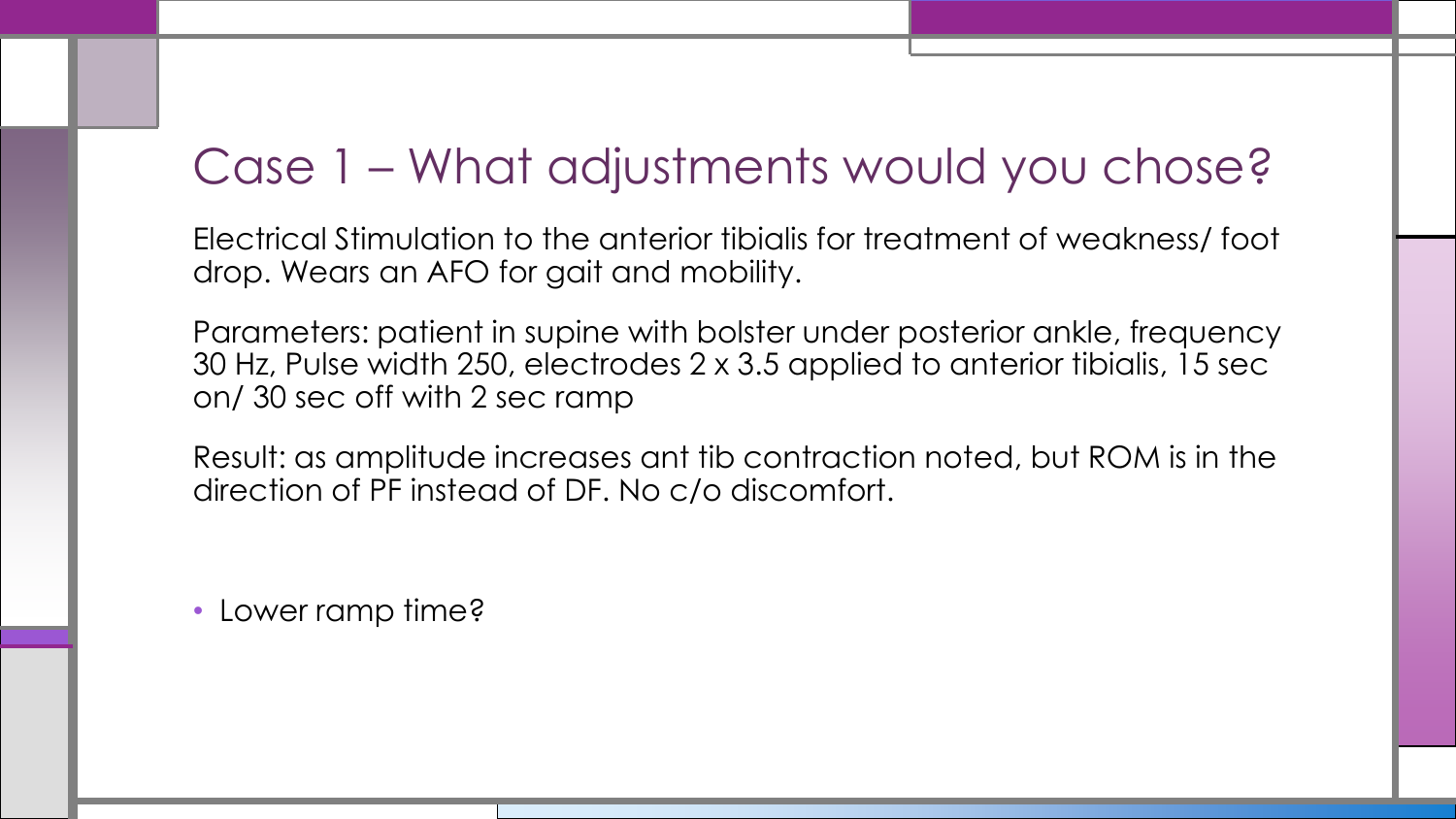#### Case 1 – Summary

Electrical Stimulation to the anterior tibialis for treatment of weakness/ foot drop. Wears an AFO for gait and mobility.

Parameters: patient in supine with bolster under posterior ankle, frequency 30 Hz, Pulse width 250, electrodes 2 x 3.5 applied to anterior tibialis, 15 sec on/ 30 sec off with 2 sec ramp

Result: as amplitude increases ant tib contraction noted, but ROM is in the direction of PF instead of DF. No c/o discomfort.

| Yes – in order of approach  | <b>No</b>                   |
|-----------------------------|-----------------------------|
| Move electrodes             | Increase Frequency to 60 Hz |
| Decrease pulse width to 150 | Lower ramp time             |
| Switch to 2 x 2 electrodes  |                             |

• How can we make this more active/functional?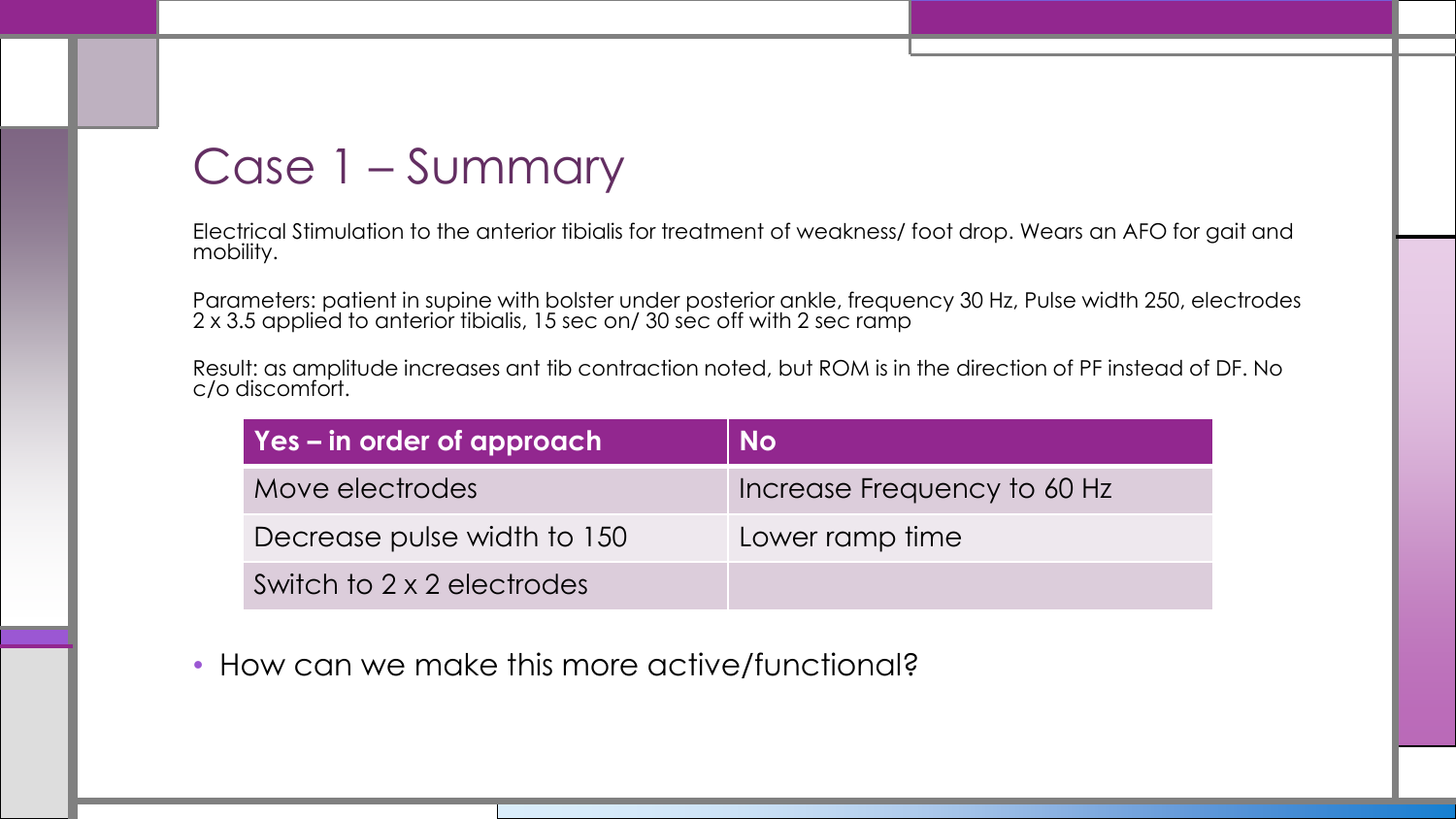# Case 2

- Electrical stimulation to quadricep for strengthening due to patient lacking positive support in stance due to strength 1/5.
- Parameters: patient in sitting, Frequency 40Hz, Pulse width 250, electrodes 2 x 3.5, applied to quadricep, 10 sec on/ 20 sec off with 3 sec ramp
- Result: as amplitude is increased patient c/o pain and will not allow amplitude to increase further just as muscle begins to fasciculate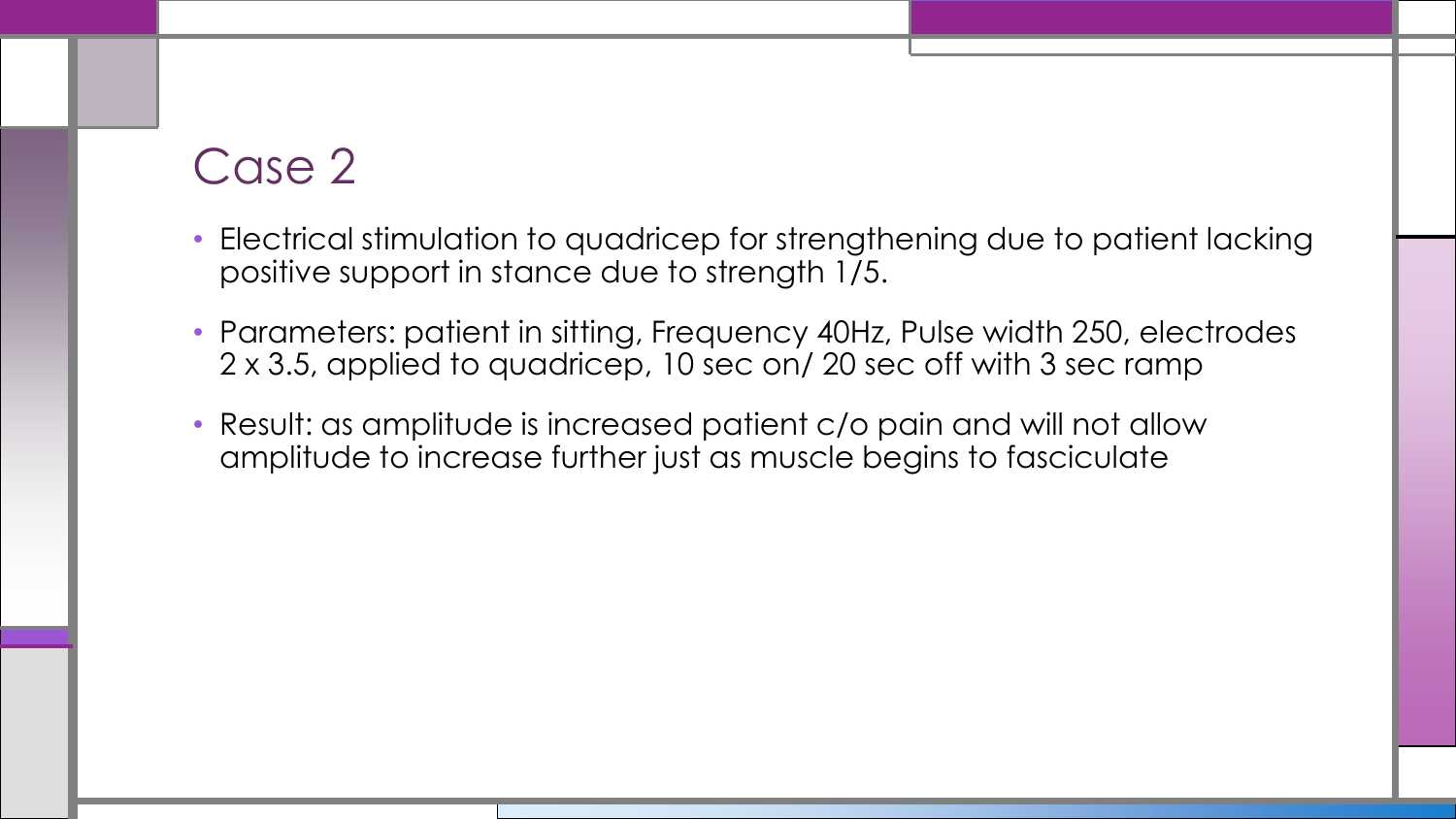Electrical stimulation to quadricep for strengthening due to patient lacking positive support in stance due to strength 1/5.

Parameters: patient in sitting, Frequency 40Hz, Pulse width 250, electrodes 2 x 3.5, applied to quadricep, 10 sec on/ 20 sec off with 3 sec ramp

Result: as amplitude is increased patient c/o pain and will not allow amplitude to increase further just as muscle begins to fasciculate

• Increase frequency to 70 Hz?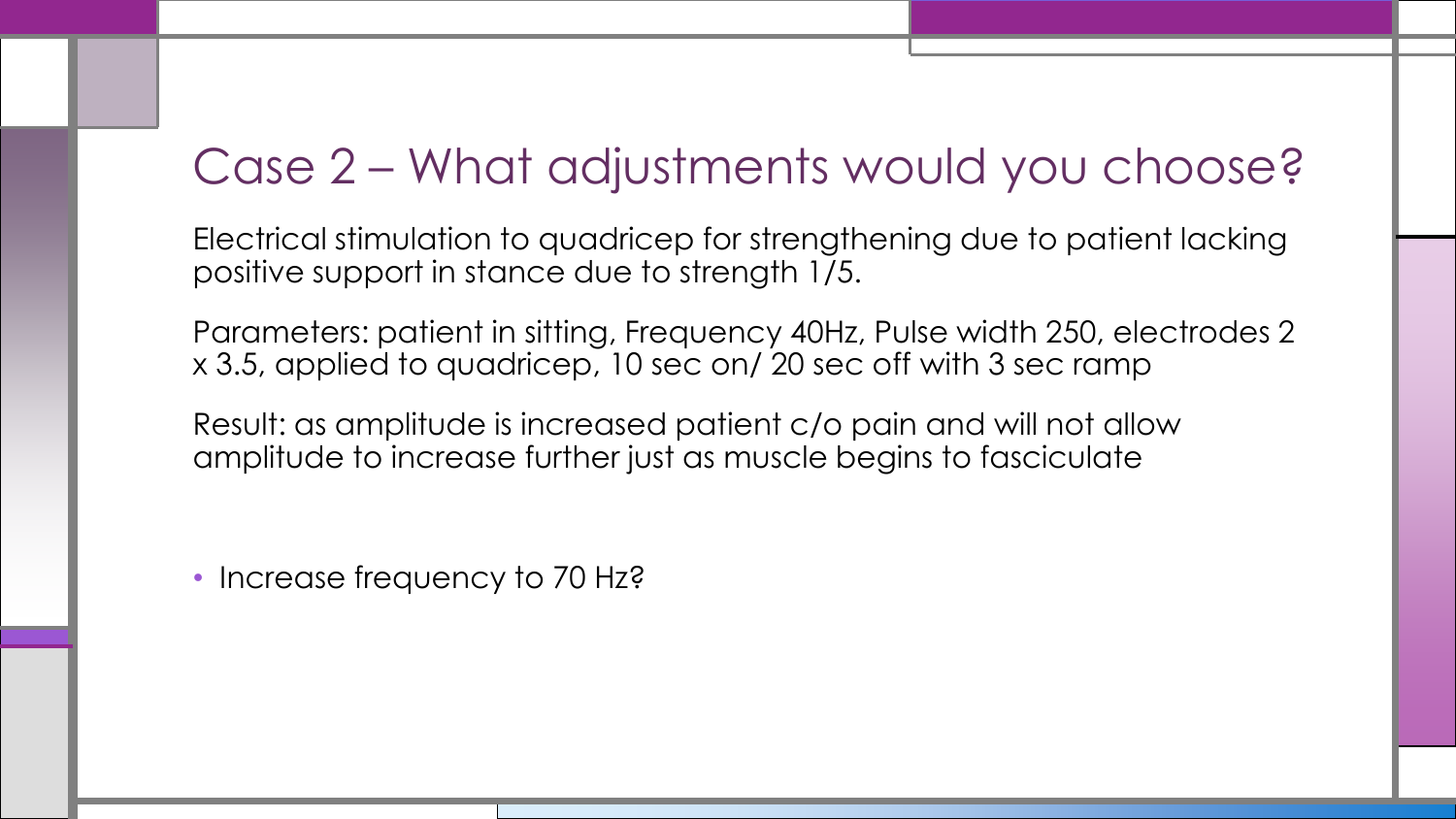Electrical stimulation to quadricep for strengthening due to patient lacking positive support in stance due to strength 1/5.

Parameters: patient in sitting, Frequency 40Hz, Pulse width 250, electrodes 2 x 3.5, applied to quadricep, 10 sec on/ 20 sec off with 3 sec ramp

Result: as amplitude is increased patient c/o pain and will not allow amplitude to increase further just as muscle begins to fasciculate

• Increase pulse width to 350?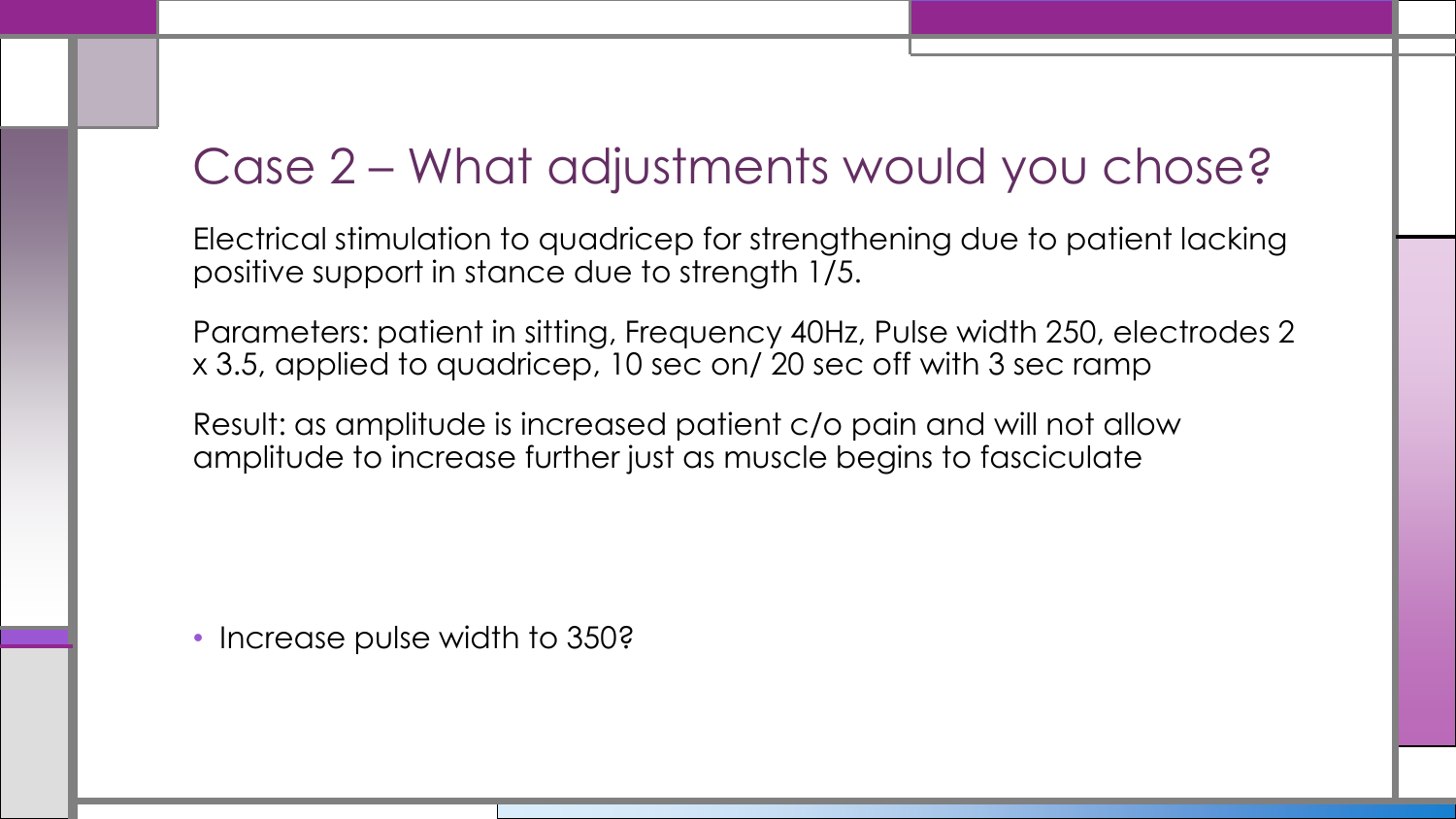Electrical stimulation to quadricep for strengthening due to patient lacking positive support in stance due to strength 1/5.

Parameters: patient in sitting, Frequency 40Hz, Pulse width 250, electrodes 2 x 3.5, applied to quadricep, 10 sec on/ 20 sec off with 3 sec ramp

Result: as amplitude is increased patient c/o pain and will not allow amplitude to increase further just as muscle begins to fasciculate

• Move electrodes?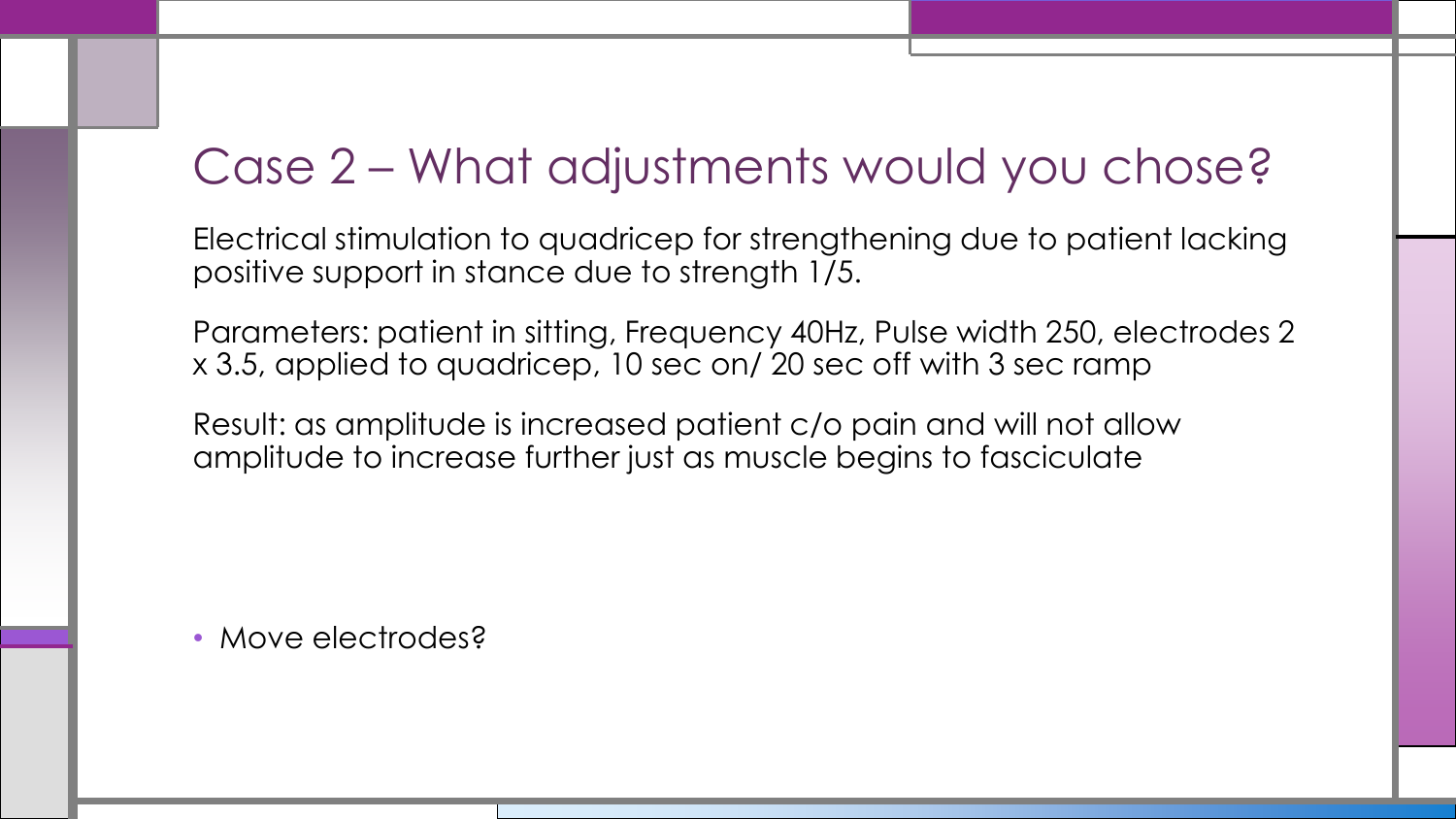Electrical stimulation to quadricep for strengthening due to patient lacking positive support in stance due to strength 1/5.

Parameters: patient in sitting, Frequency 40Hz, Pulse width 250, electrodes 2 x 3.5, applied to quadricep, 10 sec on/ 20 sec off with 3 sec ramp

Result: as amplitude is increased patient c/o pain and will not allow amplitude to increase further just as muscle begins to fasciculate

• Switch to 3 x 5 electrodes?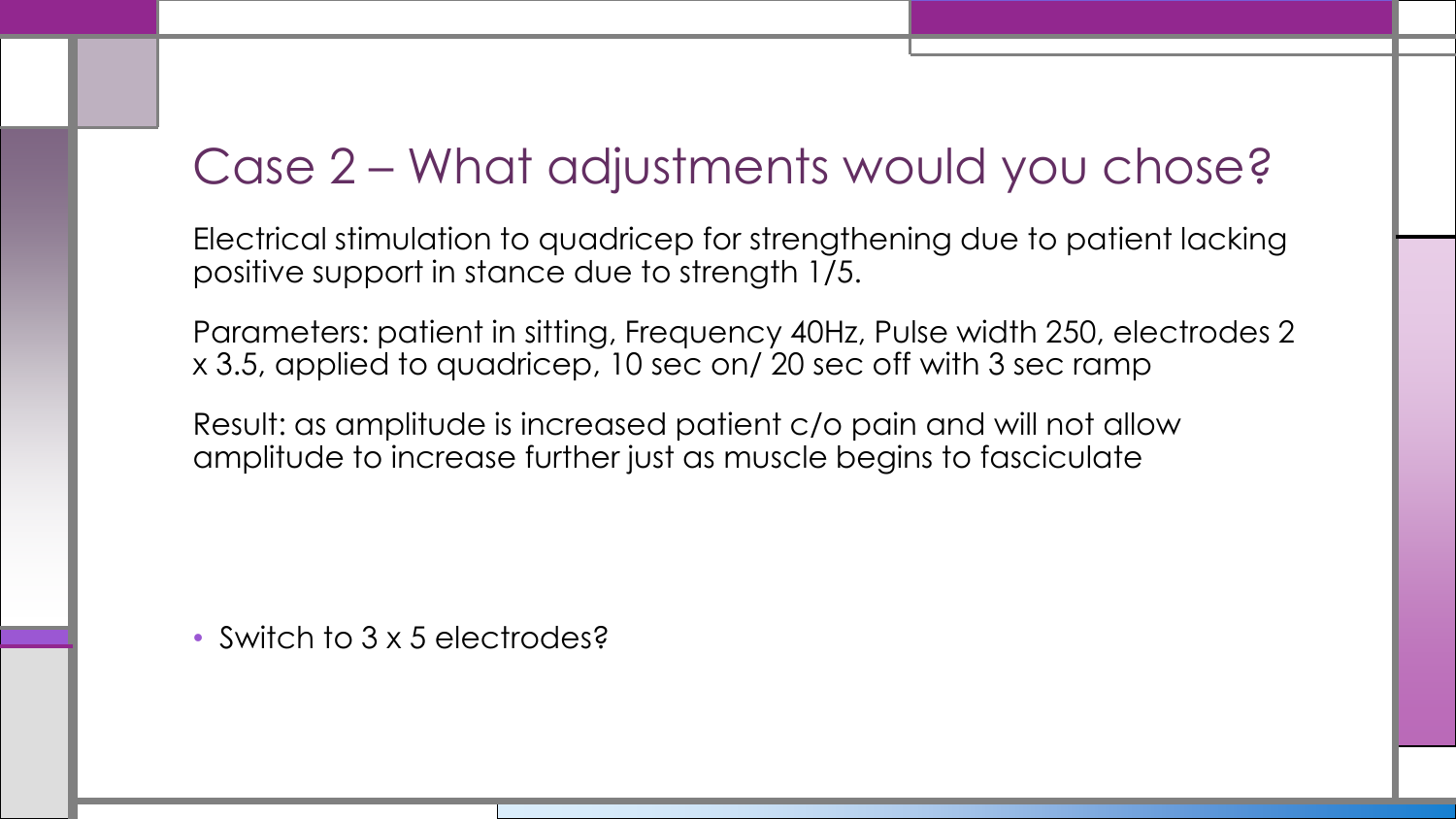Electrical stimulation to quadricep for strengthening due to patient lacking positive support in stance due to strength 1/5.

Parameters: patient in sitting, Frequency 40Hz, Pulse width 250, electrodes 2 x 3.5, applied to quadricep, 10 sec on/ 20 sec off with 3 sec ramp

Result: as amplitude is increased patient c/o pain and will not allow amplitude to increase further just as muscle begins to fasciculate

• Decrease ramp time to 1 sec?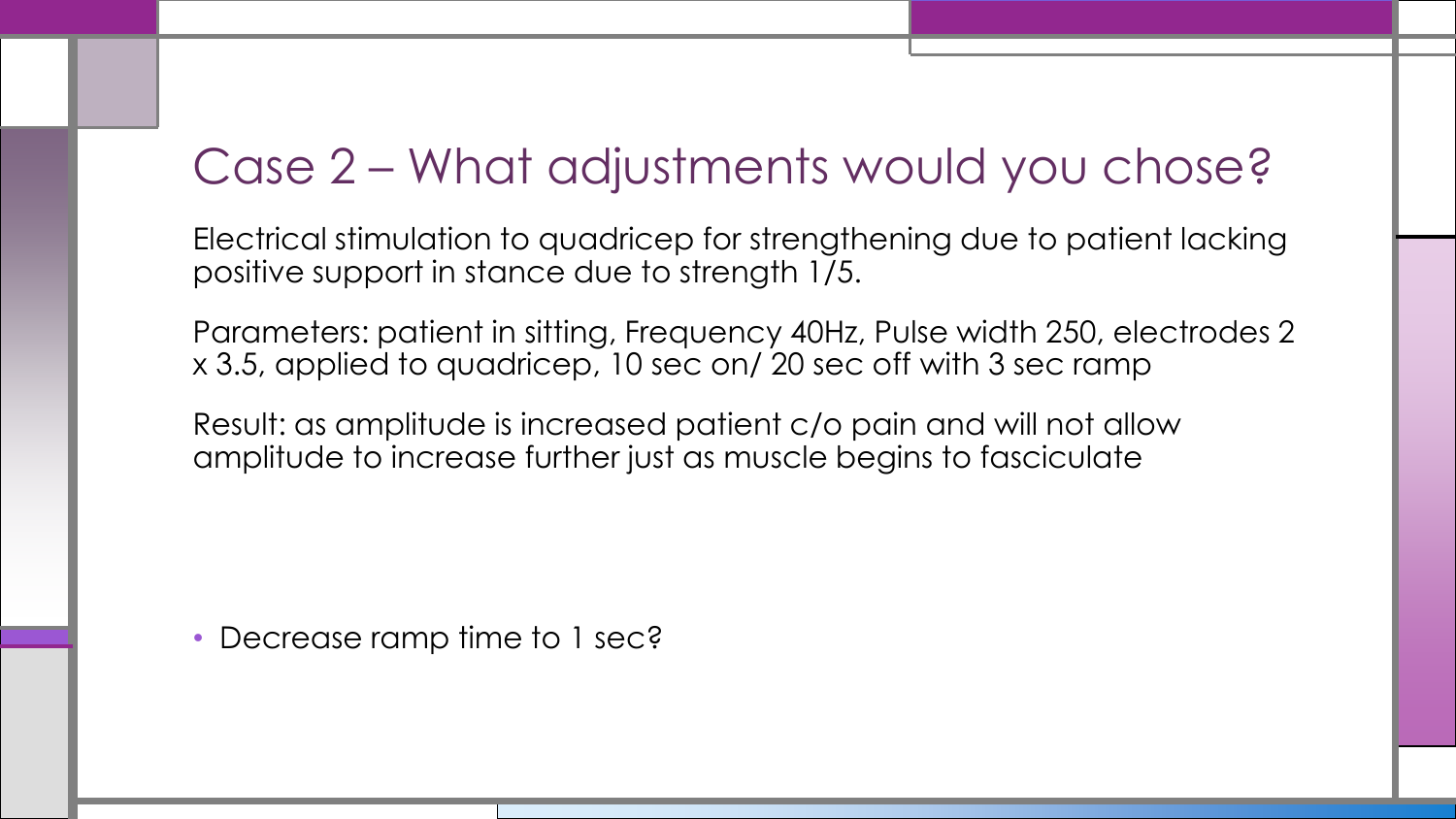Electrical stimulation to quadricep for strengthening due to patient lacking positive support in stance due to strength 1/5.

Parameters: patient in sitting, Frequency 40Hz, Pulse width 250, electrodes 2 x 3.5, applied to quadricep, 10 sec on/ 20 sec off with 3 sec ramp

Result: as amplitude is increased patient c/o pain and will not allow amplitude to increase further just as muscle begins to fasciculate

• Coach patient?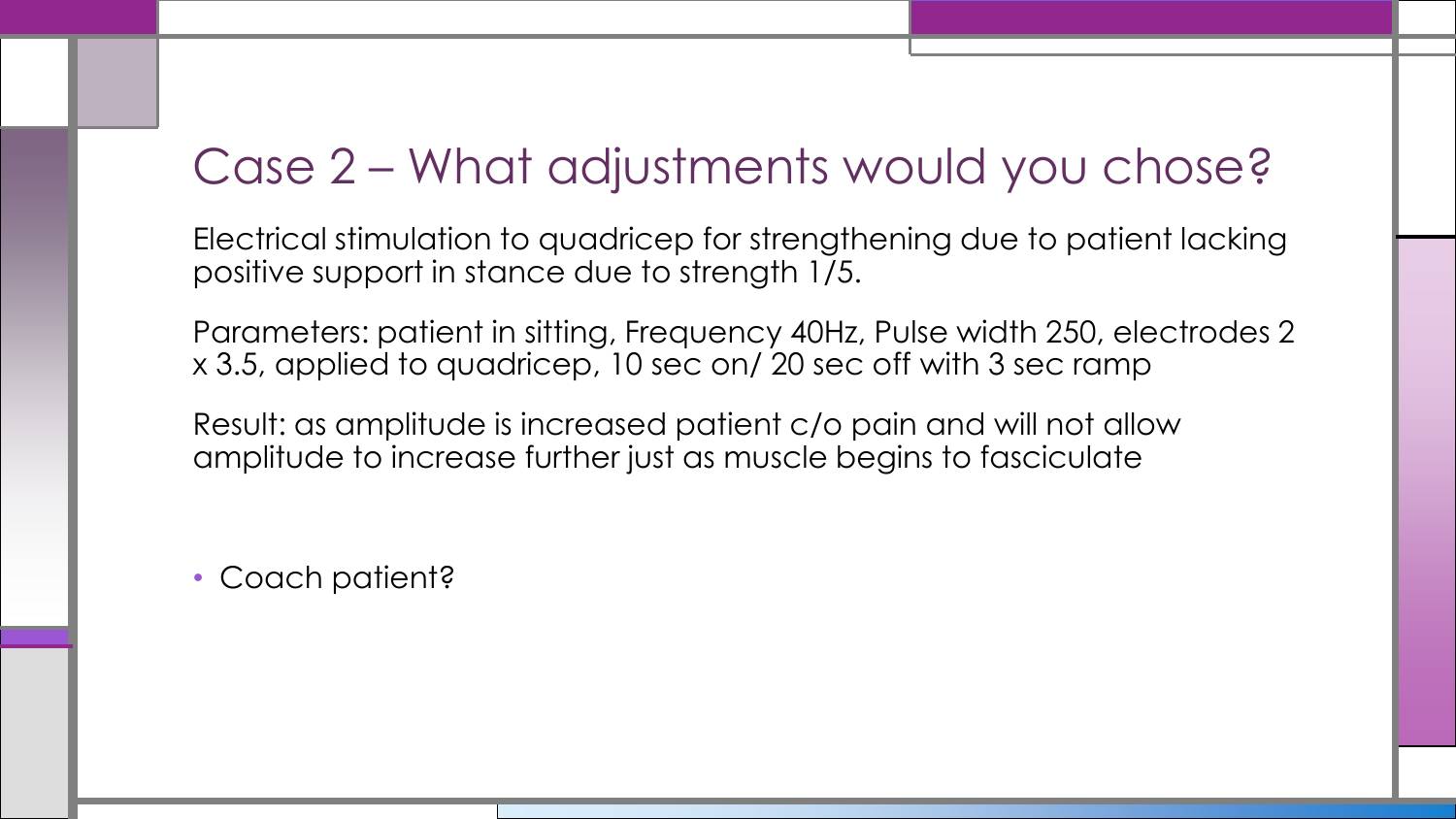#### Case 2 - Summary

Electrical stimulation to quadricep for strengthening due to patient lacking positive support in stance due to strength 1/5.

Parameters: patient in sitting, Frequency 40Hz, Pulse width 250, electrodes 2 x 3.5, applied to quadricep, 10 sec on/ 20 sec off with 3 sec ramp

Result: as amplitude is increased patient c/o pain and will not allow amplitude to increase further just as muscle begins to fasciculate

| Yes – in order of approach   | <b>No</b>                   |
|------------------------------|-----------------------------|
| Coach patient                | Decrease ramp time to 1 sec |
| Switch to 3 x 5 electrodes   | Move electrodes             |
| Increased pulse width to 350 |                             |
| Increase frequency to 70 Hz  |                             |

• How can we make this more active/functional?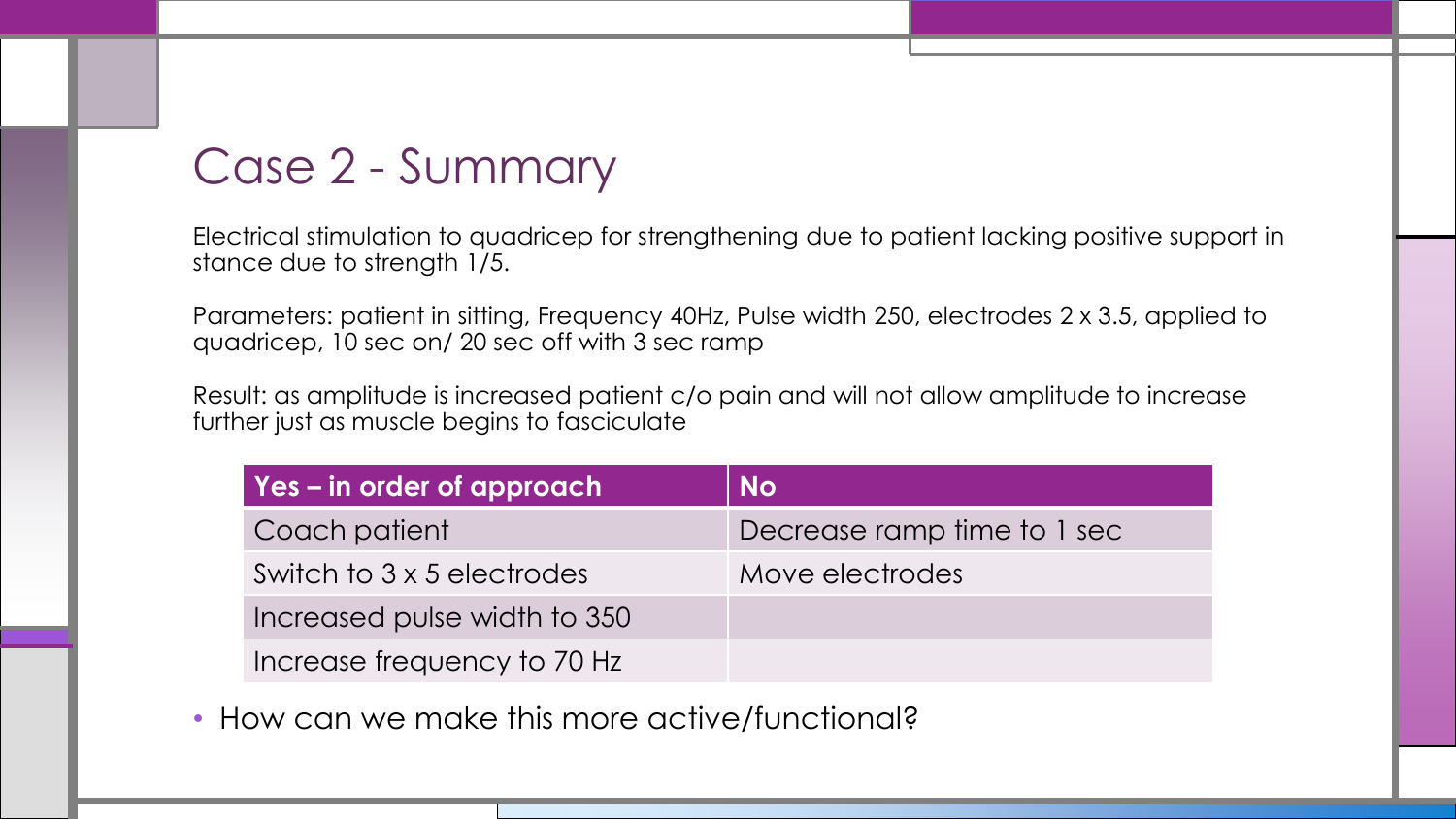# Case 3

- ES to anterior tibialis for ankle DF due to weakness
- Parameters: Patient in sitting with foot suspended, frequency 40 Hz, pulse width 120, 2 x 3.5 electrodes, 10 sec on/ 20 sec off with 2 sec ramp
- Results: Able to achieve contraction with ROM into DF but with excess inversion or eversion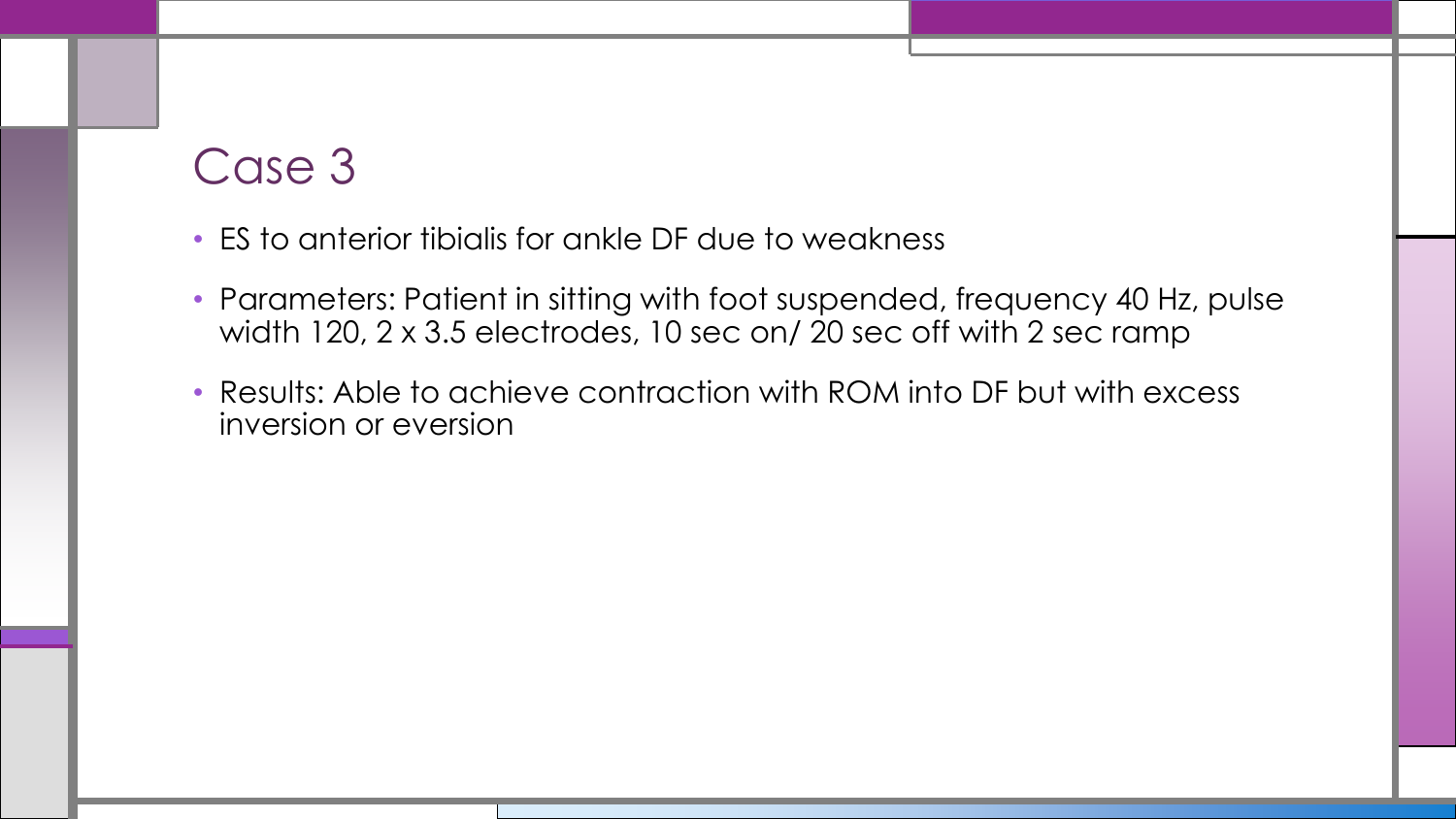ES to anterior tibialis for ankle DF due to weakness

Parameters: Patient in sitting with foot suspended, frequency 40 Hz, pulse width 120, 2 x 3.5 electrodes, 10 sec on/ 20 sec off with 2 sec ramp

Results: Able to achieve contraction with ROM into DF but with excess inversion or eversion

• Increase frequency to 80Hz?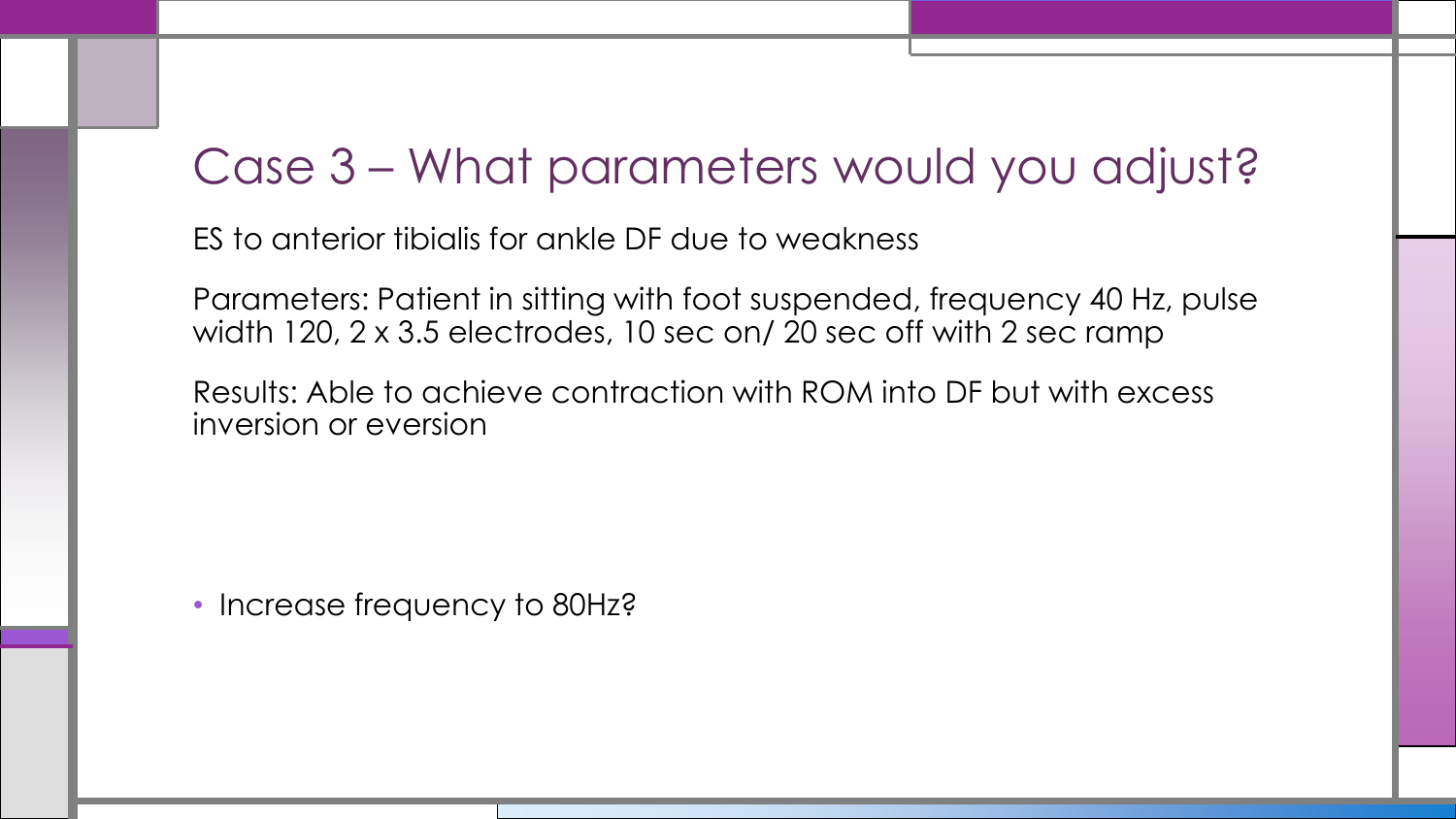ES to anterior tibialis for ankle DF due to weakness

Parameters: Patient in sitting with foot suspended, frequency 40 Hz, pulse width 120, 2 x 3.5 electrodes, 10 sec on/ 20 sec off with 2 sec ramp

Results: Able to achieve contraction with ROM into DF but with excess inversion or eversion

• Increase pulse width to 200?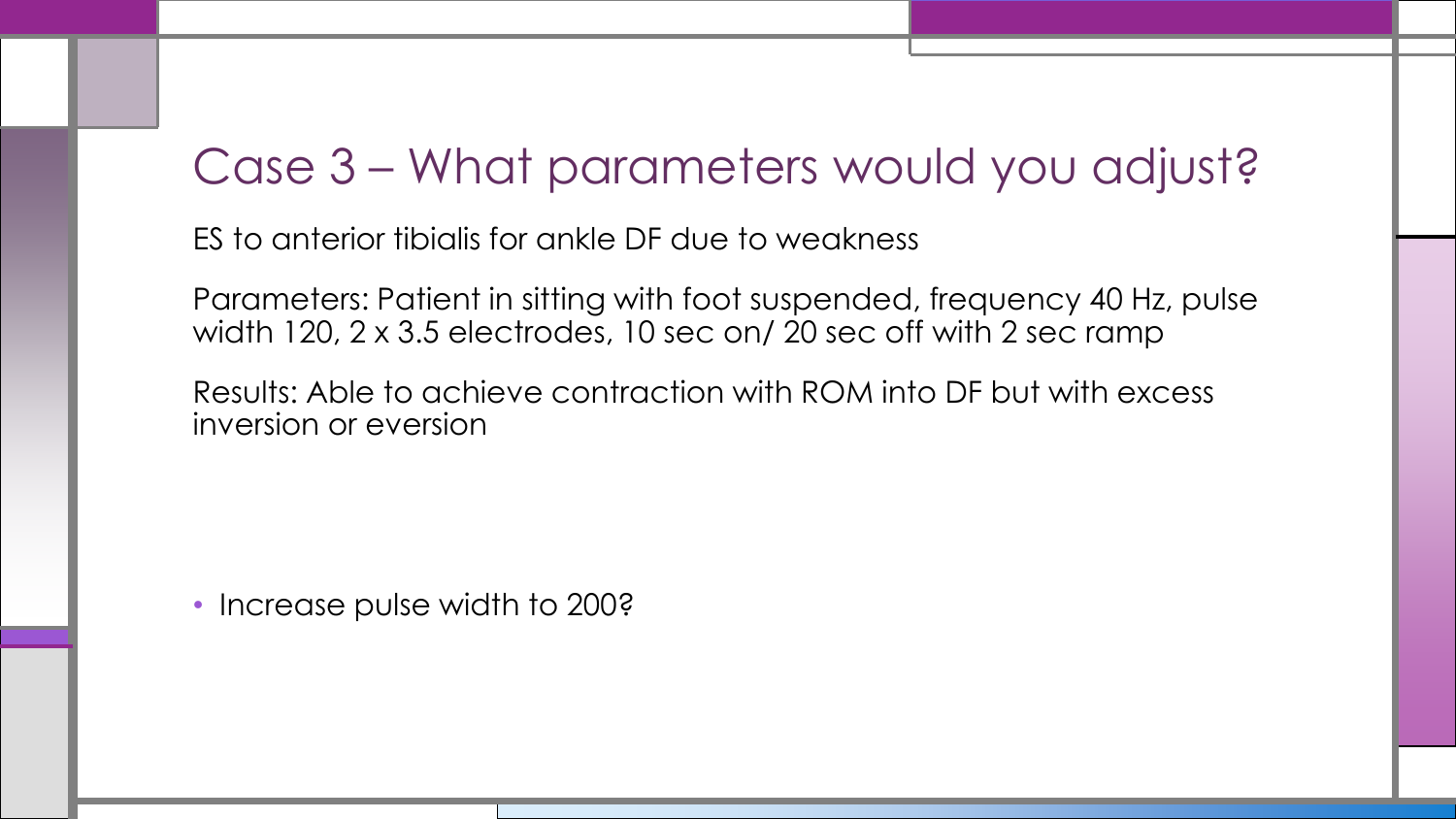ES to anterior tibialis for ankle DF due to weakness

Parameters: Patient in sitting with foot suspended, frequency 40 Hz, pulse width 120, 2 x 3.5 electrodes, 10 sec on/ 20 sec off with 2 sec ramp

Results: Able to achieve contraction with ROM into DF but with excess inversion or eversion

• Move electrodes?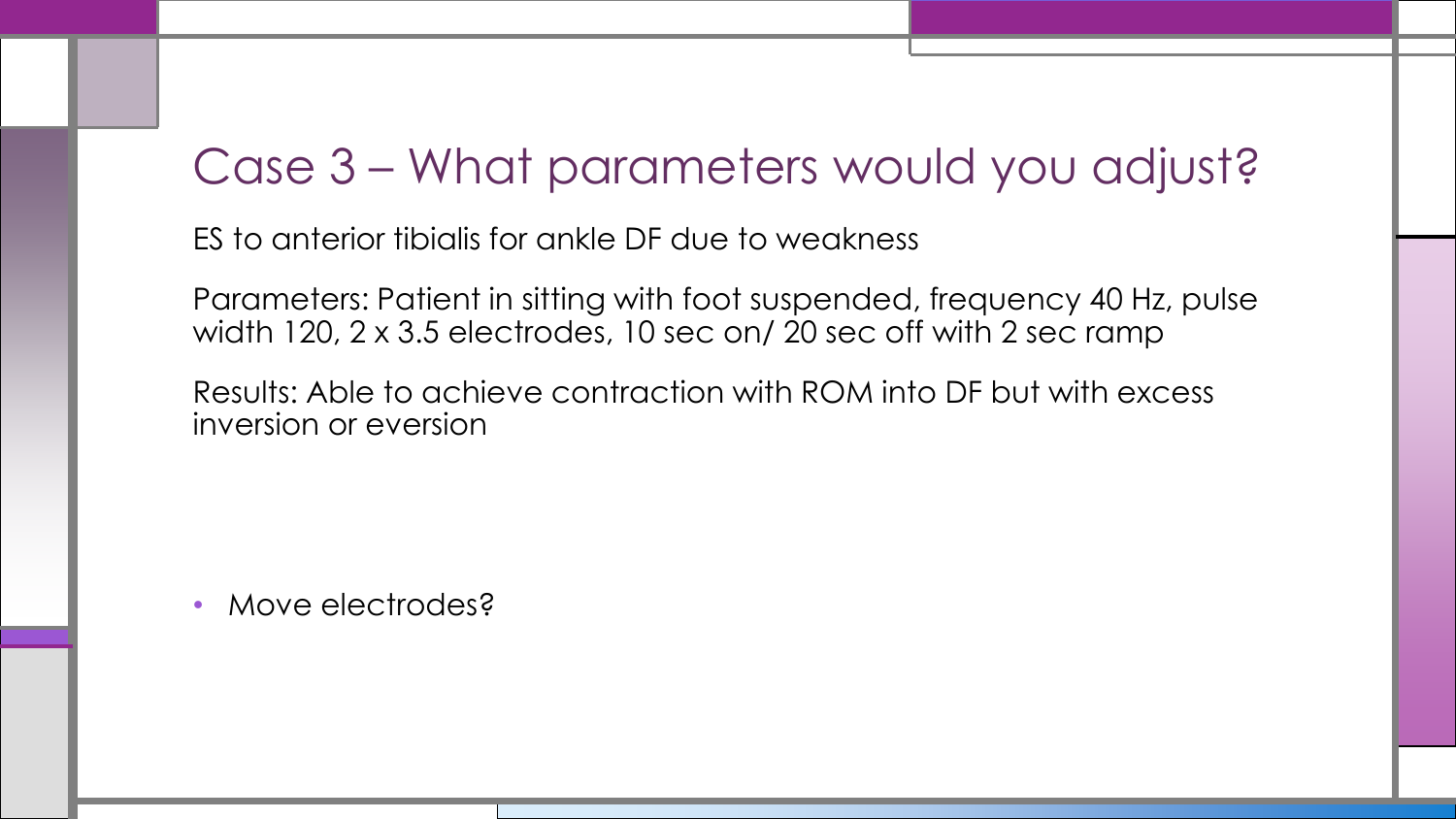ES to anterior tibialis for ankle DF due to weakness

Parameters: Patient in sitting with foot suspended, frequency 40 Hz, pulse width 120, 2 x 3.5 electrodes, 10 sec on/ 20 sec off with 2 sec ramp

Results: Able to achieve contraction with ROM into DF but with excess inversion or eversion

• Switch to 2 x 2 electrodes?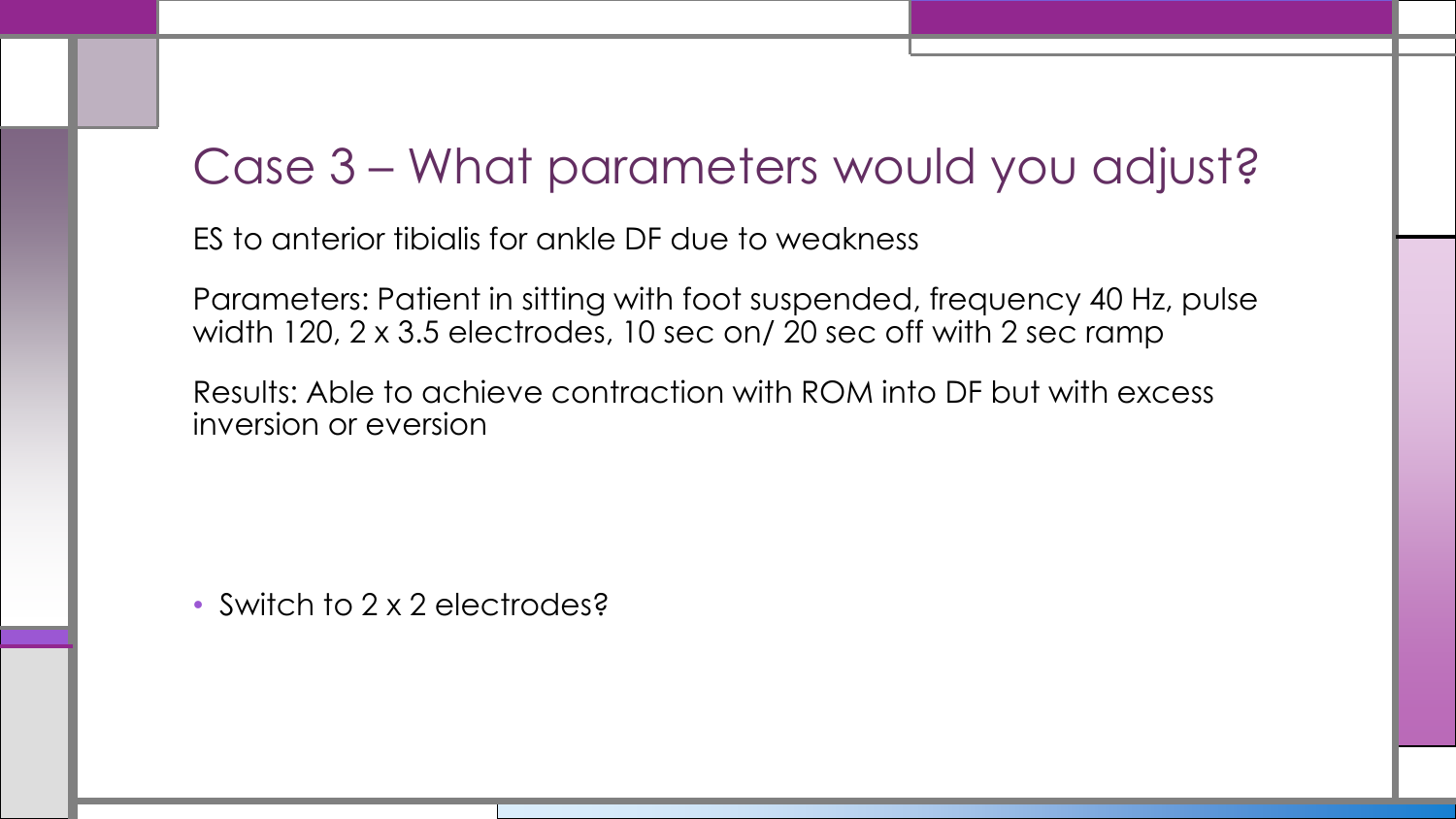ES to anterior tibialis for ankle DF due to weakness

Parameters: Patient in sitting with foot suspended, frequency 40 Hz, pulse width 120, 2 x 3.5 electrodes, 10 sec on/ 20 sec off with 2 sec ramp

Results: Able to achieve contraction with ROM into DF but with excess inversion or eversion

• Increase ramp time to 4 sec?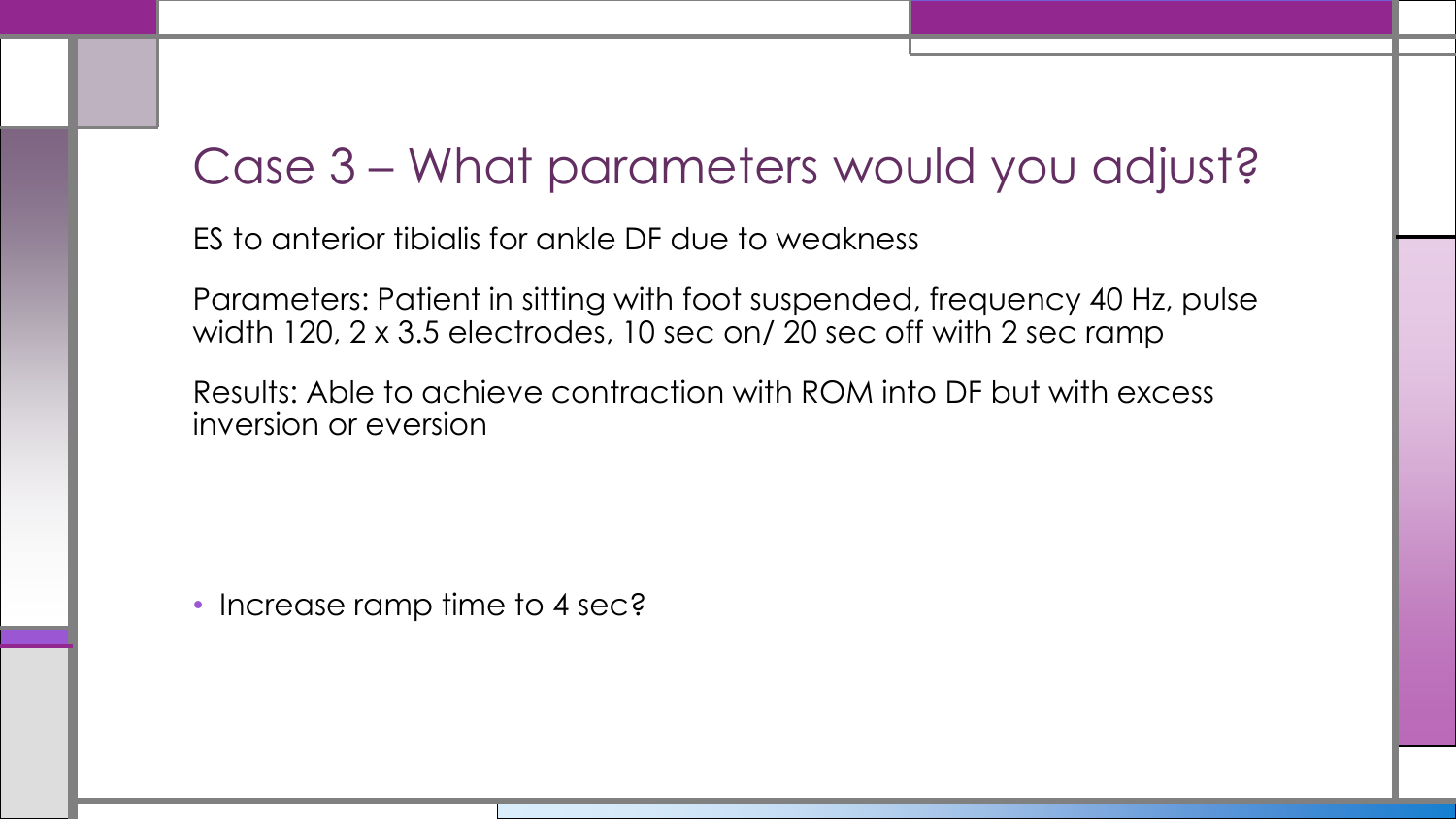#### Case 3 - Summary

ES to anterior tibialis for ankle DF due to weakness

Parameters: Patient in sitting with foot suspended, frequency 40 Hz, pulse width 120, 2 x 3.5 electrodes, 10 sec on/ 20 sec off with 2 sec ramp

Results: Able to achieve contraction with ROM into DF but with excess inversion or eversion

| Yes – In order of approach | <b>No</b>                    |
|----------------------------|------------------------------|
| Move electrodes            | Increase frequency to 80 Hz  |
| Switch to 2 x 2 electrodes | Increased pulse width to 200 |
|                            | Increase ramp time to 4 sec  |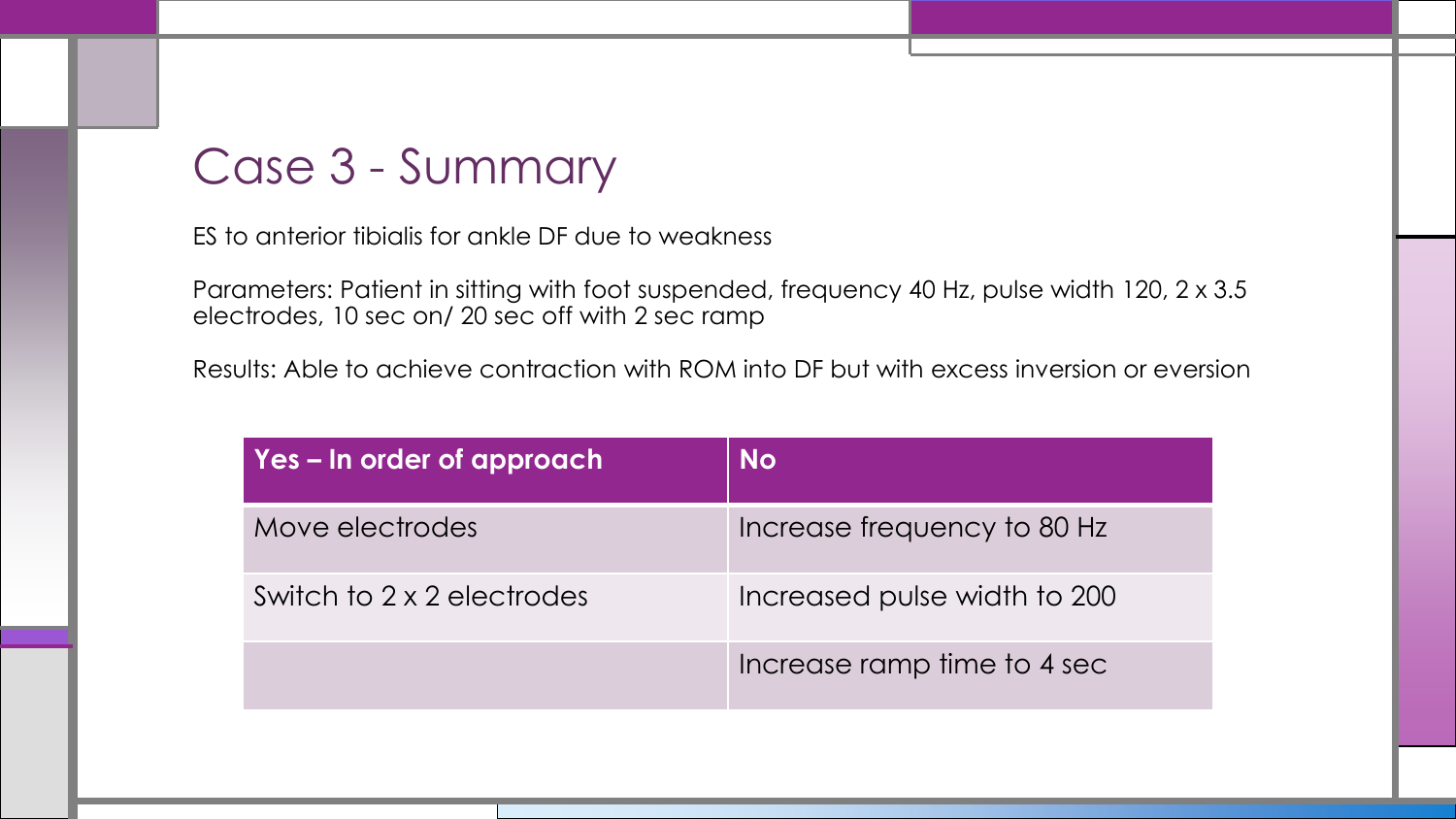#### Case 4

- ES to quadricep for strengthening due to 0/5 strength
- Parameters: patient in sitting, frequency 40Hz, pulse width 250, electrodes 3 x 4, applied to quadricep, 10 sec on/ 20 sec off with 3 sec ramp
- Result: increasing amplitude to maximum but unable to elicit contraction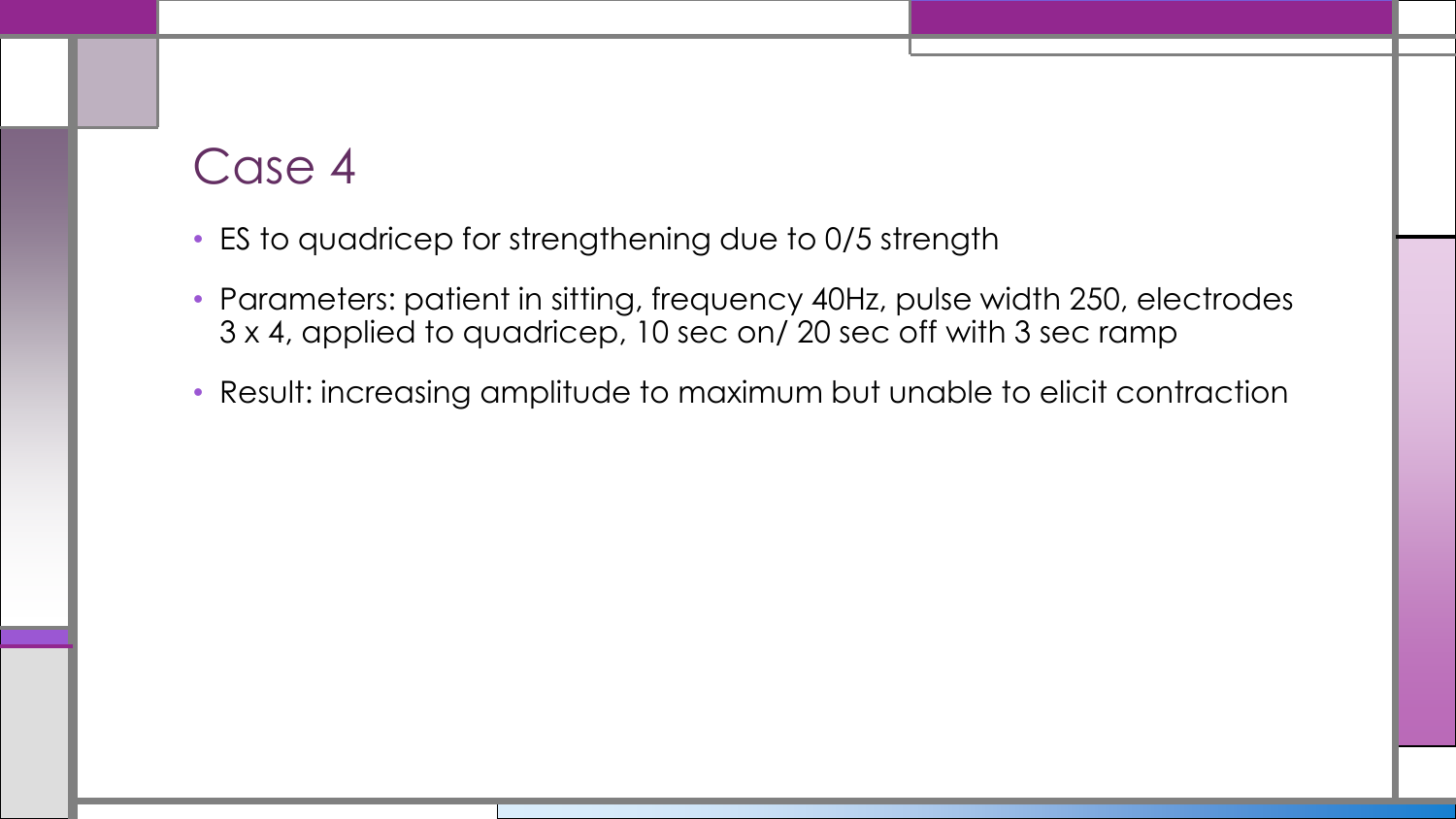ES to quadricep for strengthening due to 0/5 strength

Parameters: patient in sitting, frequency 40Hz, pulse width 250, electrodes 3 x 4, applied to quadricep, 10 sec on/ 20 sec off with 3 sec ramp

Result: increasing amplitude to maximum but unable to elicit contraction

• Lower Frequency to 10 Hz?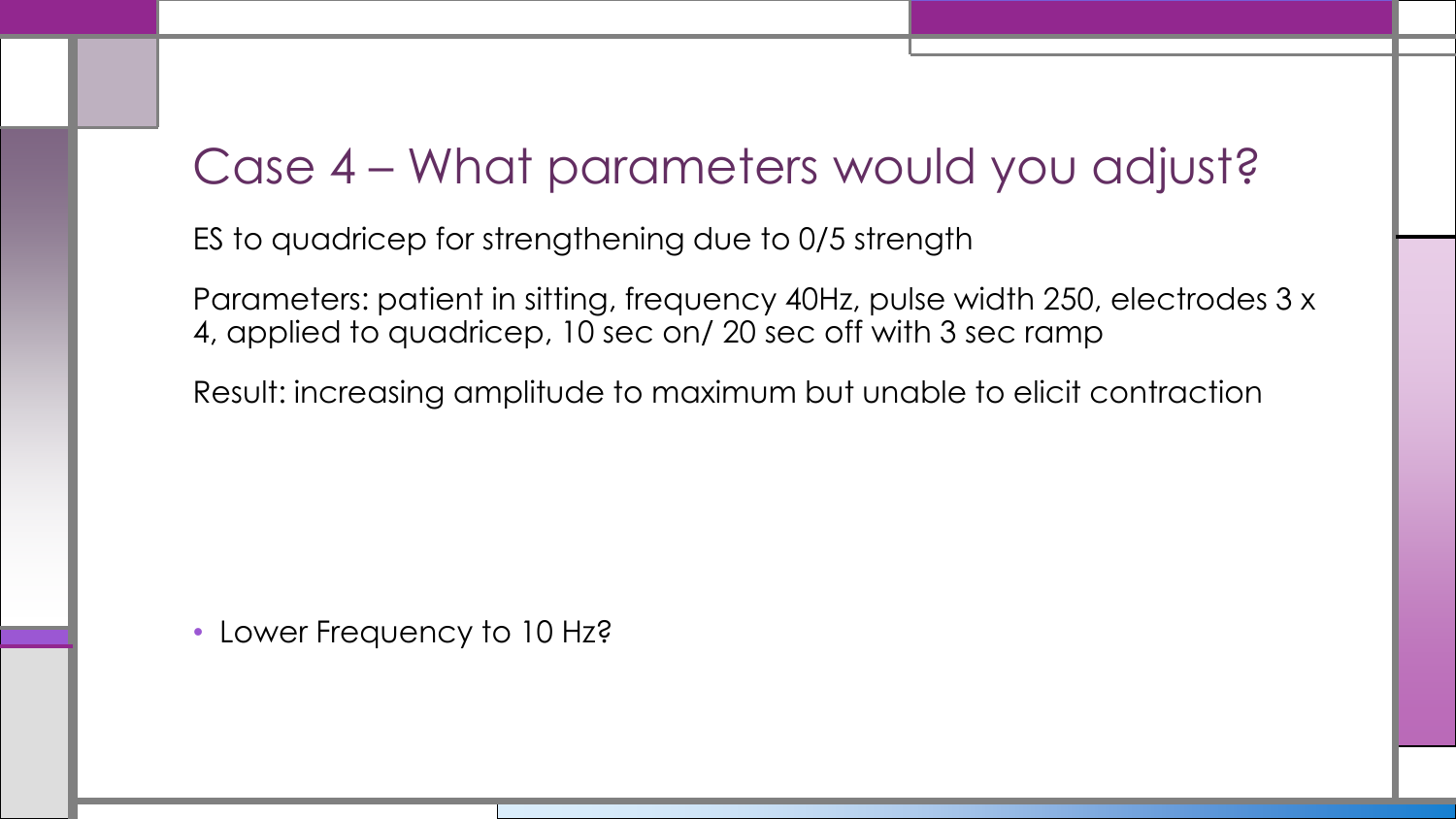ES to quadricep for strengthening due to 0/5 strength

Parameters: patient in sitting, frequency 40Hz, pulse width 250, electrodes 3 x 4, applied to quadricep, 10 sec on/ 20 sec off with 3 sec ramp

Result: increasing amplitude to maximum but unable to elicit contraction

• Increase pulse width to 350?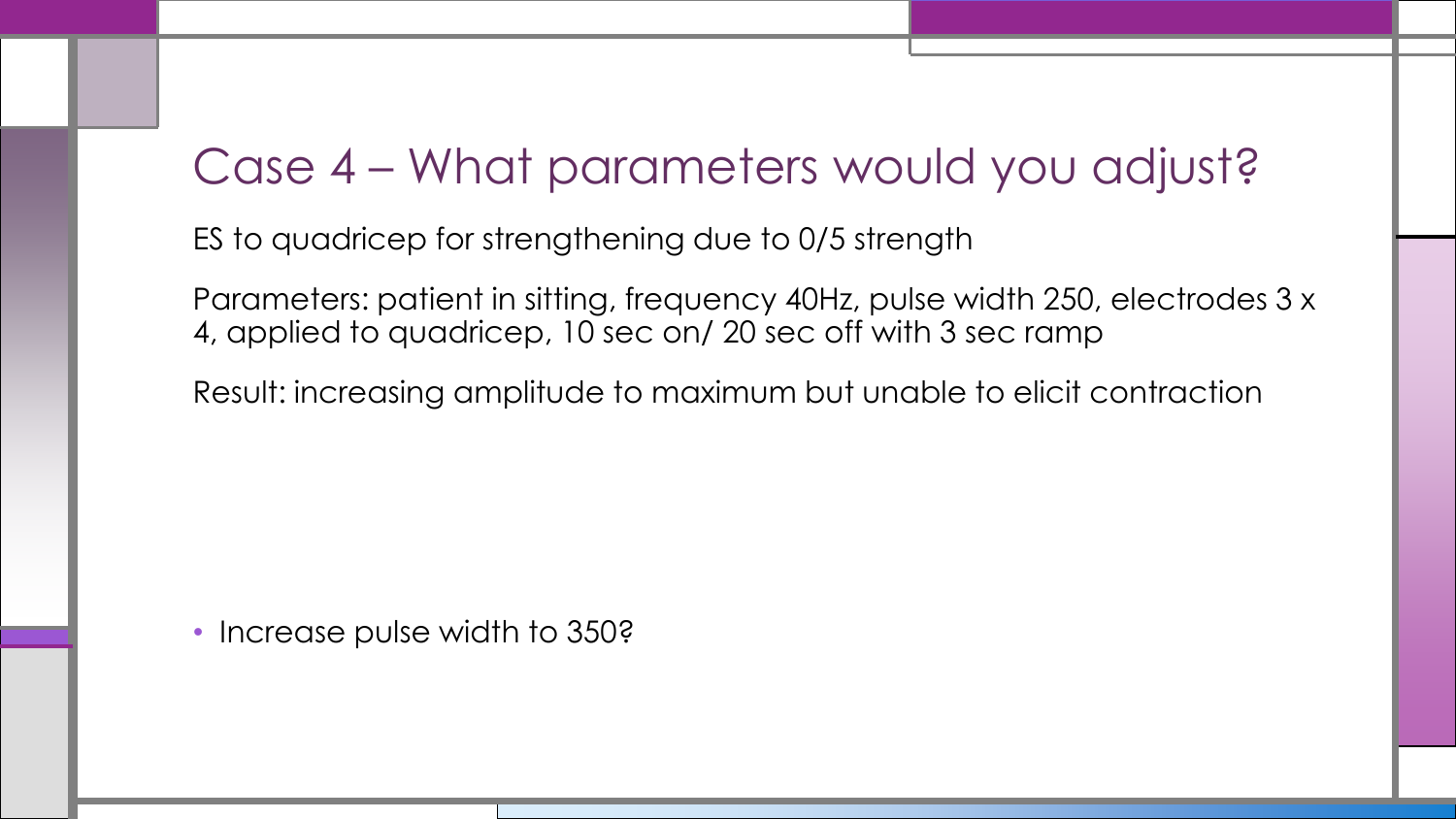ES to quadricep for strengthening due to 0/5 strength

Parameters: patient in sitting, frequency 40Hz, pulse width 250, electrodes 3 x 4, applied to quadricep, 10 sec on/ 20 sec off with 3 sec ramp

Result: increasing amplitude to maximum but unable to elicit contraction

• Move electrodes closer together?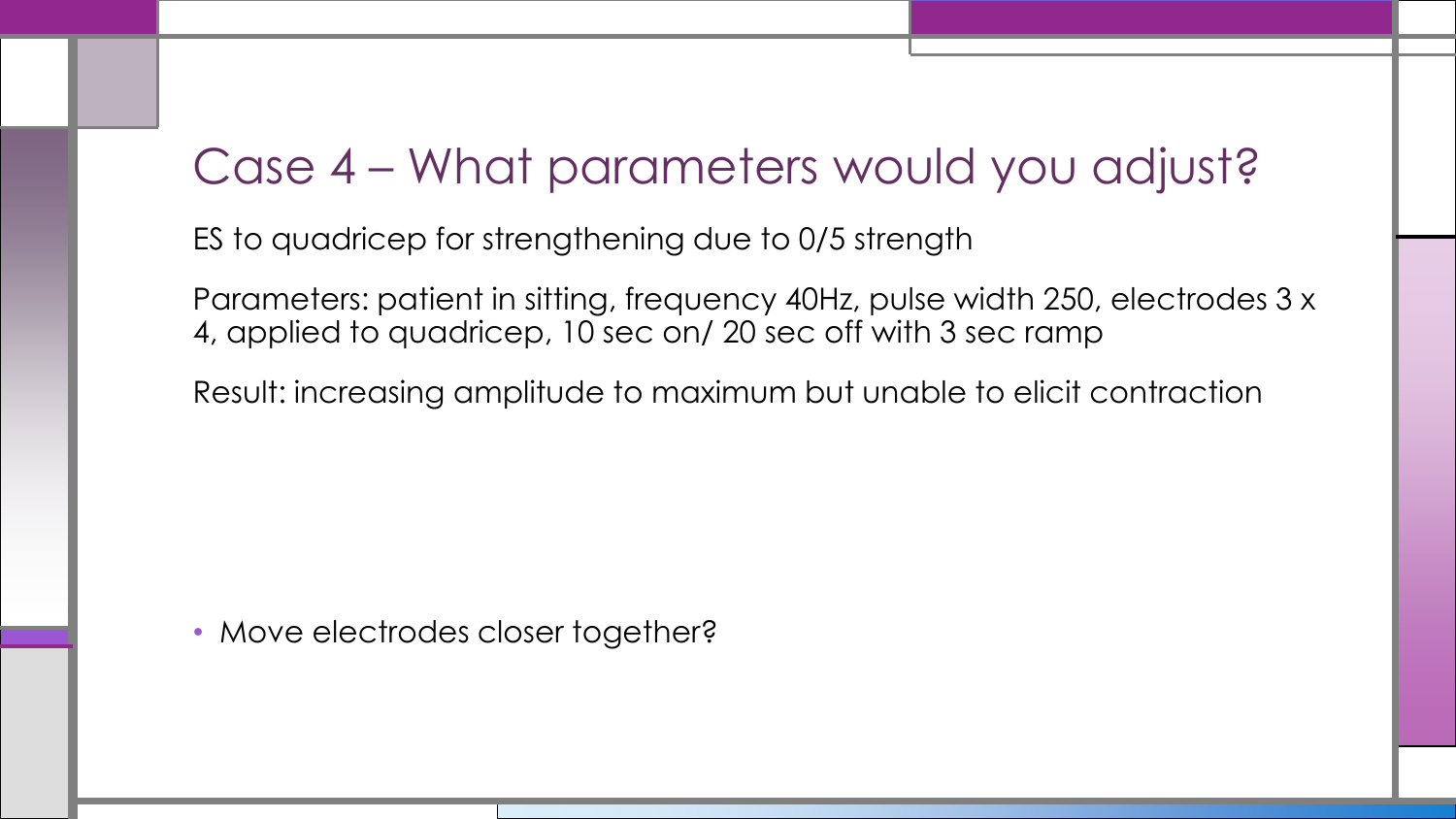ES to quadricep for strengthening due to 0/5 strength

Parameters: patient in sitting, frequency 40Hz, pulse width 250, electrodes 3 x 4, applied to quadricep, 10 sec on/ 20 sec off with 3 sec ramp

Result: increasing amplitude to maximum but unable to elicit contraction

• Switch electrodes to 2 x 3.5?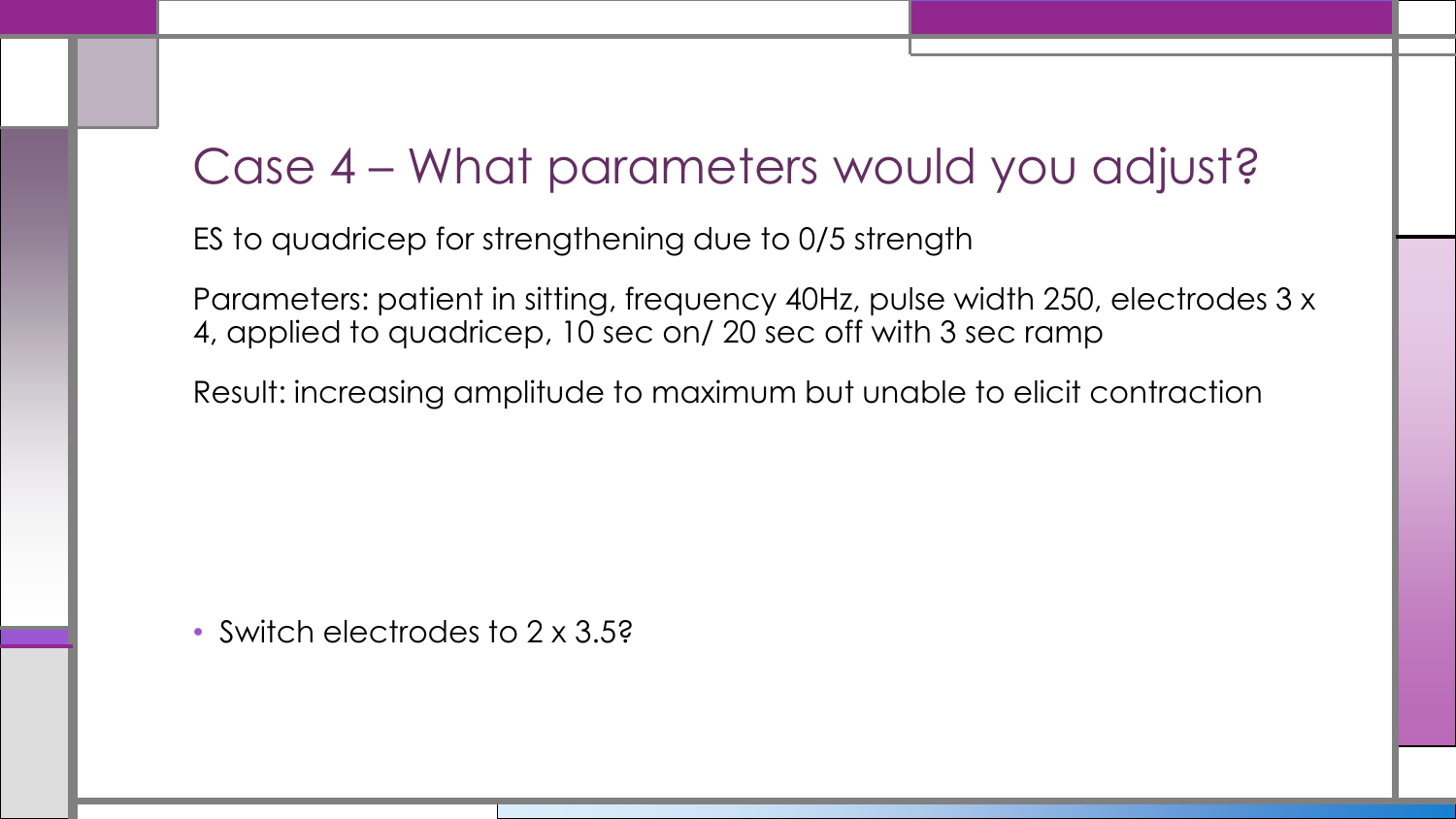ES to quadricep for strengthening due to 0/5 strength

Parameters: patient in sitting, frequency 40Hz, pulse width 250, electrodes 3 x 4, applied to quadricep, 10 sec on/ 20 sec off with 3 sec ramp

Result: increasing amplitude to maximum but unable to elicit contraction

• Change position of the leg?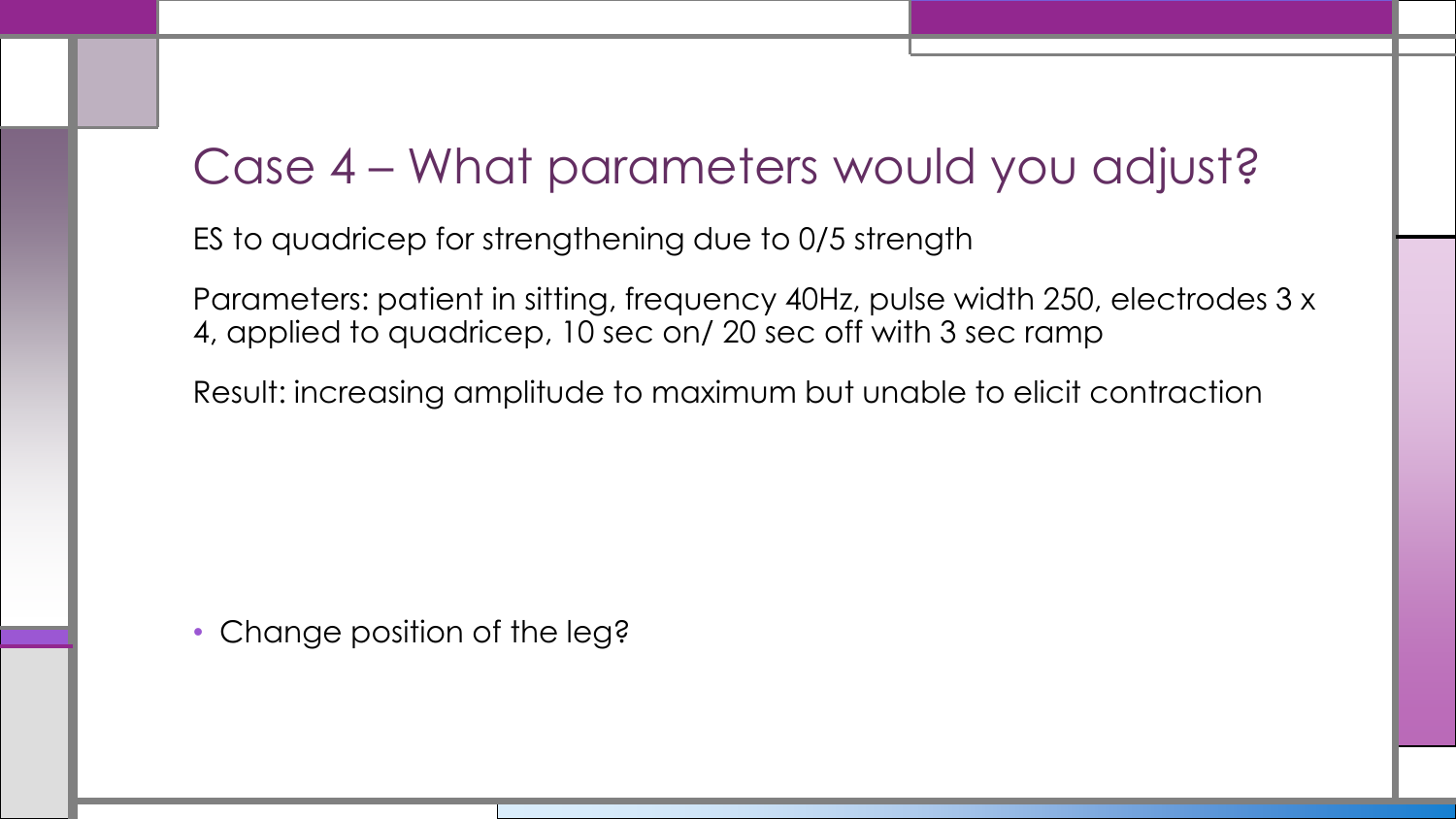#### Case 4 - Summary

ES to quadricep for strengthening due to 0/5 strength

Parameters: patient in sitting, frequency 40Hz, pulse width 250, electrodes 3 x 4, applied to quadricep, 10 sec on/ 20 sec off with 3 sec ramp

Result: increasing amplitude to maximum but unable to elicit contraction

| Yes – in order of approach      | <b>No</b>                    |
|---------------------------------|------------------------------|
| Increase pulse width to 350     | Switch to 2 x 3.5 electrodes |
| Change the position of the leg  |                              |
| Move electrodes closer together |                              |
| Lower frequency to 10 Hz        |                              |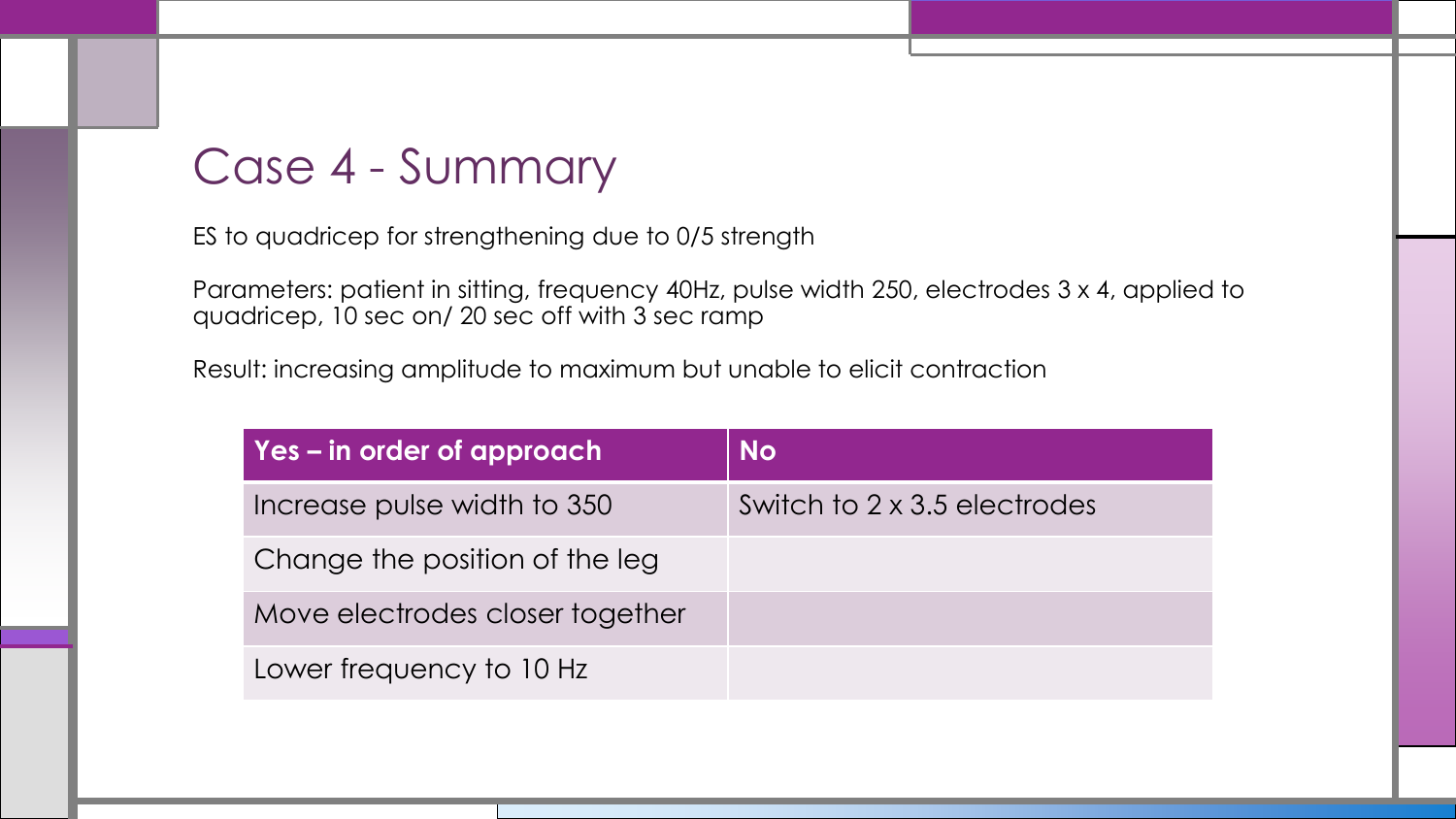## Tips for the hypersensitive/ painful patient

- Coach stress the benefit, encourage
- Increase frequency
- Increase ramp time
- Step wise increase in amplitude until reaching contraction
- Larger electrodes to spread the intensity over a larger area
- Distraction: music, family, story telling
- Add movement/ activity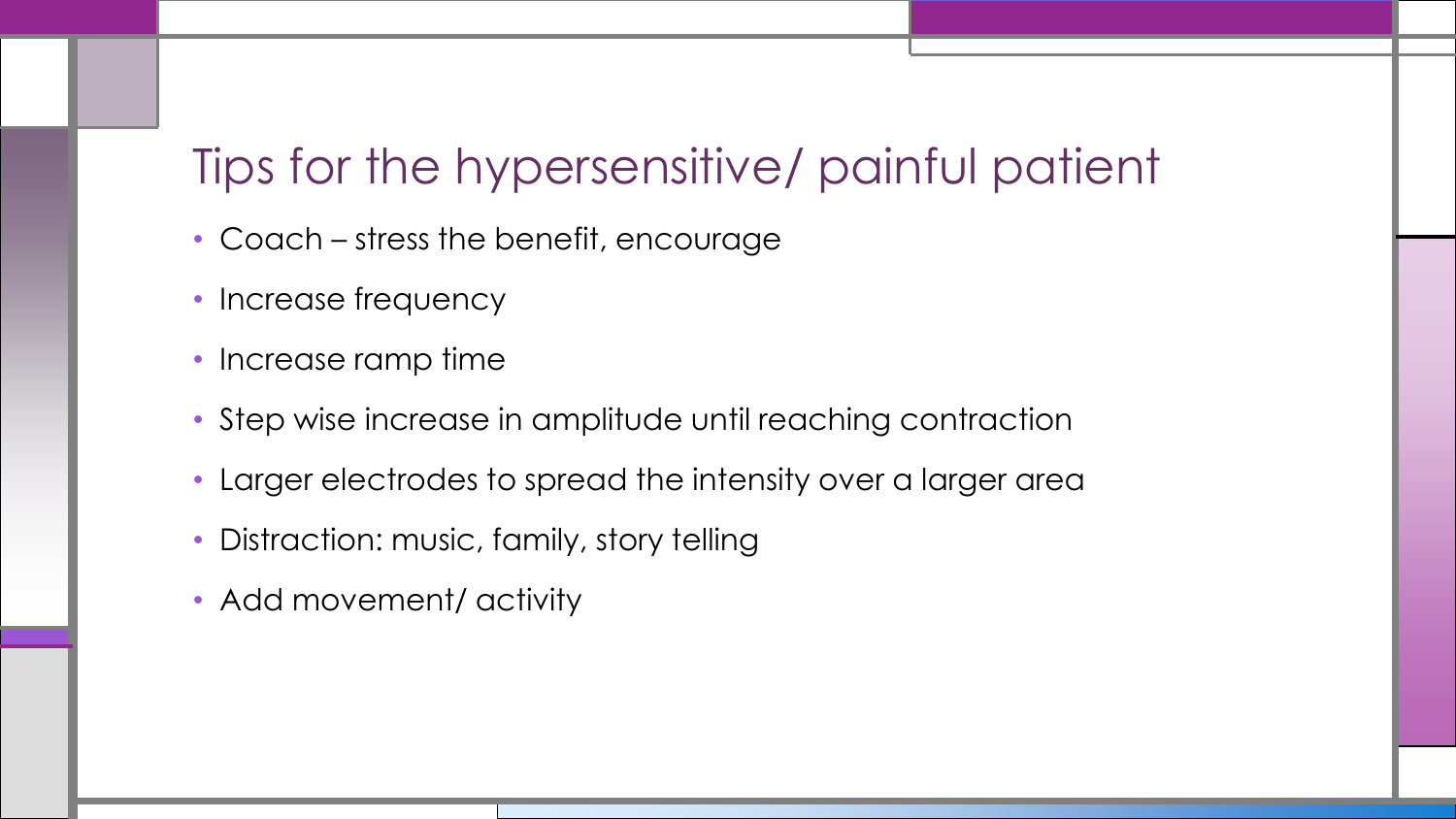#### Tips for the patient with impaired sensation, neglect, and poor cognition

- Frequency at default in tetany range 20-50 Hz
- Pulse width as large as appropriate for muscle size
- Electrode size as large as appropriate
- Position the patient so that contraction will result in ROM and so that patient can see the muscle, use mirror if needed
- Monitor patient closely throughout
- Perform skin check after
- This population can benefit greatly!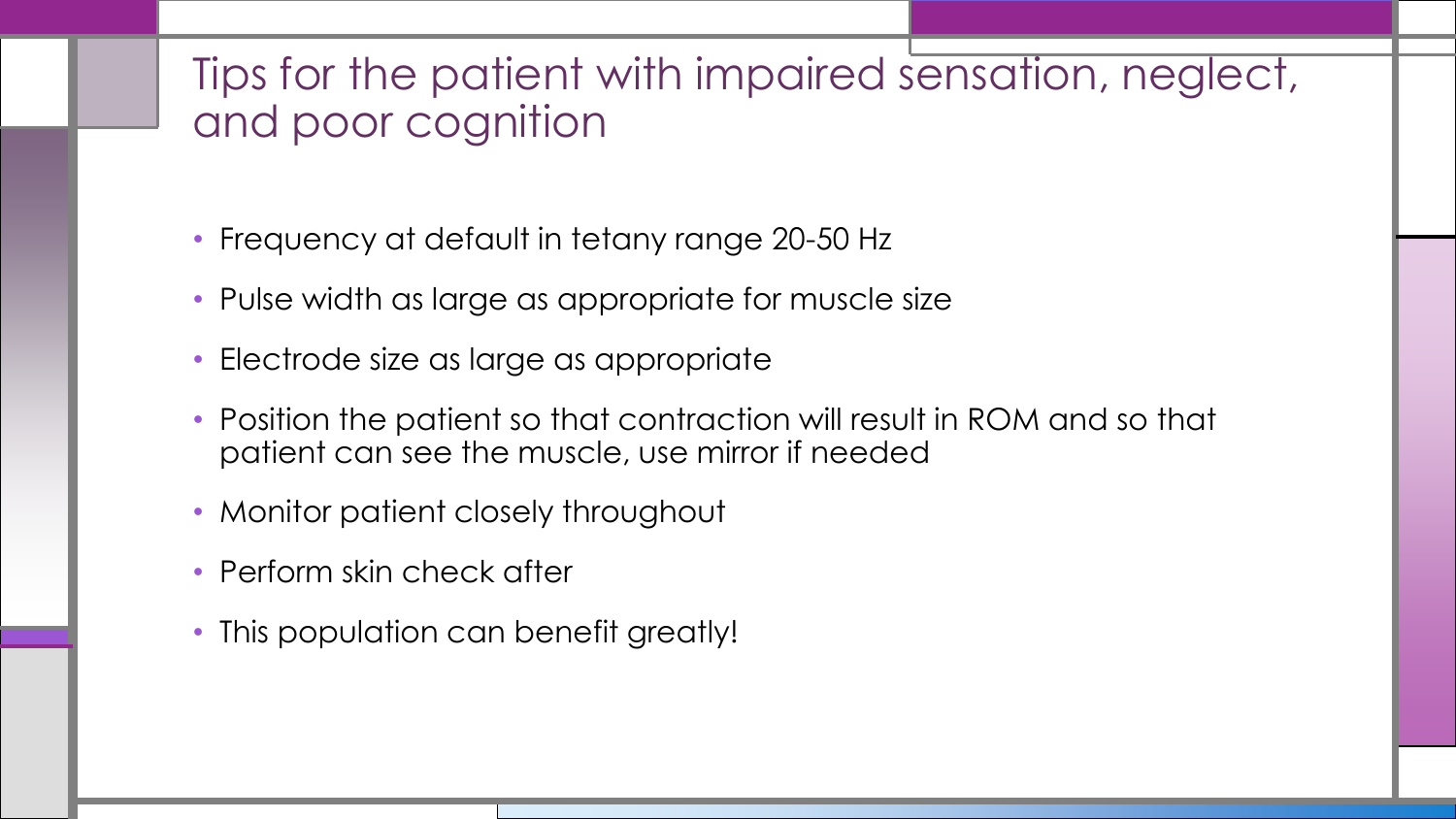#### Tips for the high level patient who already has strength greater than 3/5

- Add resistance
- Add movement
- Multiple channels
- Change position to pair to patients impaired mobility stance support/ sit to stand/ stepping
- Explore functional devices or adding ES to reps on standard strengthening equipment
- Explore home device/ using ES as a home exercise program
- Beware of fatigue and increased recovery time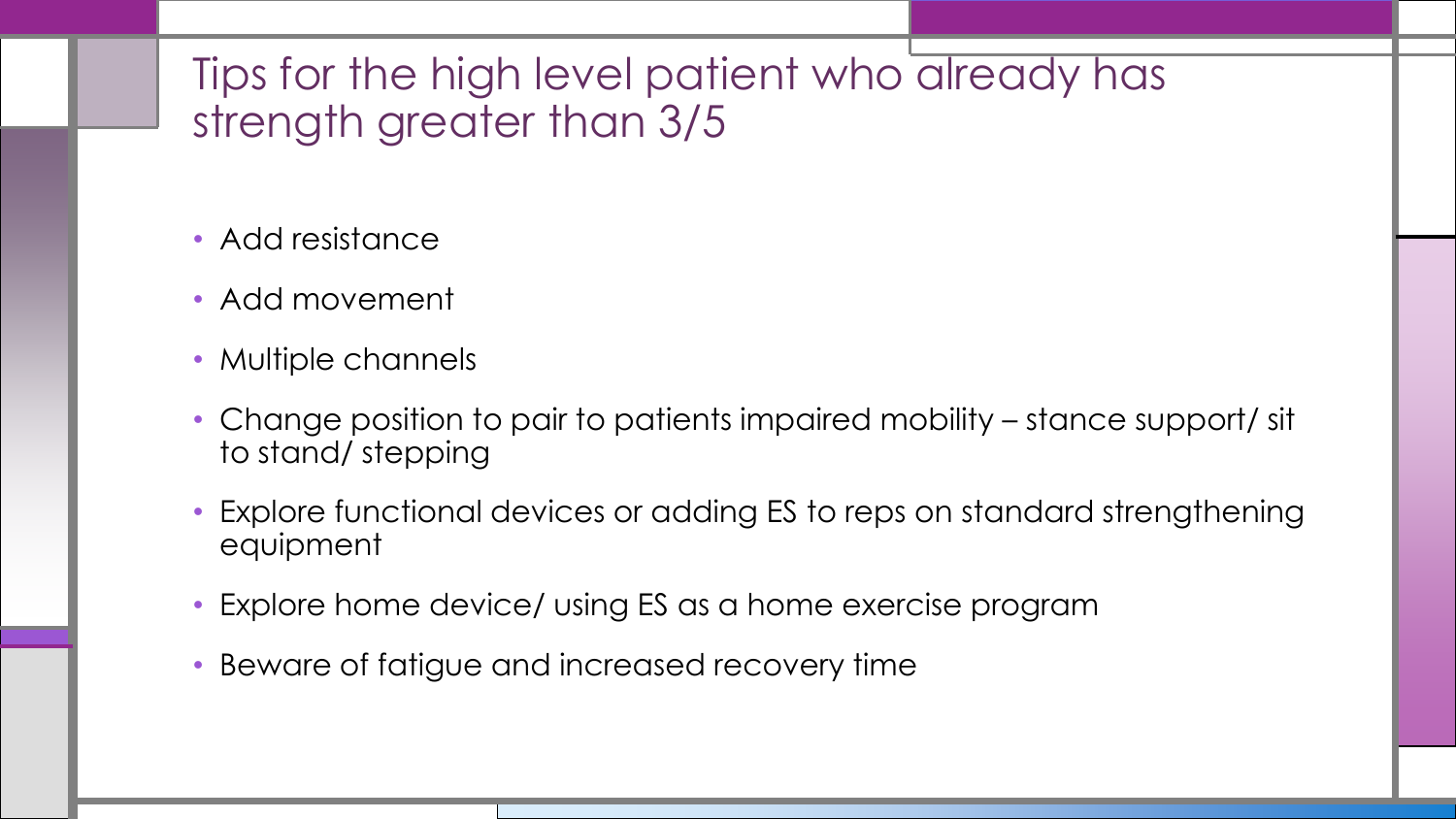#### Take Home Message

- Electrical stimulation can be an effective tool to advance your standard rehabilitation program
- If you don't have success with electrical stimulation on the first trial there are multiple adjustments that can be made to the parameters to improve contraction or comfort
- There are a wide variety of devices to choose from It does not have to be fancy to be effective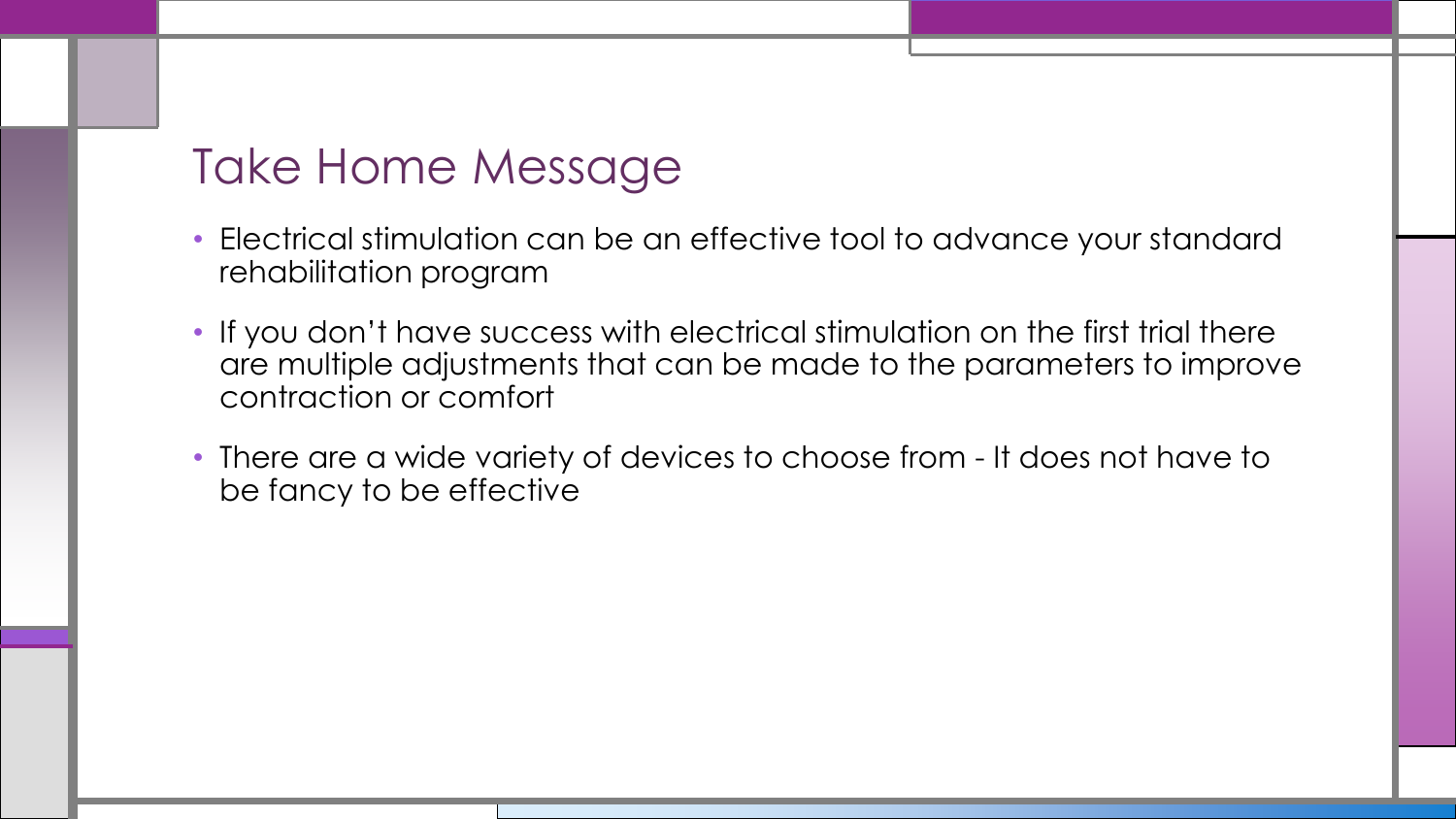#### References

- Ambrosini, E., Ferrante, S., Ferrigno, G., Molteni, F., & Pedrocchi, A. (2011). Cycling Induced by Electrical Stimulation Improves Muscle Activation and Symmetry During Pedaling in Hemiparetic Patients. *Stroke,42*, 1068-1073. doi:10.1161/STROKEAHA.110.599068
- Bauer, P., Krewer, C., Golaszewski, S., Koenig, E., & Müller, F. (2015). Functional Electrical Stimulation–Assisted Active Cycling—Therapeutic Effects in Patients With Hemiparesis From 7 Days to 6 Months After Stroke: A Randomized Controlled Pilot Study. *Archives of Physical Medicine and Rehabilitation,96*(2), 188-196. doi:10.1016/j.apmr.2014.09.033
- Doucet, B. M., Lam, A., & Griffin, L. (2012). Neuromuscular Electrical Stimulation for Skeletal Muscle Function. *Yale Journal of Biology and Medicine,85*, 201-215.
- Glinsky, J., Harvey, L., & Es, P. V. (2007). Efficacy of electrical stimulation to increase muscle strength in people with neurological conditions: A systematic review. *Physiotherapy Research International,12*(3), 175-194. doi:10.1002/pri.375
- Kroon, J. D., Ijzerman, M., Chae, J., Lankhorst, G., & Zilvold, G. (2005). Relation Between Stimulation Characteristics And Clinical Outcome In Studies Using Electrical Stimulation To Improve Motor Control Of The Upper Extremity In Stroke. *Journal of Rehabilitation Medicine,37*(2), 65-74. doi:10.1080/16501970410024190
- Nascimento, L. R., Michaelsen, S. M., Ada, L., Polese, J. C., & Teixeira-Salmela, L. F. (2014). Cyclical electrical stimulation increases strength and improves activity after stroke: A systematic review. *Journal of Physiotherapy,60*(1), 22-30. doi:10.1016/j.jphys.2013.12.002
- Sabut, S. K., Sikdar, C., Kumar, R., & Mahadevappa, M. (2011). Functional electrical stimulation of dorsiflexor muscle: Effects on dorsiflexor strength, plantarflexor spasticity, and motor recovery in stroke patients. *NeuroRehabilitation,29*, 393-400. doi:10.3233/NRE-2011-0717
- Takeda, K., Tanino, G., & Miyasaka, H. (2017). Review of devices used in neuromuscular electrical stimulation for stroke rehabilitation. *Medical Devices: Evidence and Research,Volume 10*, 207-213. doi:10.2147/mder.s123464
- Warfield, W., OTR/L, McElroy, T., PTA, ACS, Baker, R., PT, DPT, Magerfleisch, L., PT, DPT, & Huber, S., OTR/L. (2018, November 29). *FES Powered Systems and Xcite Clinical Station*. Lecture presented at FES Powered Systems Course and Xcite Clinical Station in Restorative Therapies, Inc, Baltimore, MD.
- Yan, T., Hui-Chan, C. W., & Li, L. S. (2005). Functional Electrical Stimulation Improves Motor Recovery of the Lower Extremity and Walking Ability of Subjects With First Acute Stroke. *Stroke,36*(1), 80-85. doi:10.1161/01.str.0000149623.24906.63